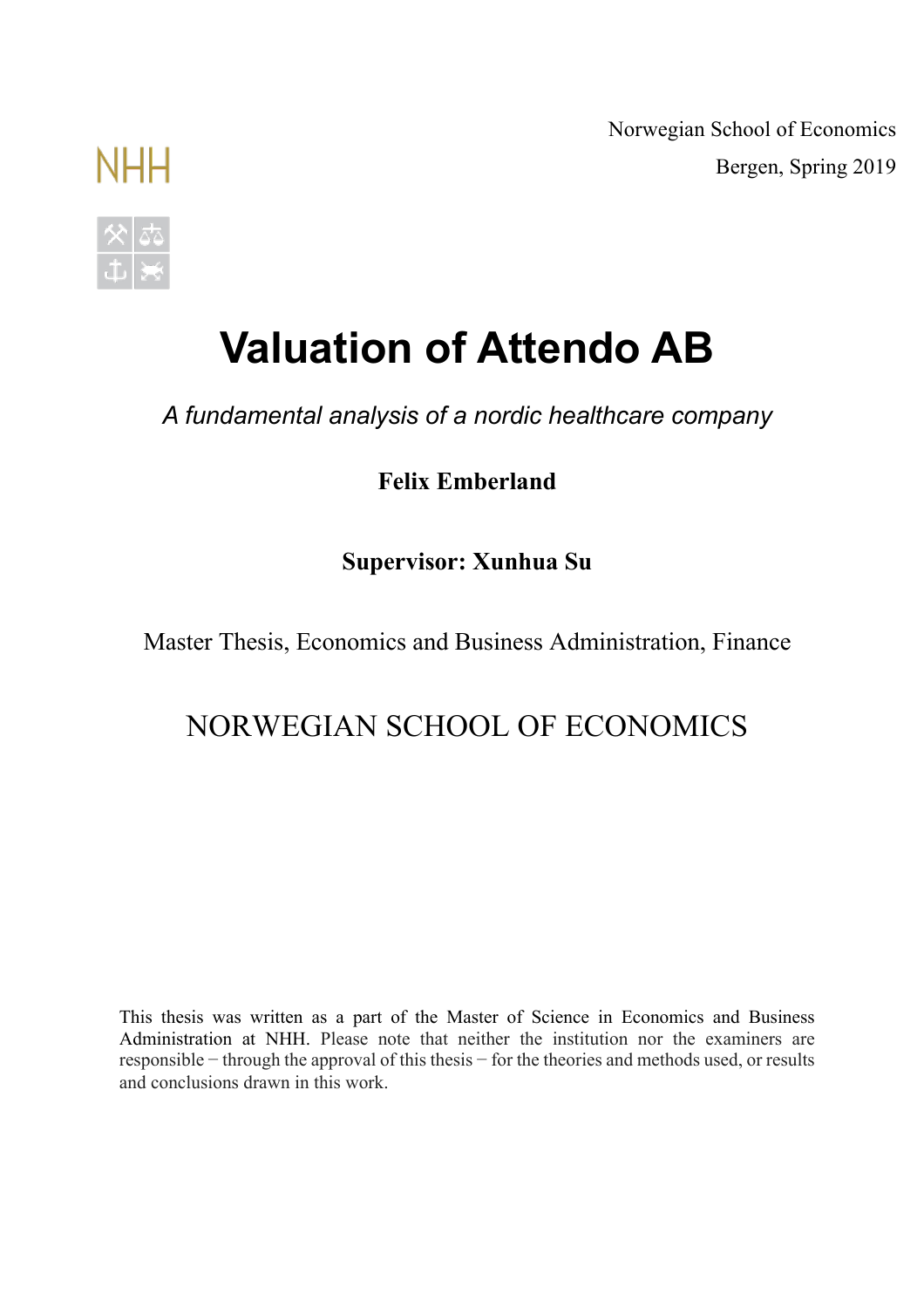# Abstract

The objective of this thesis is to estimate the intrinsic value of Attendo AB using fundamental analysis by applying a discounted cash flow valuation using the weighted average cost of capital method. A relative valuation approach is applied to support the result from the discounted cash flow method. The healthcare industry for care services in the Nordic region is thoroughly assessed, alongside a strategic analysis of firm-specific attributes and factors, in order to make assumptions about future performance of Attendo.

As healthcare services in the Nordics has experienced increasing privatization, new markets for private providers have opened up. Governments in the Nordics have created healthcare reforms over the last decades in an attempt to modernize and improve the services offered in the industry. The phenomenon of an ageing population and demands for better quality and more user-autonomy, has fueled these developments. These developments are not likely to change in the foreseeable future, and the future market of care services is expected to be carried out by a higher proportion of private providers than what is the case today. In this regard, Attendo is in a strong strategic position as it is a large player with experience, in an emerging market.

The result of this fundamental analysis is an estimated share price of SEK 46 for Attendo AB, which imply that the stock is currently undervalued by approximately SEK 4. Although this valuation is based upon assumptions about future performance that entails uncertainty, which is discussed in a sensitivity analysis, the overall conclusion is a sell recommendation.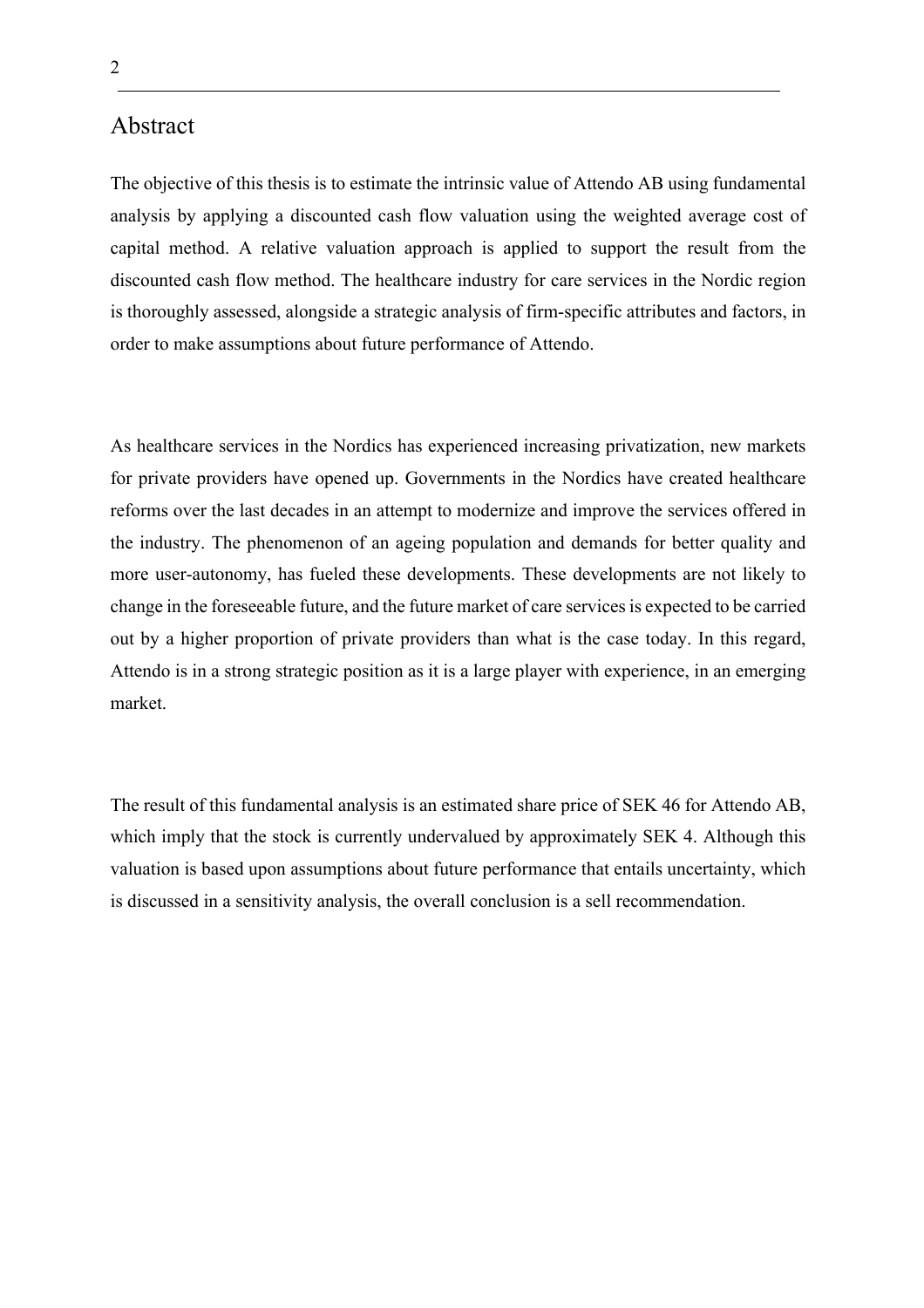# Preface

This thesis was written as a part of my Master of Science in Economics and Business Administration at the Norwegian School of Economics (NHH) during the spring of 2019. The topic covered is a reflection of my interest in financial markets, corporate finance and strategy.

The motivation behind this thesis is based on a general interest in private healthcare companies, specifically how they behave and interact with stakeholders and government in a society that is traditionally characterized by a dominant welfare state. I believe that this topic is also of general interest considering how most people eventually will interact with such companies, either family members or themselves. The emergence of private providers in the Nordic markets has signaled a change in the welfare state, a new way of managing the challenges that an increasingly ageing population presents, that I believe is of paramount significance.

A valuation of Attendo is a way of determining how the financial markets perceive such a private company that operates in the Nordic market, and how the markets regards the future outlooks for care services. This has been both interesting and challenging. Finally, I would like to express my gratitude towards my supervisor Xunhua Su for supervising of the thesis.

Oslo, June 1, 2019

eretardad

Felix Emberland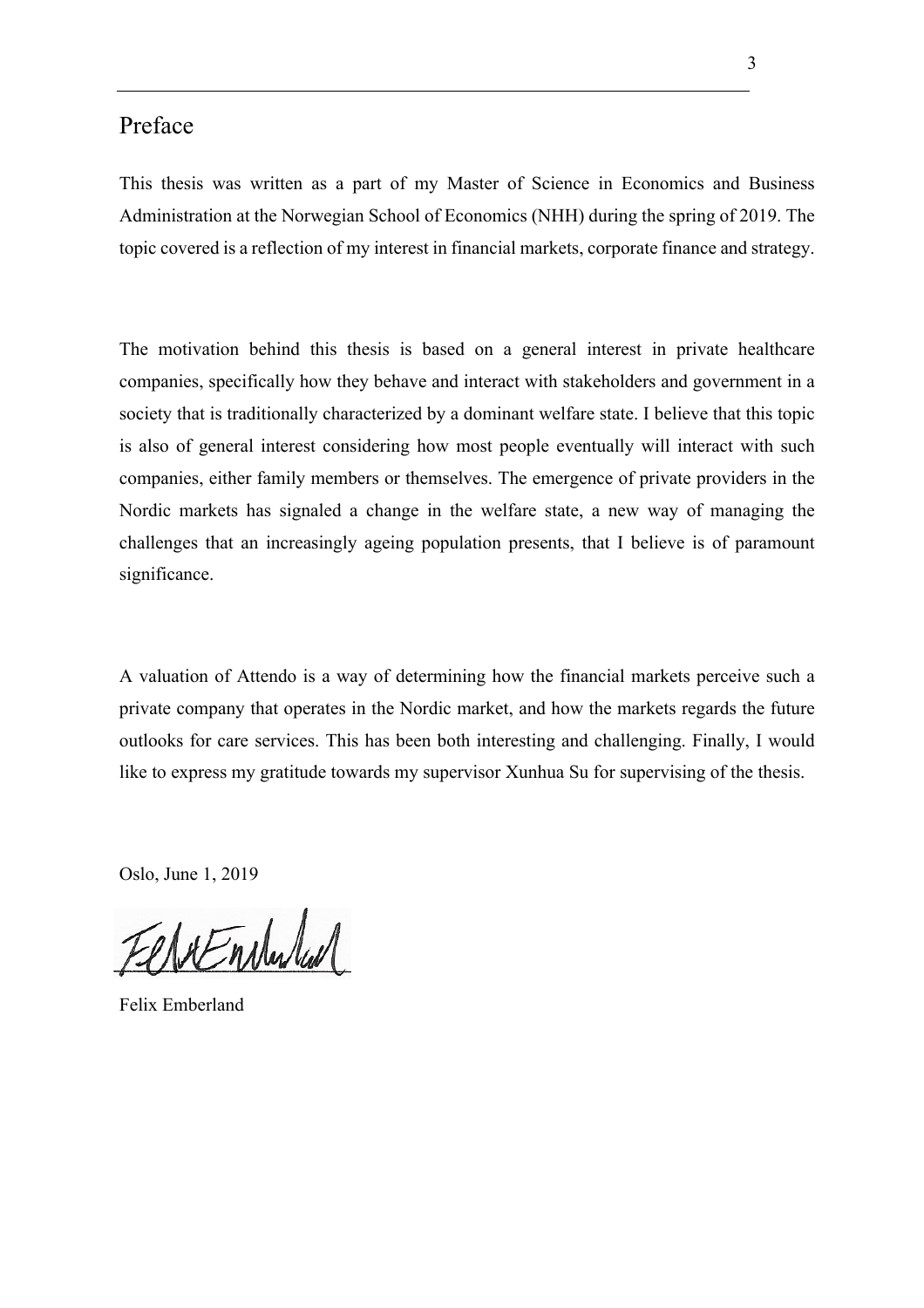# Contents

| 1. |              |  |
|----|--------------|--|
|    | 1.1          |  |
| 2. |              |  |
|    | 2.1          |  |
|    | 2.2          |  |
|    | 2.3          |  |
| 3. |              |  |
|    | 3.1          |  |
|    | 3.1.1        |  |
|    | 3.1.2        |  |
|    | 3.1.3        |  |
|    | 3.2          |  |
|    | 3.3          |  |
|    |              |  |
| 4. |              |  |
|    |              |  |
| 5. |              |  |
|    | 5.1          |  |
|    | 5.2          |  |
|    | 5.2.1        |  |
|    | 5.2.2        |  |
|    | 5.2.3        |  |
|    | 5.2.4        |  |
|    | 5.3          |  |
|    | 5.4          |  |
|    | 5.5          |  |
|    | 5.6          |  |
| 6. |              |  |
|    |              |  |
|    | 6.1<br>6.1.1 |  |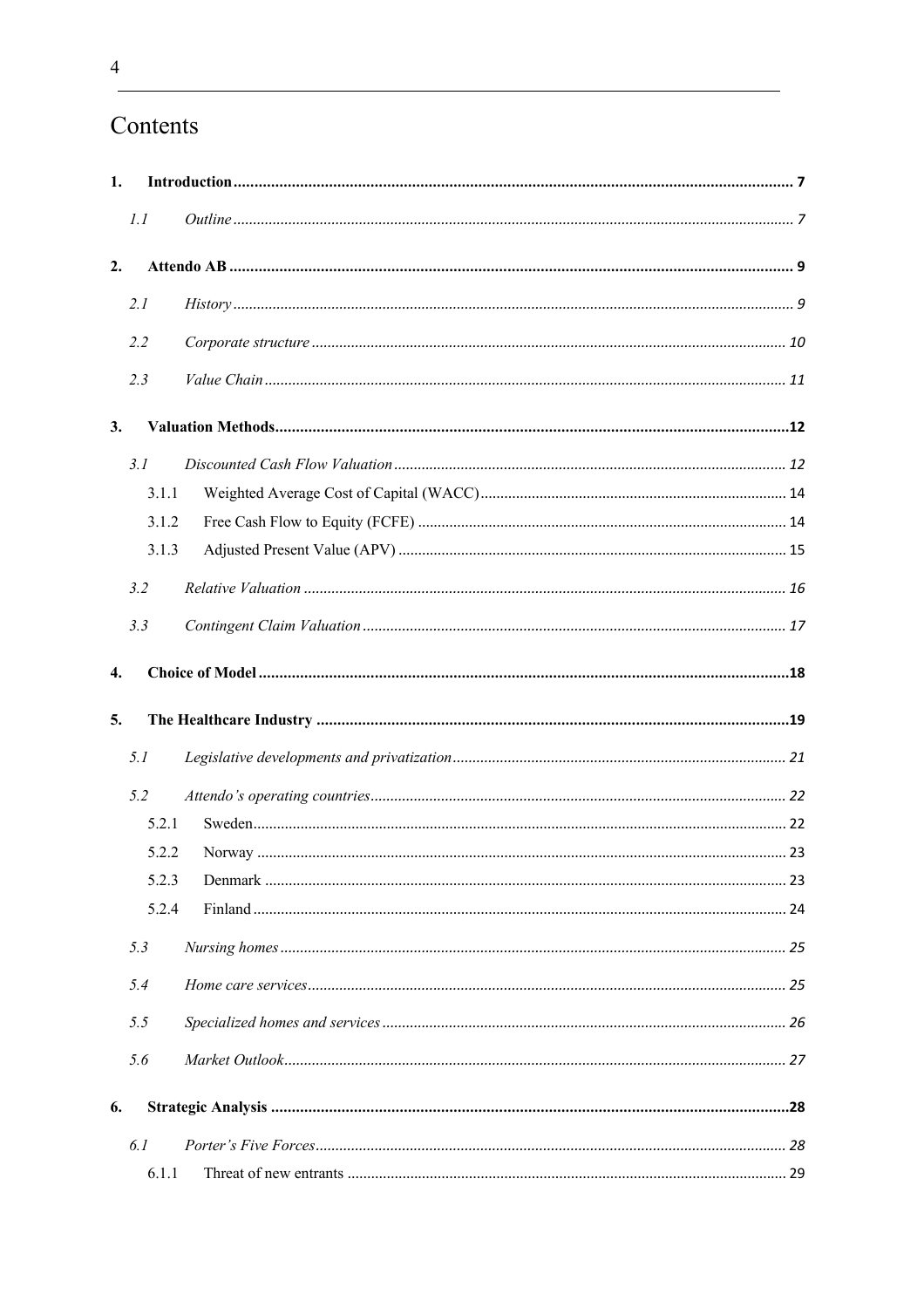|    | 6.1.2 |  |
|----|-------|--|
|    | 6.1.3 |  |
|    | 6.1.4 |  |
|    | 6.1.5 |  |
|    | 6.1.6 |  |
|    | 6.2   |  |
|    | 6.2.1 |  |
|    | 6.2.2 |  |
|    | 6.2.3 |  |
|    | 6.2.4 |  |
|    | 6.2.5 |  |
| 7. |       |  |
|    | 7.1   |  |
|    |       |  |
|    | 7.2   |  |
|    | 7.2.1 |  |
|    | 7.2.2 |  |
|    | 7.2.3 |  |
|    | 7.3   |  |
| 8. |       |  |
|    | 8.1   |  |
|    | 8.2   |  |
|    | 8.3   |  |
|    | 8.4   |  |
|    | 8.5   |  |
|    | 8.6   |  |
| 9. |       |  |
|    | 9.1   |  |
|    | 9.1.1 |  |
|    | 9.1.2 |  |
|    | 9.1.3 |  |
|    | 9.2   |  |
|    | 9.3   |  |
|    |       |  |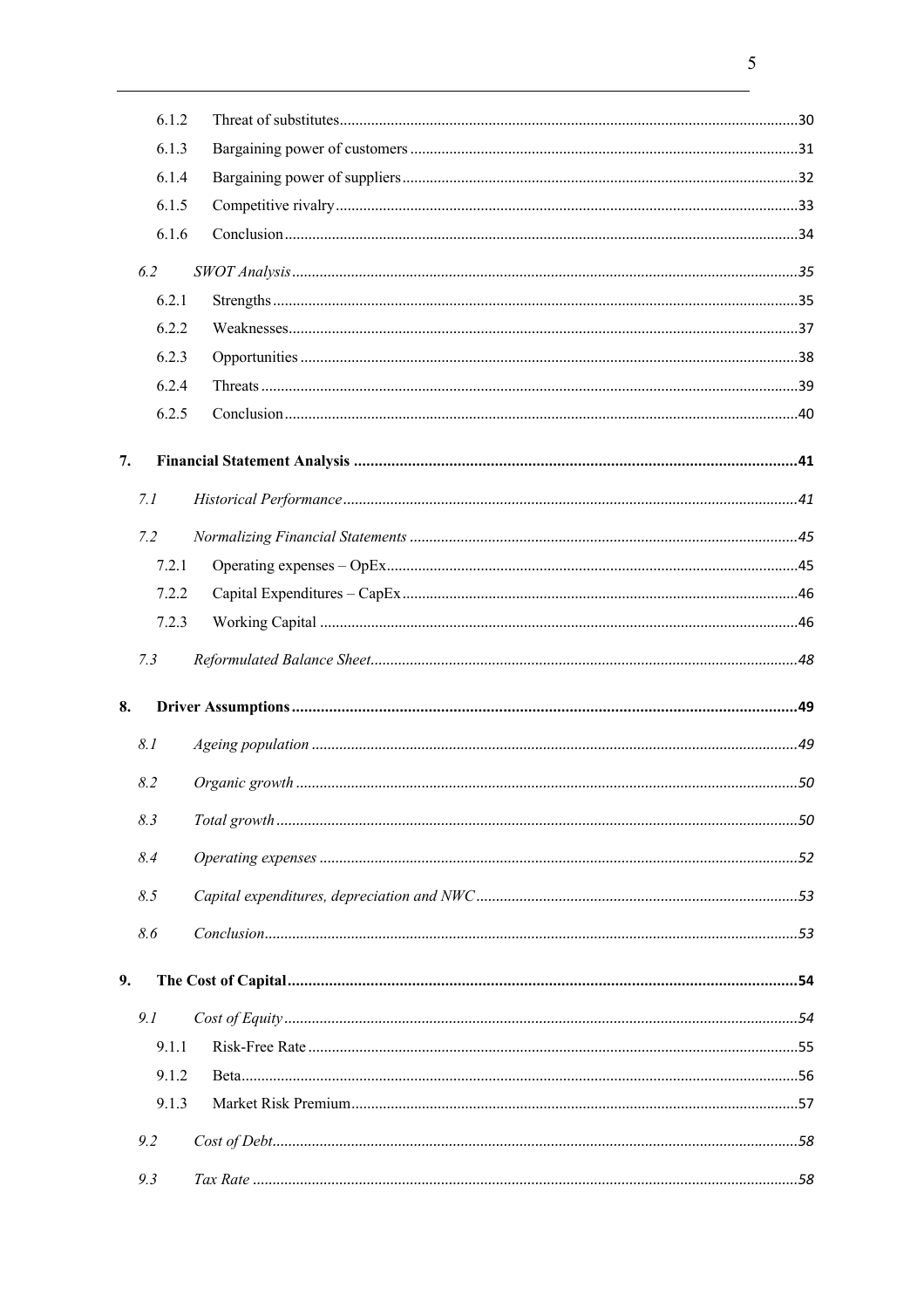| 9.4  |        |  |
|------|--------|--|
| 9.5  |        |  |
| 10.  |        |  |
| 11.  |        |  |
| 12.  |        |  |
| 12.1 |        |  |
| 12.2 |        |  |
|      | 12.2.1 |  |
|      | 12.2.2 |  |
|      | 12.2.3 |  |
| 13.  |        |  |
| 14.  |        |  |
| 15.  |        |  |
| 15.1 |        |  |
| 15.2 |        |  |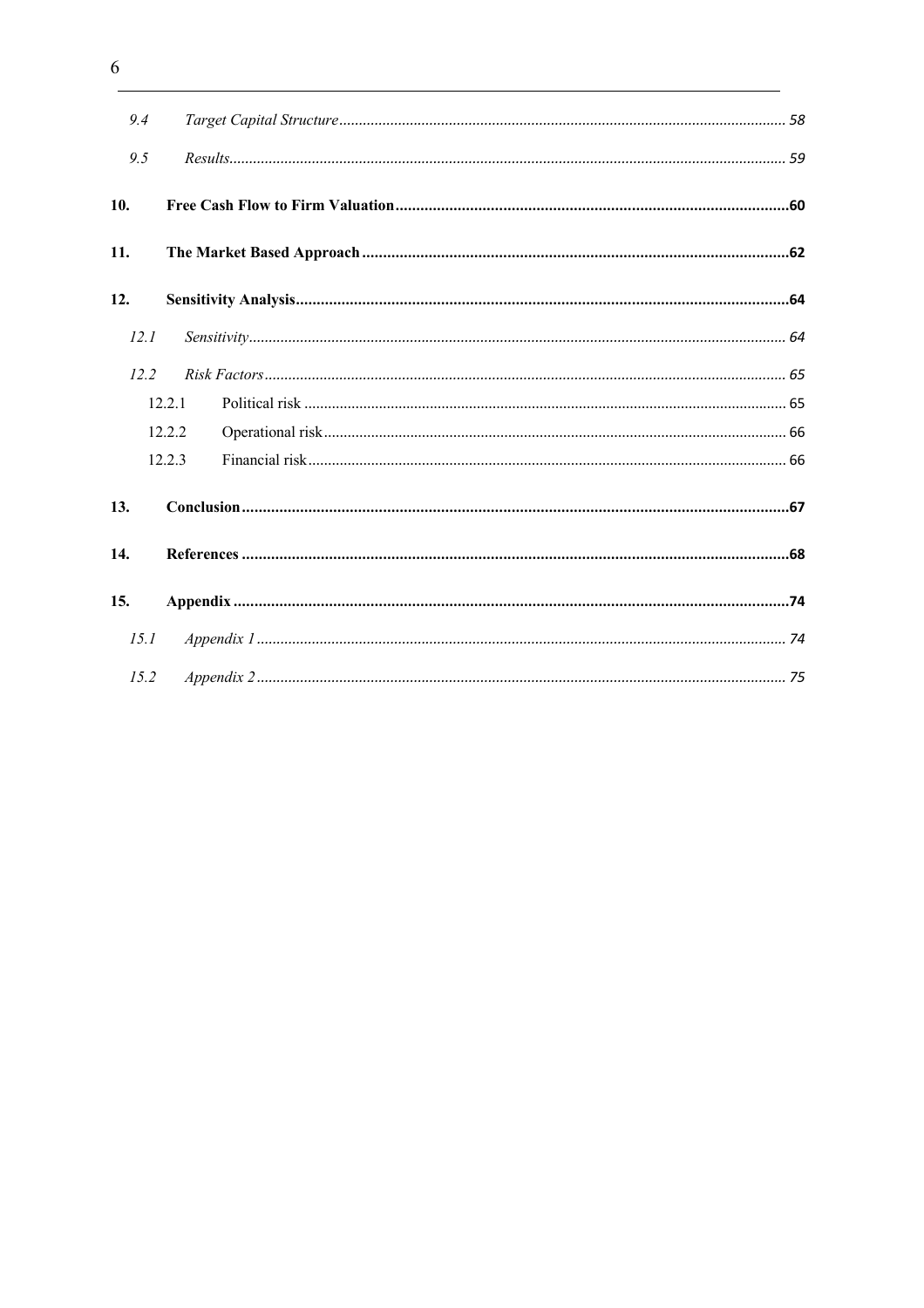# 1. Introduction

Private providers in the healthcare industry in the Nordic region has experienced a high degree of growth over the last decades due to a multiple of factors, among them an ageing population, privatization and outsourcing of formerly public functions, and the general growth in purchasing power among the citizens of the Nordic countries. Even though the public welfare model still is standing strong in the region, the overall need for more private contribution is growing also because of pressure on governmental budgets and increasing demands for more autonomy for users. The developments in the Nordics has been anticipated, as the services offered by public providers have been relatively costly and experiencing difficulties in implementing higher efficiency. Alongside the relatively few innovative developments, and little focus on that matter, has created a fair amount of criticism towards the public model in the last decades. These circumstances, alongside other demographic and economic trends in the societies in the Nordics, have been an underlying driving force behind the emergence of this new private care services market.

Care services are highly important to the welfare of people, especially elderly people. The emergence of large, private providers in this industry is interesting both considering how the market now functions with the private in coexistence with the public providers, and how the market values these relatively new private companies. The purpose of this thesis is to estimate the intrinsic value of Attendo AB and to determine if the stock currently trading at Nasdaq Stockholm is under- or overvalued.

## 1.1 Outline

In section 2 there will be a presentation of Attendo AB with regards to its history, company structure and value chain. Section 3 will give a review of the different valuation methods and their application in more detail followed by a discussion of their respective advantages and disadvantages. Section 4 will cover what model this thesis will apply, and which model that will serve as a support valuation. Section 5 addresses the healthcare industry, with detailed discussions of the market, recent developments, breakdown of the different country-markets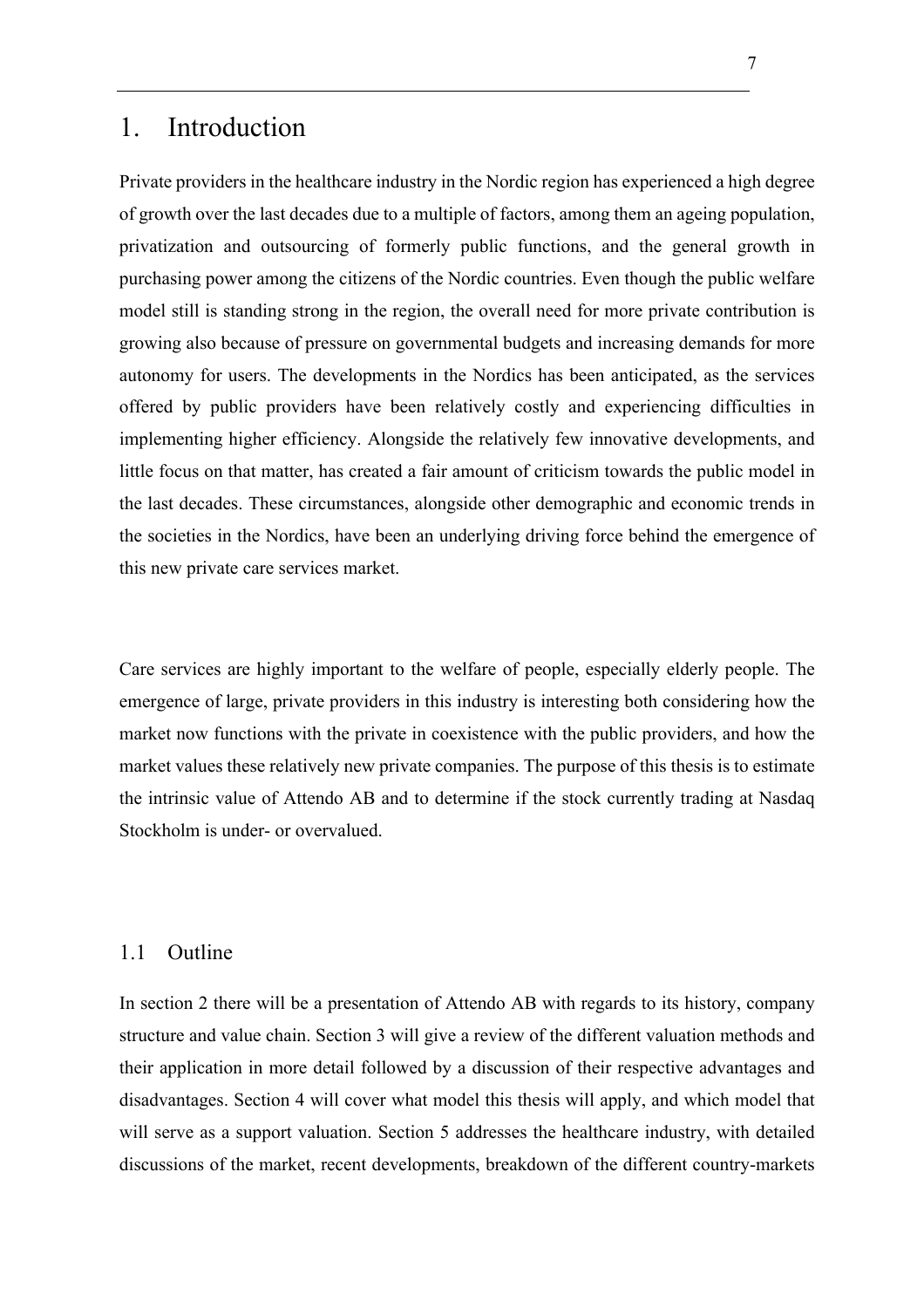that Attendo competes in, and lastly reviews of the different types of services that Attendo offers and their positions in the overall market.

A strategic analysis with the goal of assessing the overall competitiveness of the market, using Porter's Five Forces, and the firm-specific attributes of Attendo will follow in section 6. Afterwards, section 7, 8 and 9 will analyze the financial statements of Attendo, assumption of future drivers, and lastly the cost of capital used in the valuation. Subsequently section 10 will dover the actual company valuation of Attendo, with section 11 covering the comparison by using the relative approach method. A sensitivity analysis will be undertaken in section 12, followed by a presentation of the final conclusion in section 13.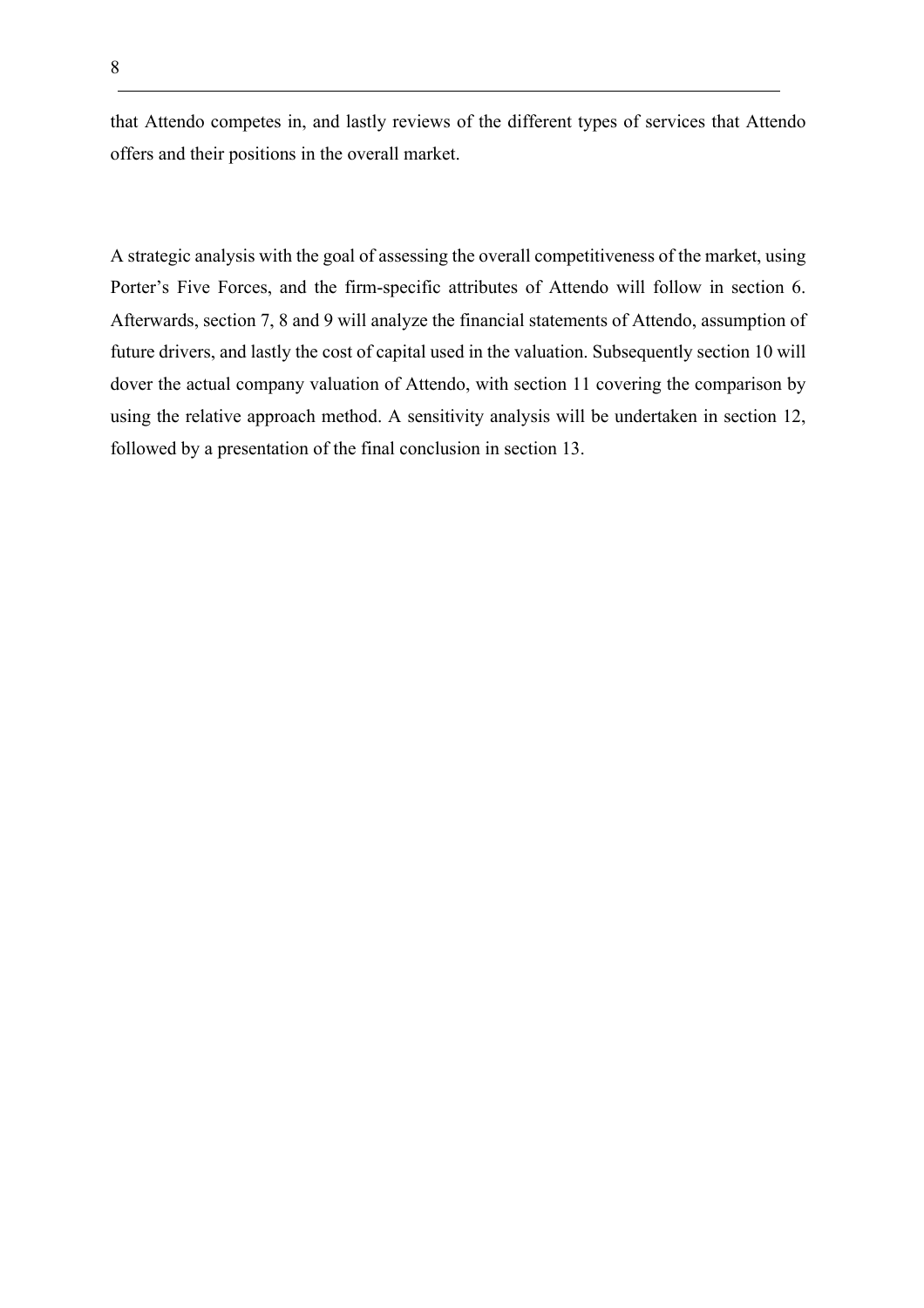# 2. Attendo AB

Attendo AB is a Swedish healthcare company that operates in private care, offering nursing homes, private dentists, home services, and specialized homes for either people with disabilities or families with special needs, in Sweden, Finland, Norway and Denmark. The company is operating within an industry that is mainly provided through public services in line with the Nordic welfare model but has nevertheless managed to acquire relatively large proportions of the overall market (Attendo, 2019b). Both net sales and number of people receiving care has experienced high growth during the company's lifetime (Attendo, 2019b). Attendo calls itself "the leading care and healthcare company in the Nordics", and their vision is "empowering the individual". This vision reveals Attendo's main method for attracting patients/customers in an industry historically dominated by public institutions and where only relatively recently private companies has started to offer services. Attendo has three core values that acts as guidelines to achieving their vision; competence, commitment and care. Lately, the company has also highlighted sustainability as an important feature of their business strategy. The drivers towards providing *sustainable care* are investments to fill capacity shortages, being a large employer and paying their fair share of taxes. Attendo is currently listed on the Large Cap sector at Nasdaq Stockholm Stock Exchange, where its current market capitalization is approximately SEK 9.336 billion as of March 25, 2019 (Nasdaq, 2019). The company employs roughly 24,000 people and operates over 700 facilities in the Nordic region (Attendo, 2019a). Approximately 52% of Attendo's net sales comes from the Swedish market, followed closely by the Finnish market at 42%.

## 2.1 History

The company was founded in Sweden in 1985 under the name *Svensk Hemservice AB* with the goal to modernize solutions offered to elderly people through flexibility and quality that public services were unable to deliver. In 1988 the company acquired its first home care contract in Stockholm, and in 1992 contracts outside Stockholm were for the first time obtained. The welfare model associated with the Nordic countries is built upon principles of universalism and equality of all, where private services are something that only in the last two decades has been slowly emerging (Magnussen et al., 2009). These first contracts in the late 80's and early 90's were therefore possible because of the start of the liberalization of the public monopoly on healthcare services.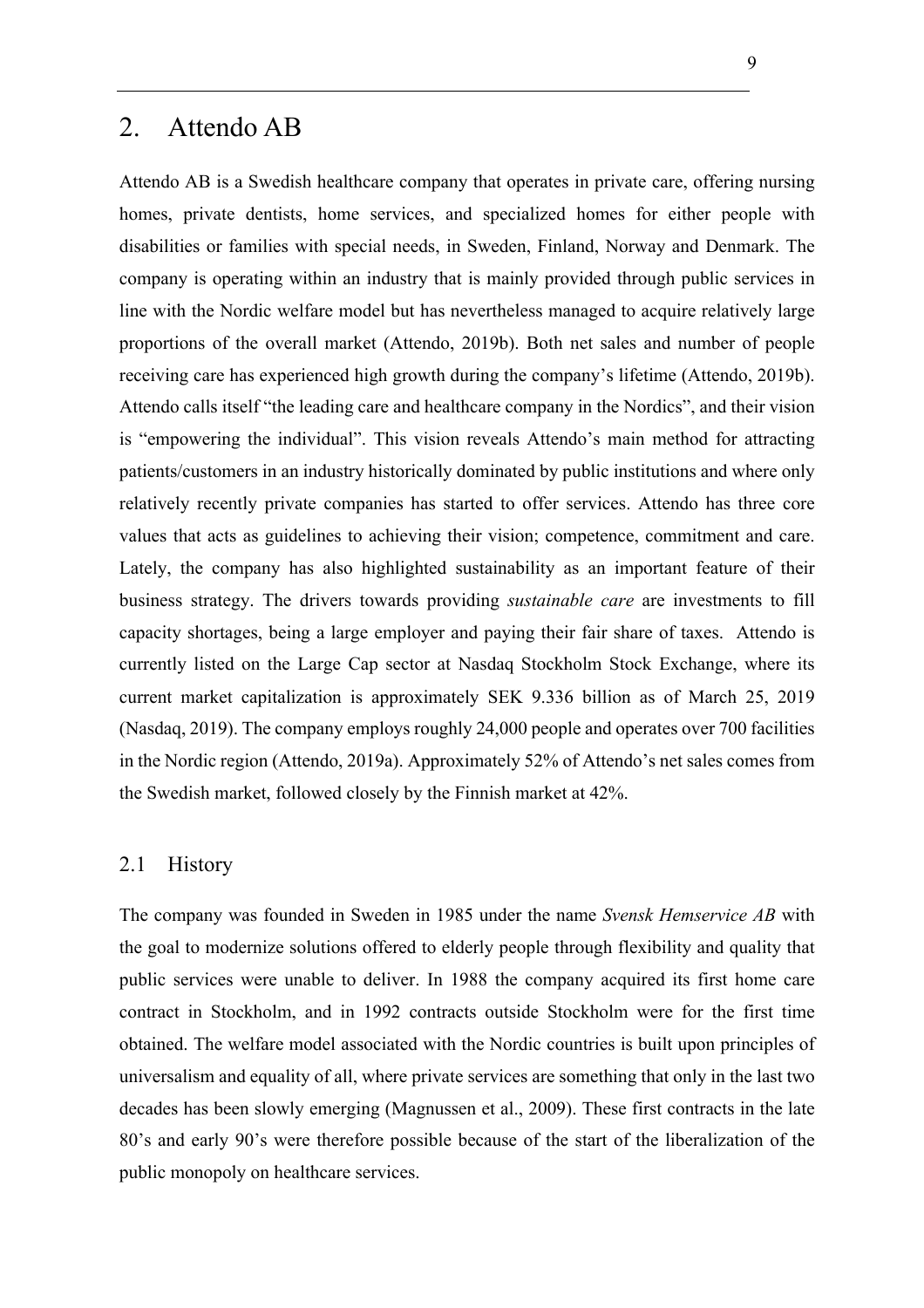Svensk Hemservice AB was purchased in 1994 and became *Partena Care*. The company established services in Denmark in 1996 and won their first contract in Norway in 1997. In just a couple of years the company went international, and their focus on both the Swedish market and other Nordic markets has not been downgraded since. In 2001 Partena Care changed its name to Attendo. The company acquired the Norwegian company *Capio Omsorg* in 2004 and merged with the Finnish company *MedOne* in 2007, to also gain access to the Finnish market. In 2015 Attendo was listed on the Nasdaq Stockholm at an offering price of SEK 50 per share valuing the company at around SEK 8 billion (Carnegie, 2015).

## 2.2 Corporate structure

The corporate structure of Attendo is divided into three main parts: the executive management with its group functions, then business area 1 and lastly business area 2. The group functions are divided into the subgroups finance, business development, and communications and investor relations. Each business sector is management by a managing director that reports directly to the CEO and the different group functions. Under business area 1, Attendo Scandinavia, operations are divided into each country, while business area 2 is only concerned with Finnish operations. Figure 1 below illustrates the corporate structure of Attendo.



*Figure 1: Attendo's corporate structure (Source: Attendo, 2019b)*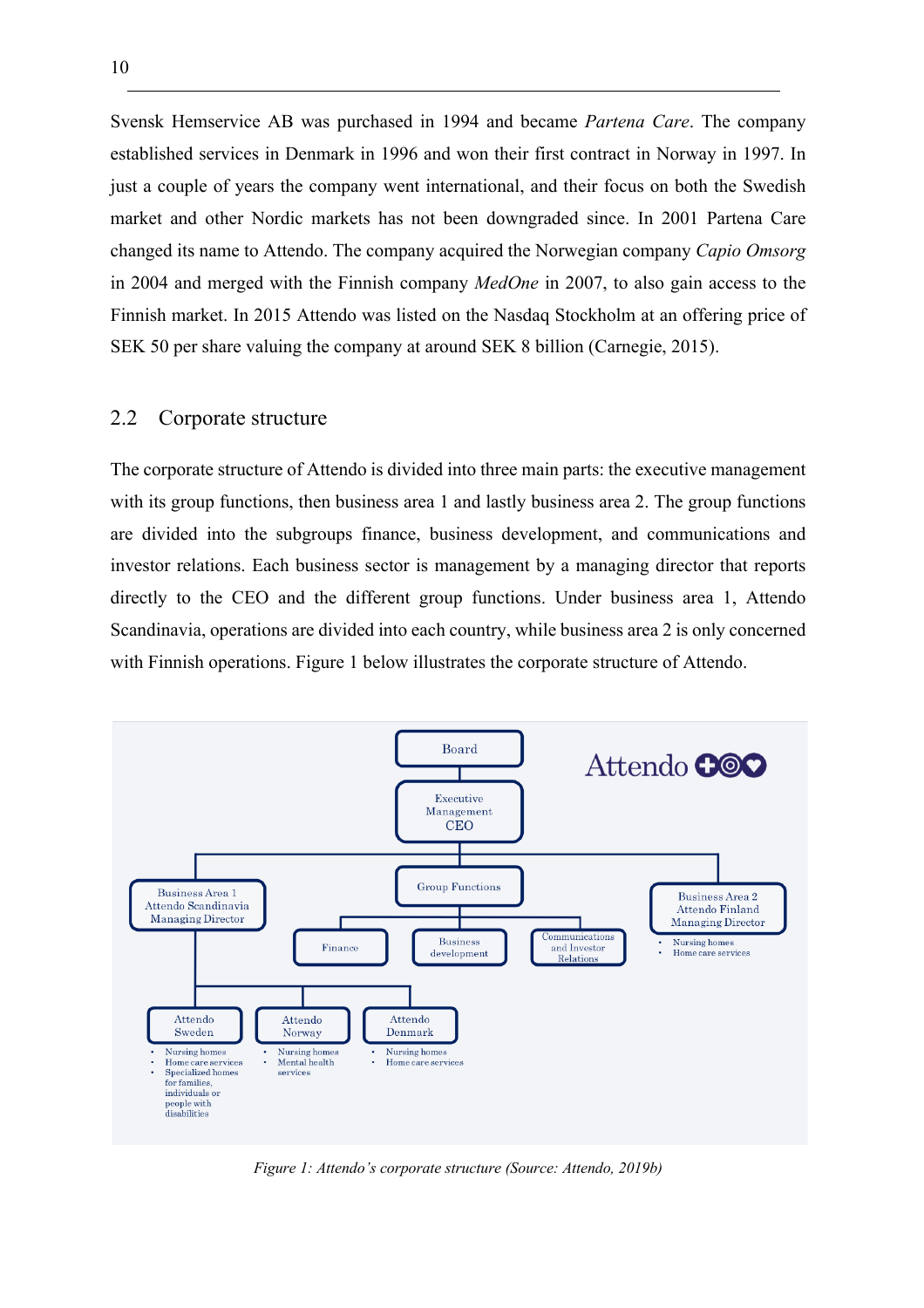The structure is naturally highly geographic considering the company has operations in four different countries. Even though all four countries are either a member of the European Union or the European Economic Area and are an integrated part of the common market and exhibit strong similarities, societal differences make the geographic structure logical. First of all, the languages in Scandinavia are vastly different from the Finnish language. Scandinavians can generally understand each other when speaking their own language to each other, while the Finnish must rely on English. Another difference is that the three Scandinavian countries are parliamentary monarchies while Finland is a republic, and lastly, all four countries uses four different currencies. To group the Scandinavians country into one group, and Finland into another group, is also a result of historically operating dental services in Finland.

The operations conducted in the different countries also differ. The core service of Attendo, nursing homes, is the only operation that is offered in all four countries, while the home care service is currently offered in all countries except Norway. Under business area 1, the different operations in Scandinavia is structured in a subgroup in each country. This is mainly to create local ownership of Attendo businesses (Attendo, 2019b), but also functions to create countryspecific, local knowledge and management of Attendo in the individual countries. These are managed by regional directors, and report to the managing directors in the business area function. The structure of Attendo is relatively decentralized, but both executive management and the board takes measures to visit and understand all aspects and divisions of Attendo regularly (Attendo, 2019b). The group functions support the executive management directly and are structured closely to it, as shown in figure 1. The managing directors of the two different business areas does report to the group functions, but their overall goal is to support the executive management in their decision-making.

## 2.3 Value Chain

Considering that Attendo offers different services, not standardized goods, the main goal of the value chain is to deliver high quality services to consumers that often represents the weak link in the chain. Since the consumers often does not have the capacity to understand or the ability to learn about the efforts that are taken to deliver high quality services, it is of vital importance that they understand and recognize the quality of the services (Pitta, 2004).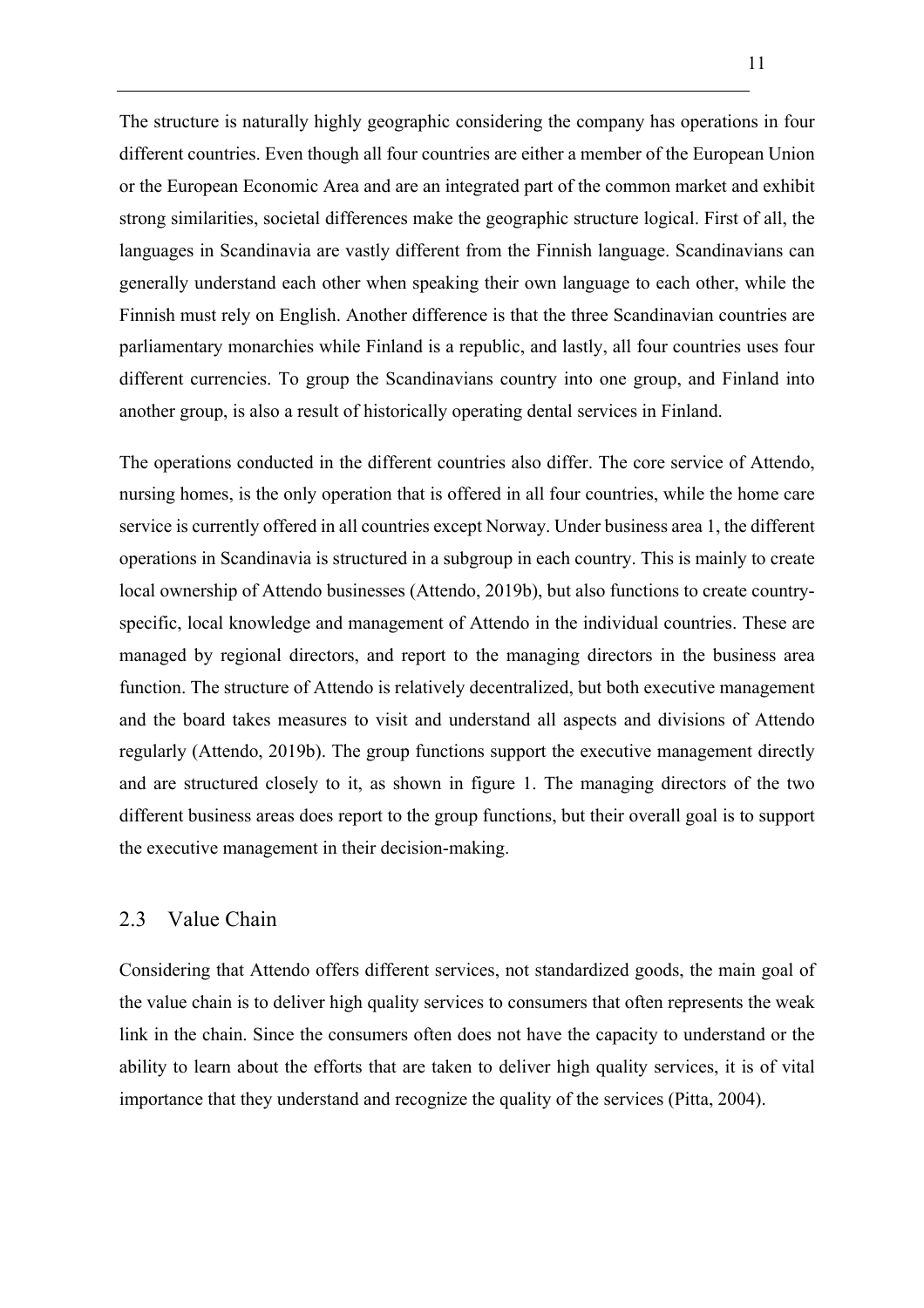# 3. Valuation Methods

A company's value is fundamentally what a buyer would pay for the company at any given time, and the stock price of a listed firm represents the price at which the market currently values this buy-price to be at. The stock price is the market's aggregate valuation of the company based upon supply and demand; when a company shows signs of significant improvements, or is deemed likely to improve future affairs, usually higher demand for the stock will increase the stock price, and vice versa (Tarver, 2019). When all historical prices and public information is available to all investors the market will determine a so-called fair price. This is in consonance with the efficient market hypothesis which states that stock prices in a strong or semi-strong market reflect all available public and historical information (Malkiel, 1989). The essence of valuation is to estimate what this fair price should be, given all available information. According to Aswath Damodaran at NYU Stern School of Business there exist three general ways in which this value normally is estimated; 1) discounted cash flow valuation (DCF), 2) relative valuation, and 3) contingent claim valuation (Damodaran, 2006). The goal in DCF valuation is to find the present value of expected future cash flows on the asset being valued, whereas the goal in relative valuation is to estimate the assets value when comparing it to a similar asset by looking at common variables. In contingent claim valuation the goal is to measure value of assets that share option characteristics. The following section will briefly present the different methods and their application.

## 3.1 Discounted Cash Flow Valuation

The DCF method calculates the *present value* (today-money) of a company by discounting *future* cash flows, that are made with financial projections and different assumptions, to the company (Lee, 2004). In simple terms; how much money the company will make in the future, in today's money. DCF valuation calculates the value of a company based upon i) the amount of money available to investors in the future and ii) the time value of money (Stomper, 2009). In order to estimate these future cash flows to the company both historical and projected data are necessary inputs required to make rational assumptions about future cash flows. When performing these calculations, it is also required to define how many future years the calculations should account for. One guideline suggests that the forecast period should be determined based upon if the company being valued is in either one of these three groups; 1) slow-growing company, 2) solid company, and 3) outstanding growth company (McClure,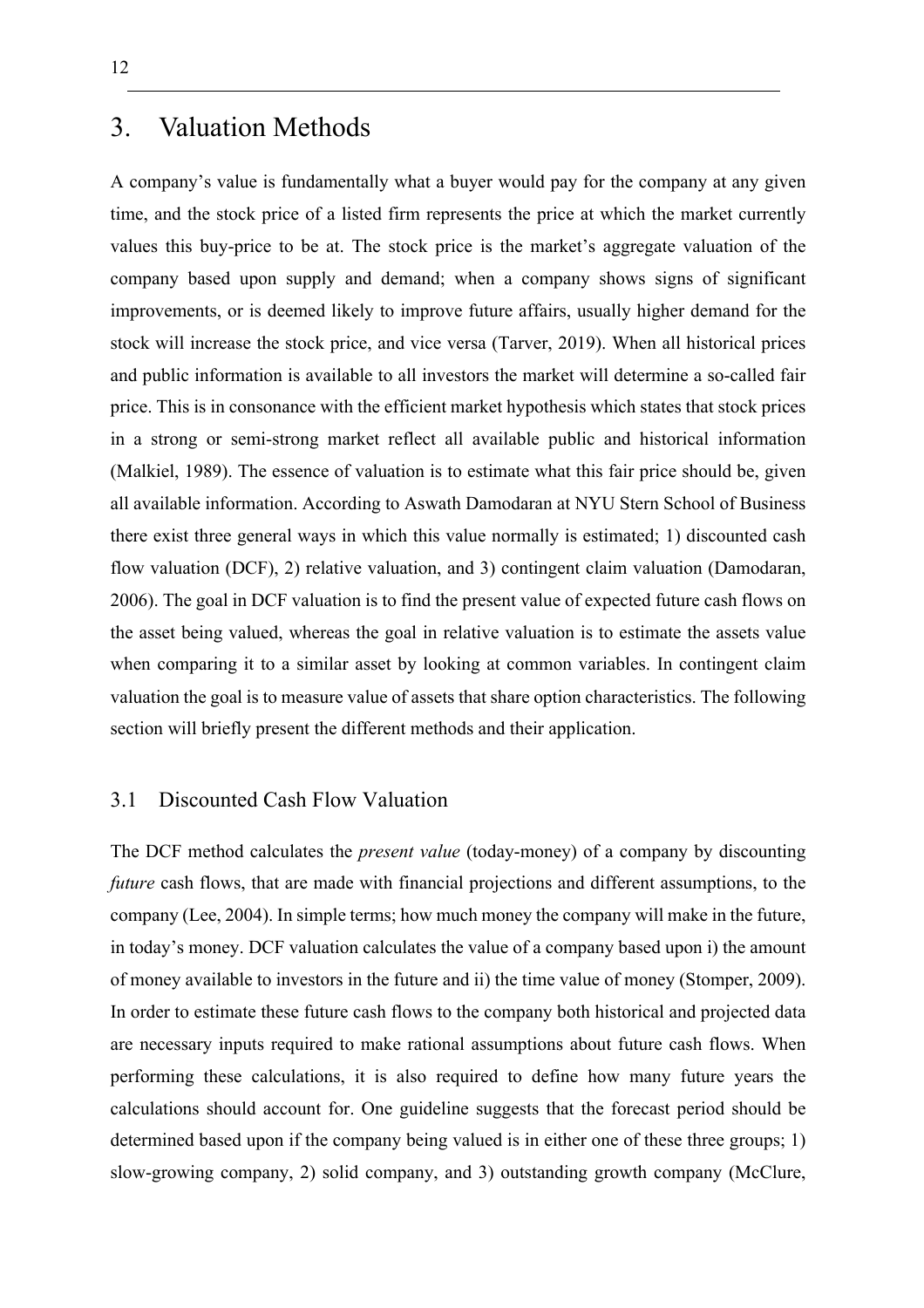2007). If the company is in the first group it is operating in a highly competitive and lowmargin environment, and the forecast period should be no more than one year. The second group assumes a company with strong advantages and the forecast period can be up till five years. Companies in the last group, in environments with high barriers of entry, can be forecasted 10 years into the future. One major issue with this method is the fact that it relies on these assumptions about future affairs; they can easily be manipulated or simply be wrong. The basic model for valuing an asset with future cash flows:

$$
Value = \sum_{t=0}^{N} \frac{CF_t}{(1+r)^t}
$$

where N equals the life of the asset,  $CF_t$  equals cash flow in period t, and  $r$  equals the discount rate. The discount rate  $r$  can be understood as the inverse of a growing rate (normal interest rate) and can alter the results of any valuation drastically. The rate is often determined by considering the opportunity cost of capital or the weighted average cost of capital (Schmidt, 2013). The general DCF model is:

*Enterprise Value* = 
$$
\sum_{t=0}^{N} \left( \frac{FCF_t}{(1+r)^t} \right) + \frac{TV}{(1+r)^N}
$$

where  $FCF_t$  equals the free cash flow in year t, N equals number of forecast periods, and TV equals the terminal value of the company. Another assumption is that today we are in period 0. When the calculations have produced an enterprise value of the company being valued, the per share stock price of the company is determined in the following way:

Enterprise Value  
\n
$$
\#
$$
 Shares of Stock = Per Share Stock Price

The DCF valuation method can be divided into three different models; weighted average cost of capital (WACC), free cash flow to equity (FCFE) and adjusted present value (APV), that all uses discounted future cash flows as the main ingredient of the valuation (Chen, 2008). The methods differentiate on what approach they have when valuing the firm; either the entirety of the firm, the equityholders stake, or lastly the firm value piece by piece. In the following section the three different versions of the DCF-valuation will be presented in more detail.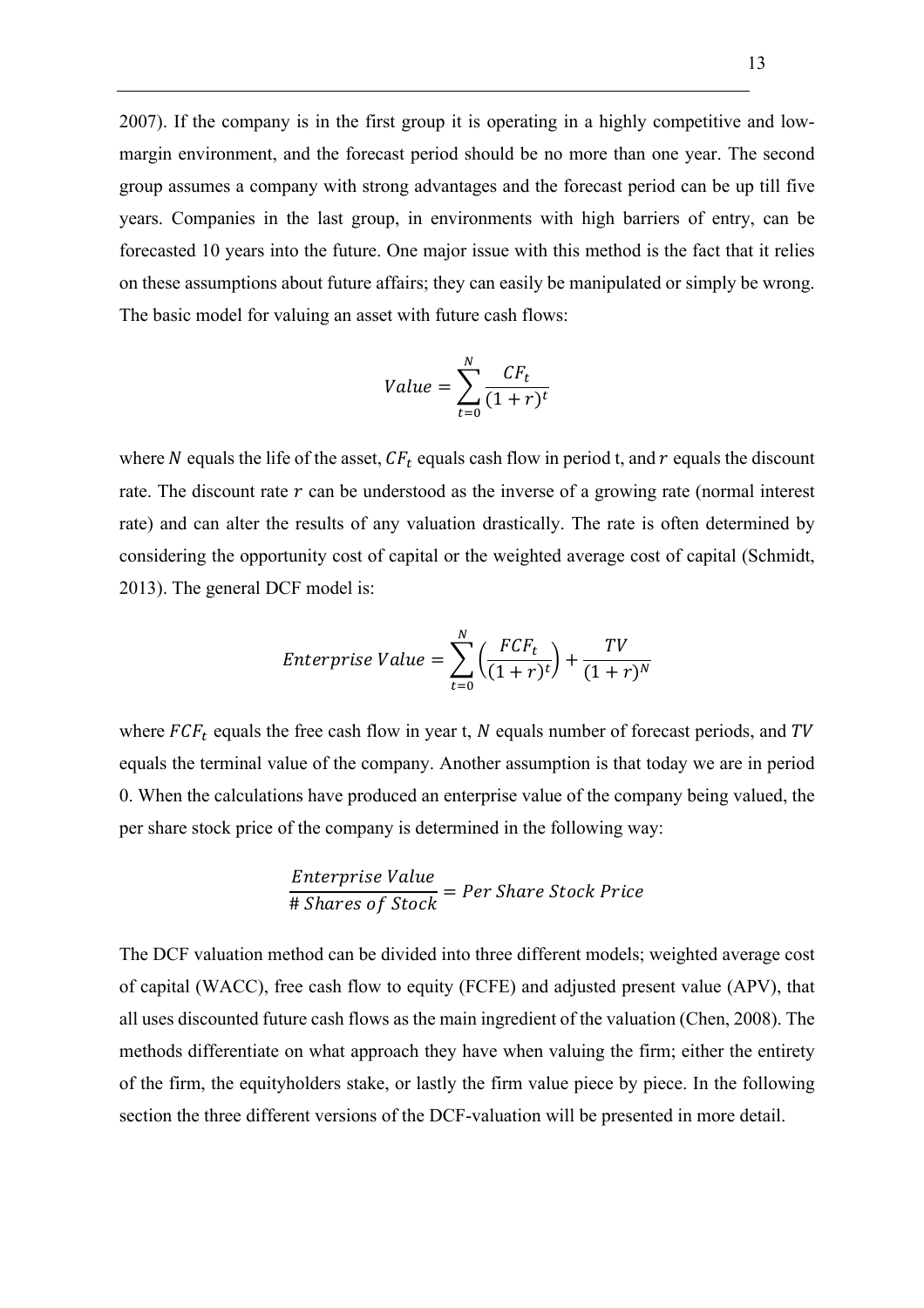#### 3.1.1 Weighted Average Cost of Capital (WACC)

In order to obtain a discount rate used for discounting future cash flows, a commonly used model, especially for corporate investors, is the weighted average cost of capital (WACC). First of all, "cost of capital" is the opportunity cost of all capital invested in an enterprise, so the weighted average is the proportionally weighted cost of capital for all sources of capital (Giddy, 2008). WACC discounts the calculated free cash flows to the company at the WACCrate:

*Interprise Value* = 
$$
\sum_{t=1}^{t=n} \frac{Free Cash Flow to Firm_t}{(1 + WACC)^t}
$$

where *WACC* is the discount rate applied and *Free Cash Flow to Firm* is calculated using the following formula;

Free Cash Flow to Firm = EBIT 
$$
\cdot (1 - t_c) + Depreciation - CapEx - \Delta NWC
$$

where *EBIT* represents *earnings before interest and taxes*,  $t_c$  equals the corporate tax rate,  $CapEx$  is the capital expenditure, and  $\triangle NWC$  is the change in net working capital. Enterprise value calculated is the underlying value of the firm before any payments to debt- or equityholders (Damodaran, 2012). As the WACC-method calculates firm value based on a weighted average cost of capital it assumes a stable capital structure (debt-level) over time, which might be unreasonable in the long-run. According to Damodaran the WACC-method is best suited for firms with either high or low debt-levels (Damodaran, 2012). A drawback is the fact that this method ignores debt, which could lead to problems when confronted with companies that struggle with the possibility of bankruptcy, and therefore in need of fresh equity.

#### 3.1.2 Free Cash Flow to Equity (FCFE)

As the name suggests, the FCFE-method values the company by discounting the free cash flows to equity based upon the required rate of return to equityholders. The FCF's calculated are after all financial obligations, including debt-payments, have been met by the company (Damodaran, 2012). The FCFE-method is presented on the following page;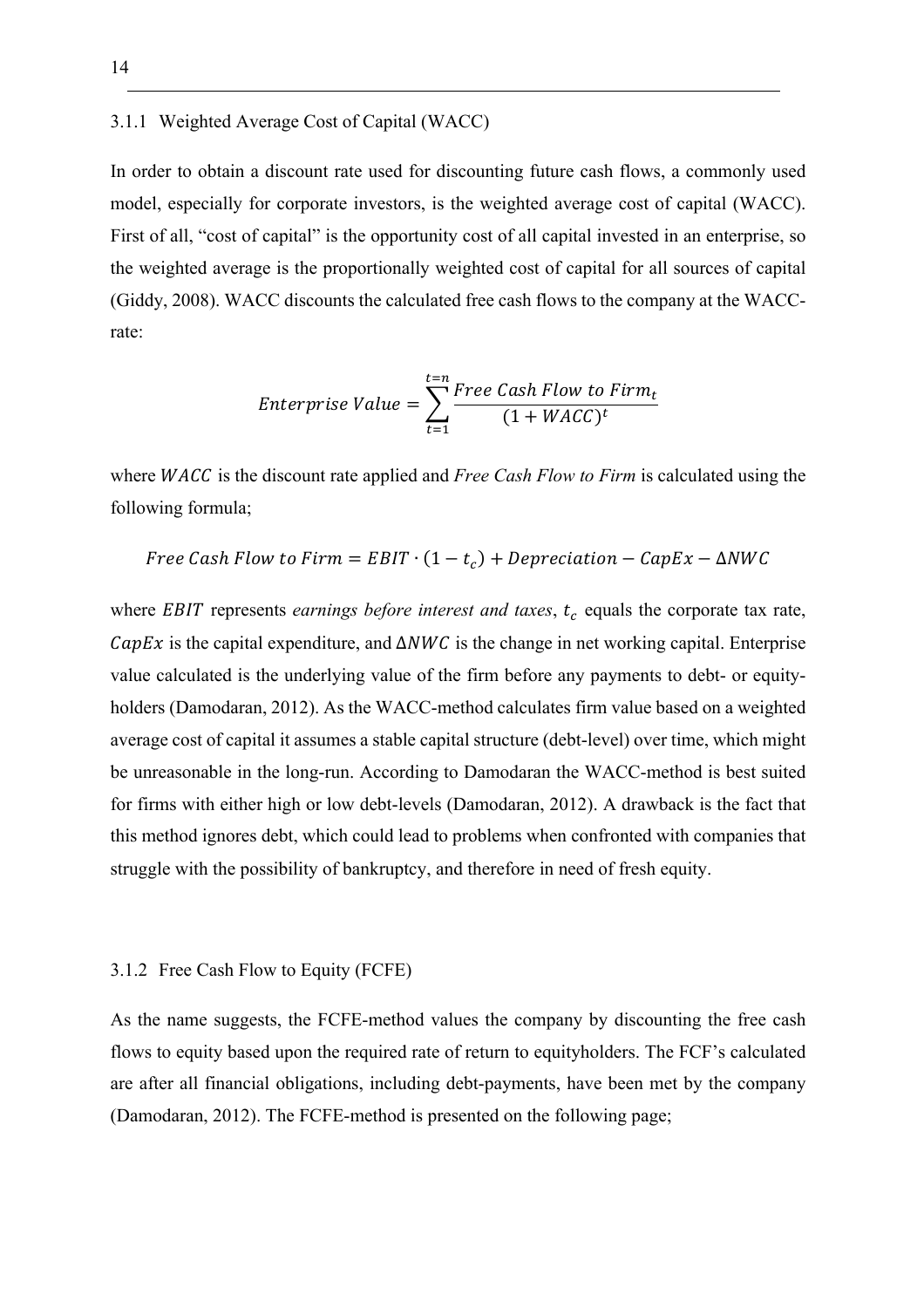Value of Equity = 
$$
\sum_{t=1}^{t=n} \frac{Free \ Cash \ Flow \ to \ Equity_t}{(1 + k_e)^t}
$$

where *Free Cash Flows to Equity* is the cash flows available to equityholders after all financial obligations is accounted for, and  $k_e$  is the required rate to equity. It is important to remember that his method values the company from an equity-viewpoint, not an overall value of a leveraged firm. The value of equity can be understood as the present value of what equityholders will receive from holding equity in the firm; either through dividends or repurchases over the discounting-time. One major advantage compared to the WACC-method is that this method values the equity directly, and it is often easier when confronted complex structures (Damodaran, 2012). A disadvantage is that even though the method calculates cash flows available to equityholders, it does not necessarily mean what they are paid considering that the company often will retain at least parts of earnings. Also, if there occur changes in the debt-equity ratio these changes will influence the required rate of return of equity.

#### 3.1.3 Adjusted Present Value (APV)

The last DCF-method values the firm piece by piece: if the firm was all equity financed, then it adds the present value of leverage-benefits, therefore also including tax shields. Firstly, it considers the firm as an all-equity firm (unlevered), meaning that the company is without debts: the FCF's from WACC-method is discounted by the unlevered cost of capital:

Value of Unlevered Firm = 
$$
\sum_{t=1}^{t=n} \frac{Free \ Cash \ Flow \ to \ Firm_t}{(1+r_u)^t}
$$

Secondly, the benefits of leverage are calculated: the present value of tax shields: depending on the debt level, tax rate and cost of debt: this is the value of debt financing:

Benefits of leverage 
$$
= \sum_{t=1}^{t=\infty} \frac{tax\ rate \cdot cost\ of\ debt \cdot debt}{cost\ of\ debt} = tax\ rate \cdot debt
$$

Lastly, the cost of borrowing is calculated. This is represented by the present value of the probability of bankruptcy and its associated costs. Such a measure can easily be false. One way of addressing this disadvantage is to consider the credit rating of debt as it serves as a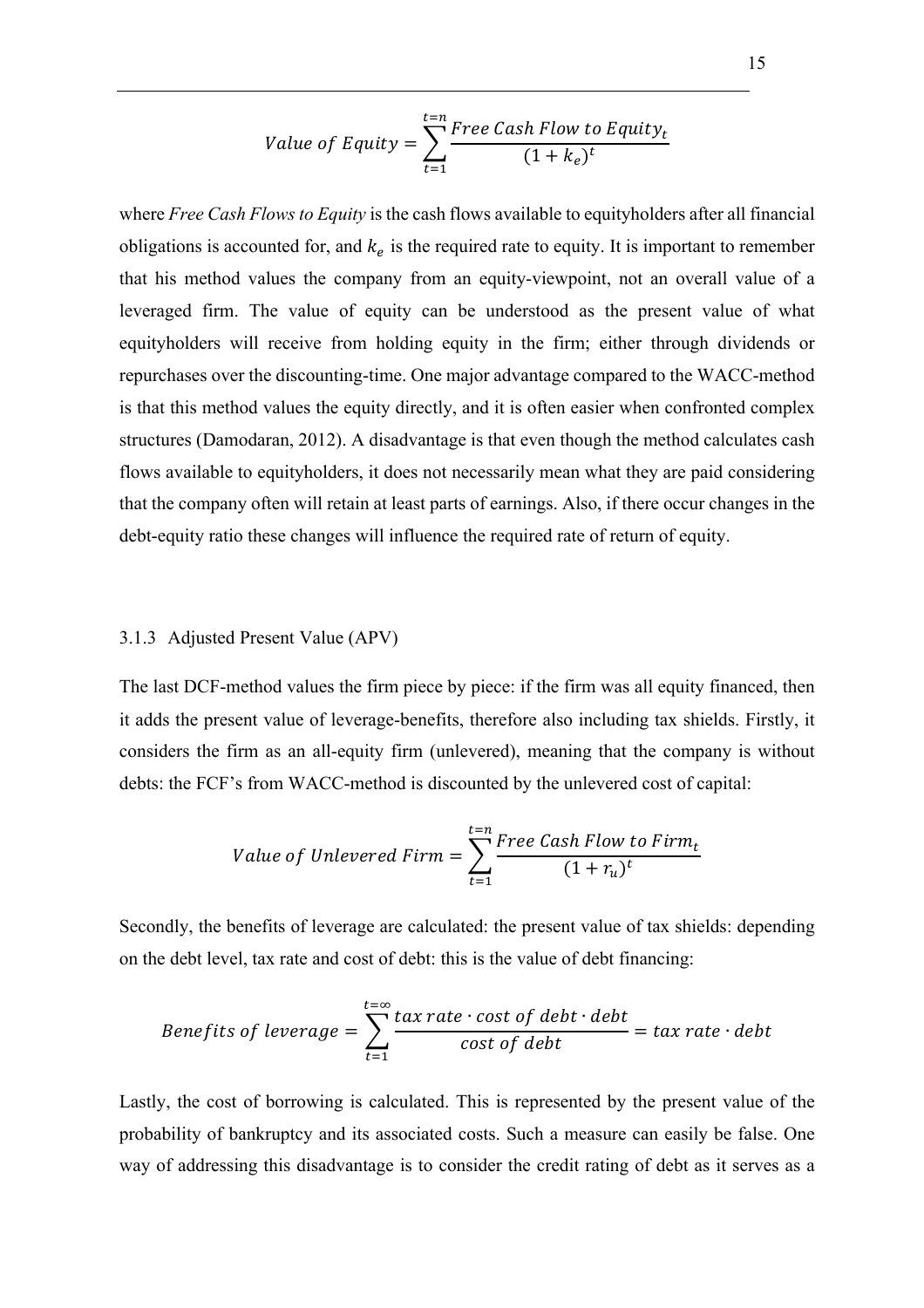benchmark for its riskiness. When the three stages are completed the value of the leveraged company can be estimated using the following formula:

#### Value of Levered Firm = Value of Unlevered Firm +  $PV(Tax \, Shields) - PV(Bankruptcy \, Costs)$

One major advantage is that APV can be appropriately used when valuing firms that does not operate with constant D/E-ratios, though this flexibility must be measured up against the disadvantage of the possible difficulty in estimating present values of bankruptcy costs of outstanding debt. APV will produce a more conservative estimate of company value than usage of the cost of capital (Wilkinson, 2013).

# 3.2 Relative Valuation

Relative valuation is simply put to value a company by comparing it to one or more other similar companies with regards to certain multiples. The intuition is that if company A is worth ten times its own earnings, then the *similar* company B should also be worth ten times its earnings. This is why this method often is called "the market-based approach". The comparing is possible because the multiples are constructed as standardized prices of different aspects, which then can be generalized when looking at other similar companies.

Multiples that are commonly used in this regard is Price/Earnings, Enterprise Value/Revenue, and Enterprise Value/EBITDA (Kenton, 2018). Industry benchmarks can also be used to compare a company with. Instead of finding an estimate for the intrinsic, or the underlying, value of a company, the estimate resulting from relative valuation is more of a market estimate based on comparable companies. According to Chander Sawhney of *Corporate Professionals*, most M&A transactions are based on relative valuation, not discounted cash flow models (Sawhney, 2016). One important advantage of the relative valuation method is that it does not require assumptions about future affairs at the same level as the DCF-method, as long as the most recent financial data is available. Other advantages are that the information inputs necessary is substantially lower than DCF-valuation, and the corresponding intuitiveness and easiness of using the model.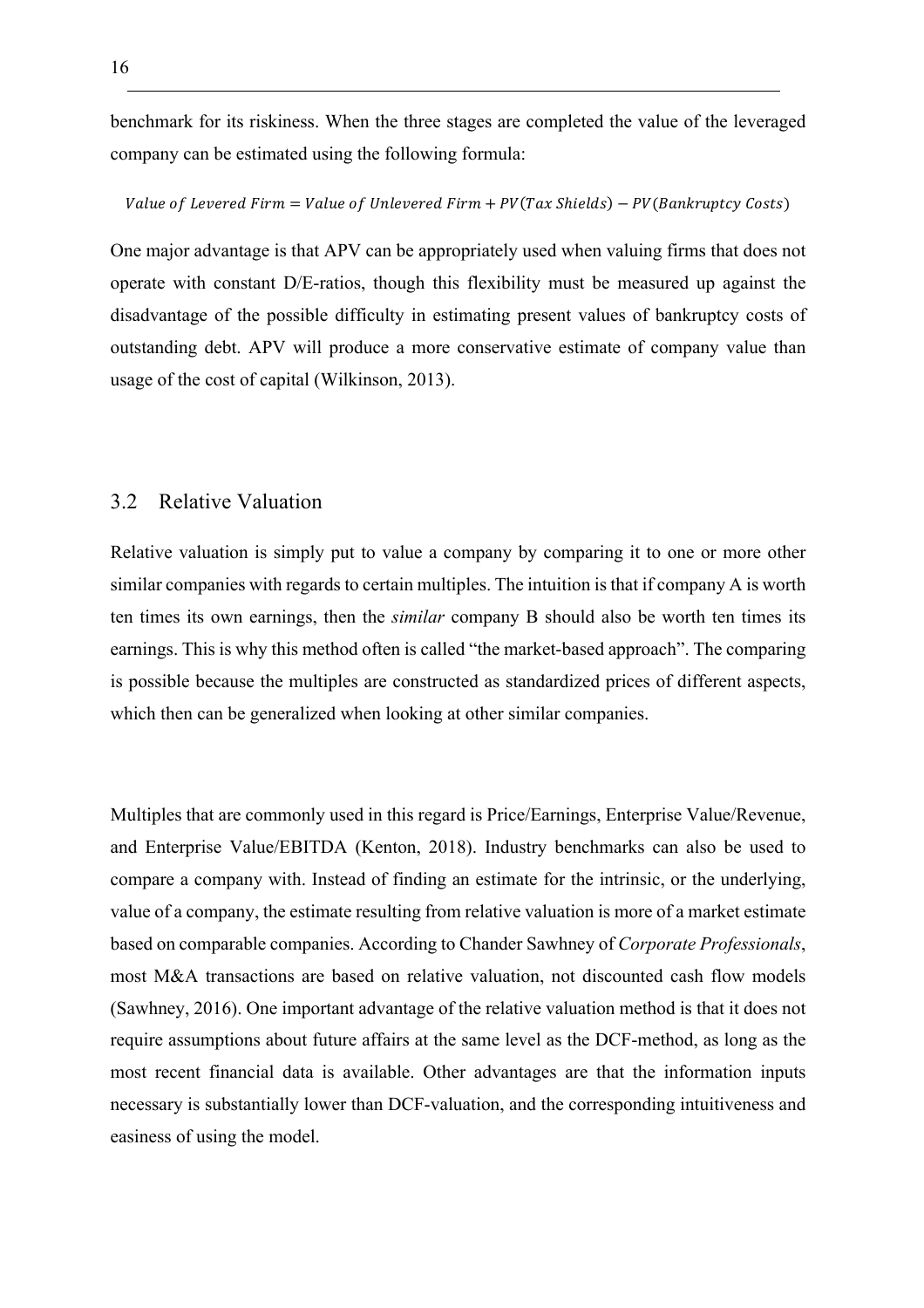One major drawback of relative valuation is that the industry-multiples constructed often overlooks different growth rates, returns on invested capital, and capital structures for companies in the industry (Goedhart et al, 2005). This is also called the industry-bias of relative valuation. Even simple P/E-ratios can be misleading when applied to firms with basically the same structures and landscapes. Another issue with this model is that it assumes that market prices are correctly priced, which may not necessarily always be true.

#### 3.3 Contingent Claim Valuation

This approach derives the company value by valuing an option with similar characteristics, using option pricing models. A contingent claim represents a derivative instrument that offers the right, but not obligation, to a payoff which is directly depending on the value of an underlying asset (Karatzas & Shreve, 1998). Such an option only provides payoffs under certain contingencies. Models that value such an option can value any assets that have optionlike features (Damodaran, 2012). The basic models used to value options are the Black-Scholes Model and the Binomial Model.

Advantages of the contingent claim valuation method includes that they make it easier to value assets that can be difficult to value using DCF-methods, such as equity in firms currently embroiled in distress. One disadvantage when using contingent claim valuation is that it assumes constant level of dividend yields and variance, which is difficult to defend in the longterm even though it may hold in the short-term. Another disadvantage is that if the underlying assets are not currently traded, the inputs required for the valuation must be estimated instead of derived from financial markets, which could potentially create valuation errors and ultimately make the valuation method uncertain and unreliable.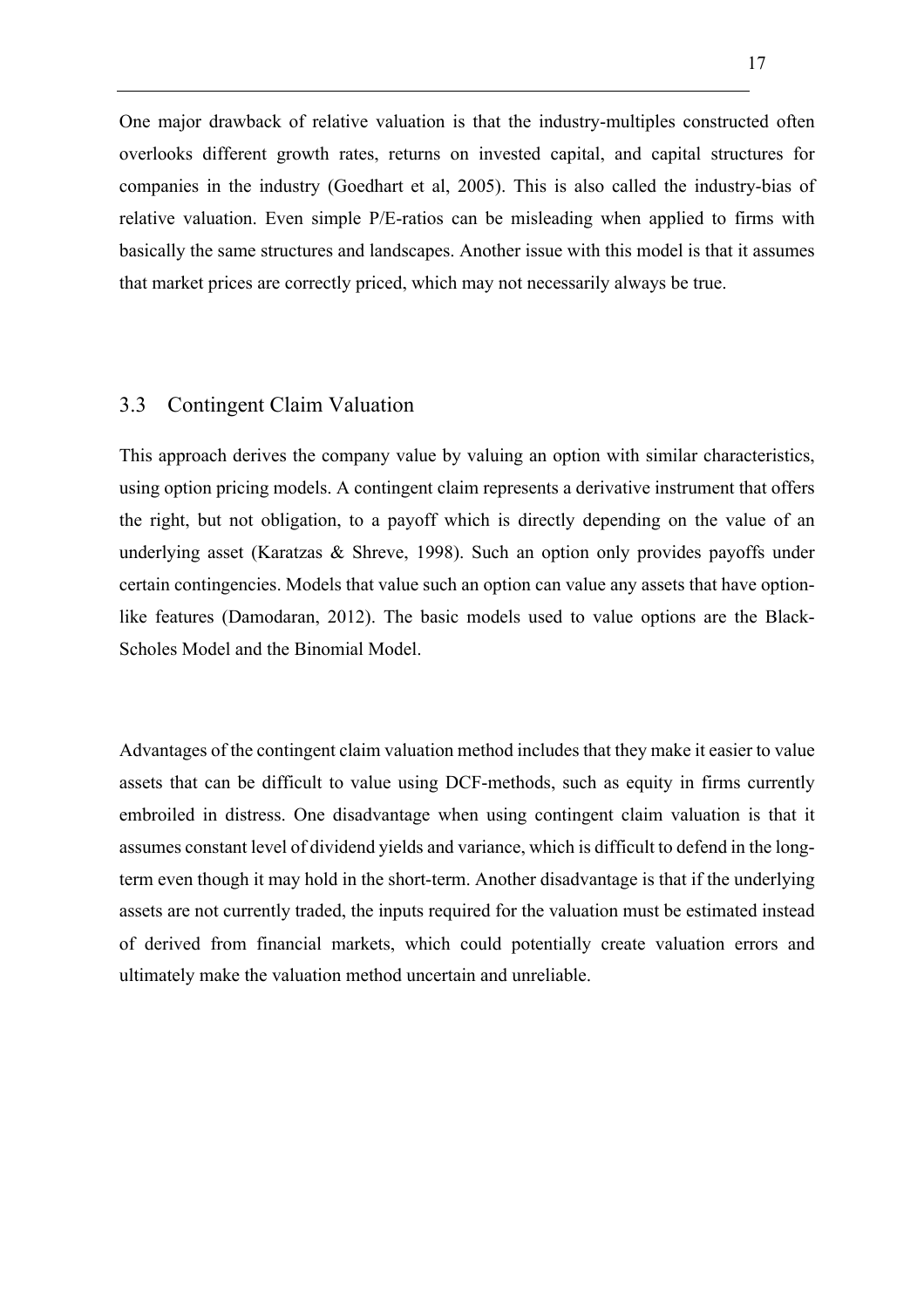# 4. Choice of Model

The previous chapter presented three different approaches to valuation, with discussions on what kind of information inputs that are required, what sort of assumptions each approach relies on, and the different advantages and disadvantages associated with each approach. This chapter will discuss the company-specific situation of Attendo, the market it operates in, and explain which valuation approach is best suited for this company.

Attendo operates as a private provider of healthcare services directed mostly at people in the older demographics. This industry is obviously not new in any sense, considering elderly people have needed and demanded care services as long as there have existed elderly people, although in the Nordics the industry can be viewed almost as an emerging market. As a privatization wave have occurred, and continues to occur, new market shares formerly provided for by public services are now offered to private companies at an increasing growth. The portion of private providers in the Nordic region is below both the European and Western standards (Attendo, 2019d). Therefore, relative valuation methods might give unreliable results in the case of Attendo. There are few other large private care providers in the Nordics that Attendo can be compared against, and comparisons with other companies that operate in non-Nordic markets can also give erroneous results. In order to get the most reliable estimate of Attendo's value the best method is therefore an DCF-valuation, where the goal is to find the intrinsic value of Attendo.

As Attendo is publicly listed on the Nasdaq Stockholm, both annual and quarterly information regarding its financial standings is easily available and free, as is information concerning its operations and general future aspirations. The information inputs needed in order to conduct a DCV-valuation method is available. This thesis will use the WACC-model of DCFvaluation, with a relative valuation afterwards. This is done in order to compare the results from the WACC-model with results from a different valuation method.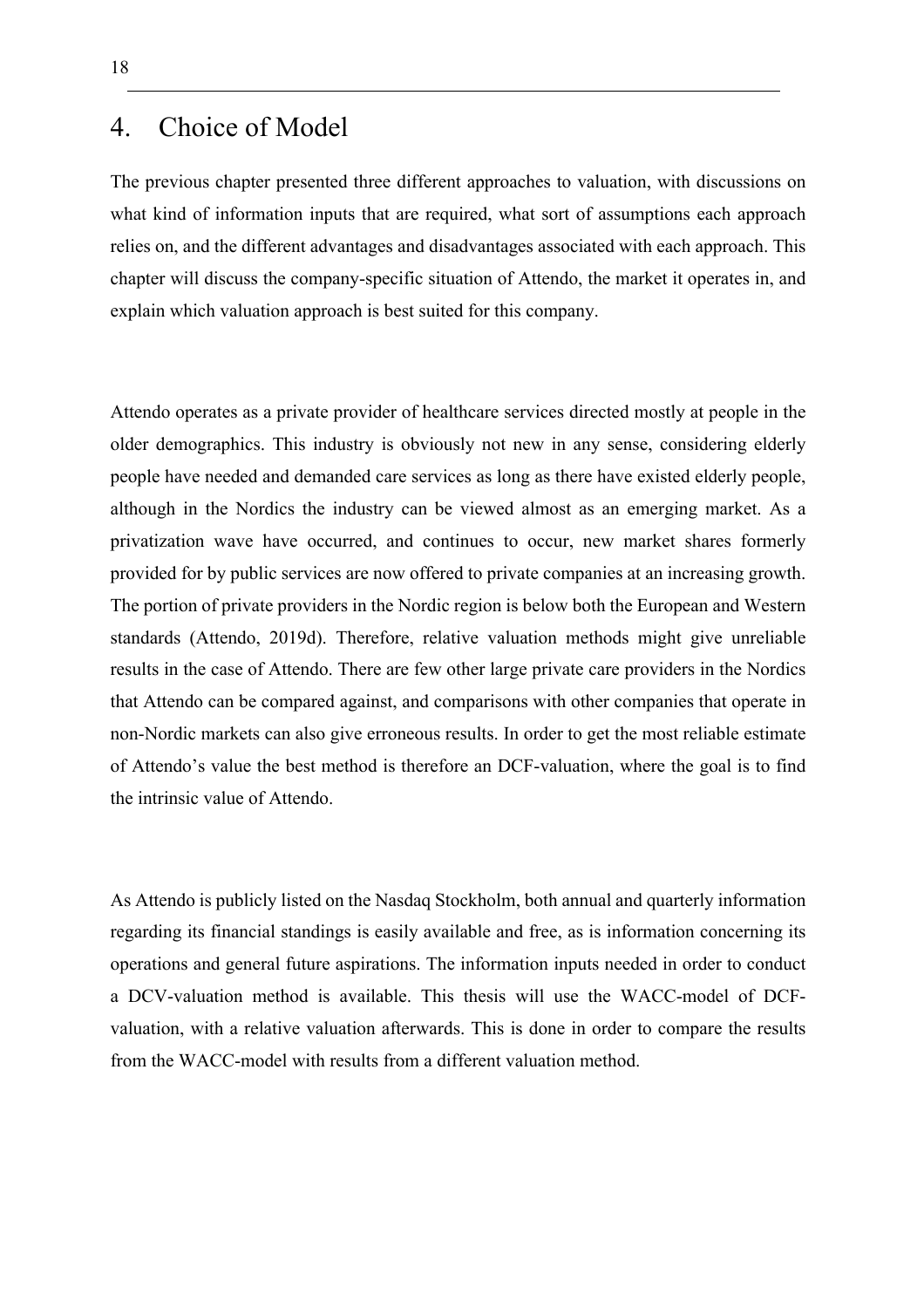# 5. The Healthcare Industry

The healthcare industry in the Nordics is different in many aspects than anywhere else in the world. First of all, it is almost completely publicly financed and everyone in society have access to it, as the access to the same quality and the same prioritization, which is regarded as an equal right of every citizen (HealthManagement, 2010). The health and general well-being of all citizens is regarded as one of the most important aspects of the Nordic welfare state and is generally agreed upon by virtually all political parties represented in all Nordic countries (Spekter, 2013). While some political forces might disagree on the organization of the public services, or the way of financing the system, the goal of universal and equal healthcare, throughout a citizen's life, has been and still is strongly agreed upon (Regjeringen, 2018). This can be regarded as a main factor of the *social contract* of the Nordic countries, where in theory relatively high levels of taxation on the individual is traded for predictable, reliable and equal healthcare which covers everyone (Laskar, 2013). The idea that the government is ultimately responsible for its citizens' healthcare and well-being is predominant in the Nordic region.

Considering that the government is responsible for the general healthcare and well-being of its citizens, this is especially important with regards to elderly people. People above the age of 55 make up a substantial proportion of the total resources allocated to the healthcare industry, with over half of total spending in the US is used solely for this demographic, and people aged 65 or older represents around 36 % of total spending on healthcare in the US (Sawyer et al, 2019). These numbers are generalizable as the demographic composition and general way of life is comparable between the US and the Nordics. This only shows that healthcare specialized towards elderly people is important considering the market size. Because of the proportion of elderly people with concern to the usage of healthcare services, it is important to assess the demographic group they represent. Figure 2 on the following page presents the total population of Norway, Sweden, Denmark, and Finland, divided into different age groups as of 2017 (Statistisk Sentralbyrå, 2017). The total population in these countries in 2017 was 26.5 million. In total people aged 65 or above makes up around 19,2 % of the total population, and this number is expected to rise. Iceland is not included in this analysis, even though it is a Nordic country, because Attendo does not conduct any business in Iceland as of 2019.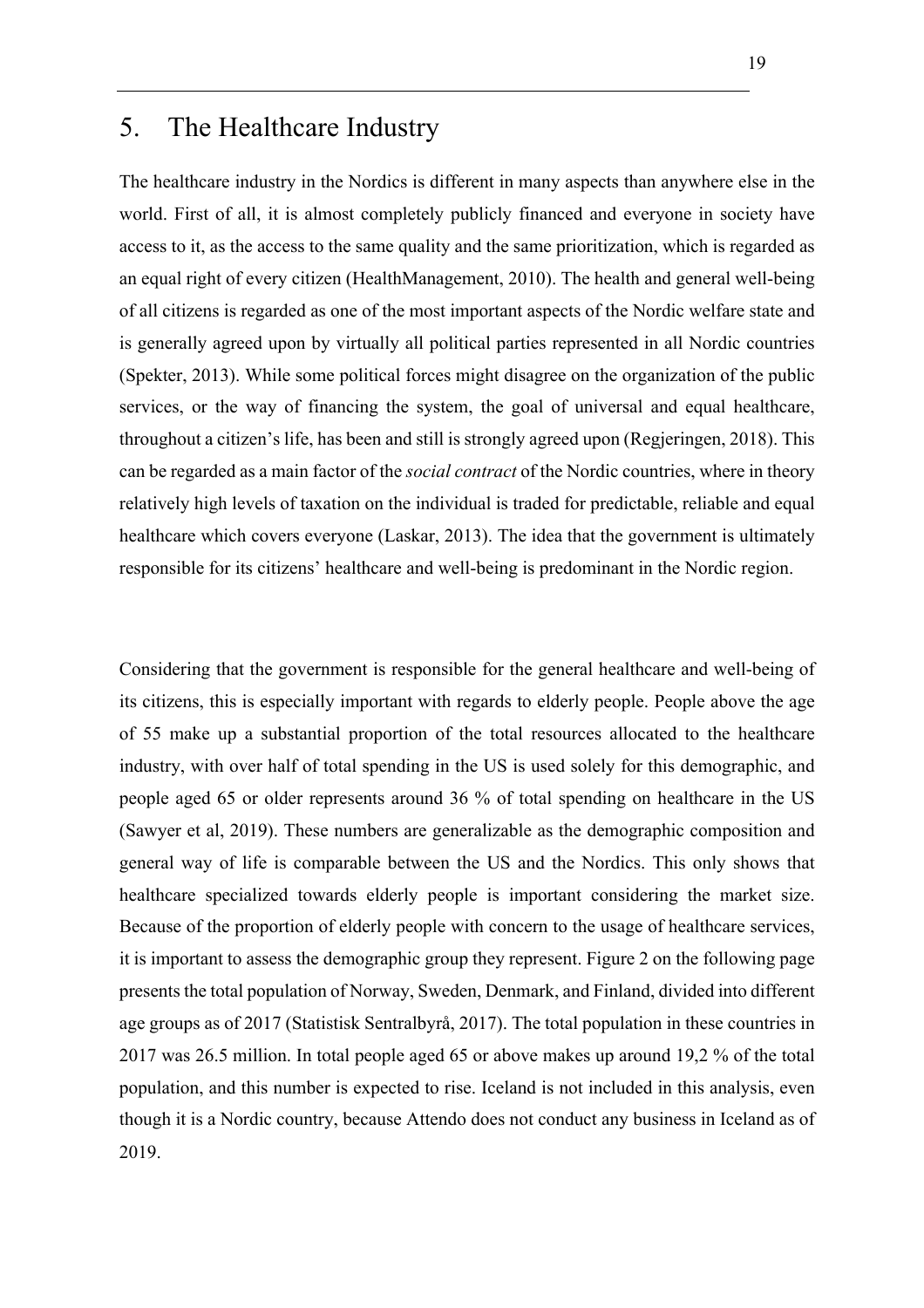

*Figure 2: population of the Nordics divided into age-groups (Source: SSB)*

Most of the elderly people in these countries either live at home (alone or with a spouse), or in a nursing home. Many of the people living at home are customers of home services, where the healthcare is received at home. Few elderly people are hospitalized, as this is mostly done when faced with serious life-threatening or acute illnesses or sicknesses. Attendo is a player in the care for elderly people in the Nordics, in their day-to-day activities and well-being, not when they are experiencing life-threatening situations. This day-to-day care sector of the healthcare industry is naturally oriented towards elderly people because of their general needs, and it is a more suitable area for the patients/users to have greater control and decision-making rights over own treatment. In a hospital, a patient is more or less just a subject of professional decisions. The Nordic countries spends a total of around 10 % of GDP (2016-numbers) on healthcare, and the life expectancy rate is higher for both women and men when compared to the EU-standard or the US-standard (Nordic Statistics, 2018).

Continuing, this chapter will discuss the healthcare industry in the Nordics in more detail. First there will be discussions regarding general legislative developments and privatization, followed by a breakdown of the situation in the different Nordic countries, and the contributions from the different countries to Attendo's position. Lastly, each of Attendo's business areas will be discussed, with a summary and a market outlook at the end.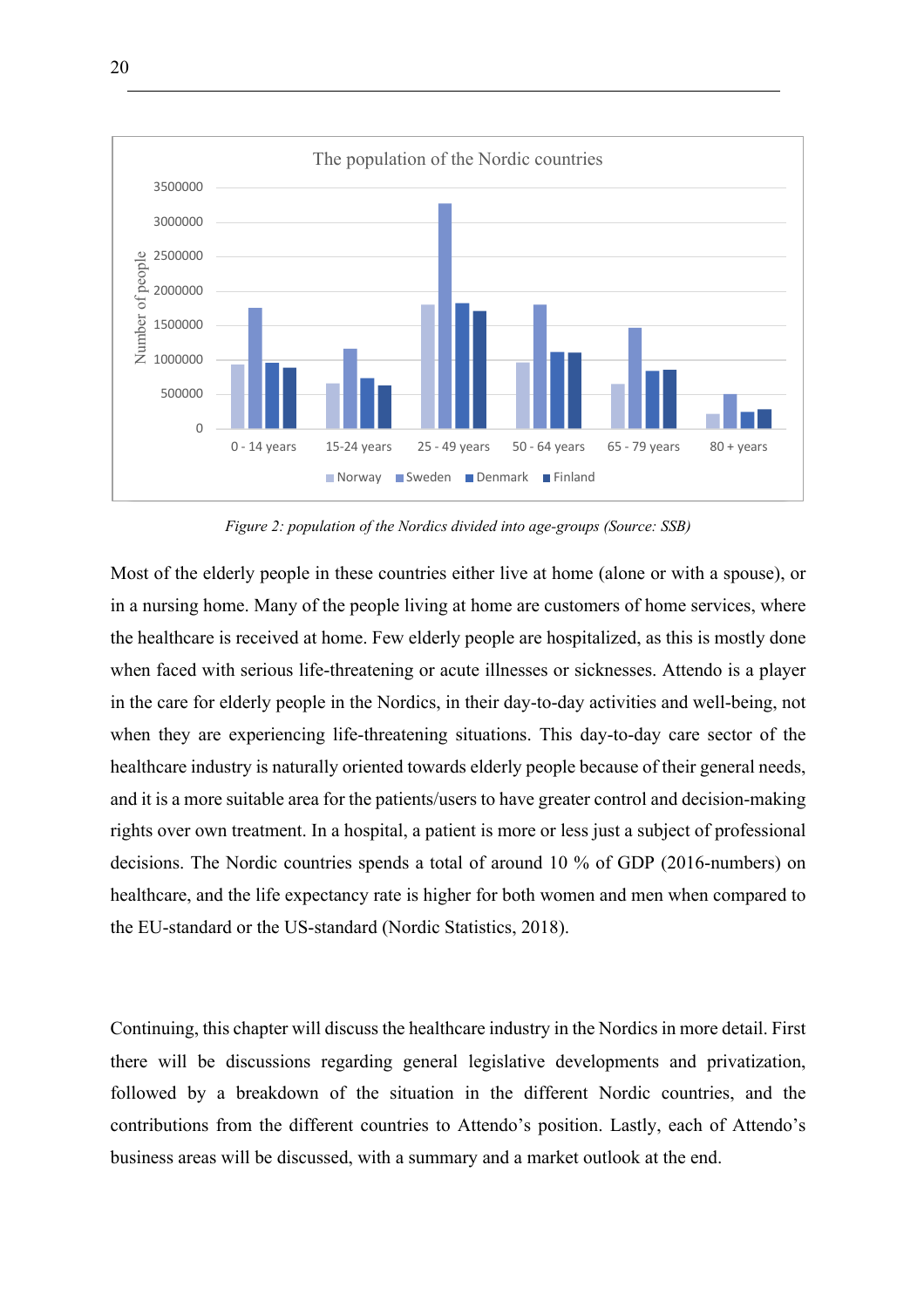# 5.1 Legislative developments and privatization

Attendo is a private company operating in an industry traditionally only served by public care companies often financed directly by either local or state government. Even the slight idea of non-public services in this field is considered as an opposition to the welfare state and therefore unacceptable by some political forces. A couple of decades ago, non-public providers were basically unheard of, except for some small, non-profit units operating in the context of charity. In accordance with the general privatization process that has occurred in the Nordics in the last couple of decades, care services dedicated towards mostly elderly people is more and more carried out by private providers, either through direct ownership over nursing homes or the task of doing operations as an agent for the government as a principal (Doksheim, 2018).

The industry has not been experiencing deregulation, which is a process of removing or lowering either laws, regulations or demands associated with an industry, but rather privatization (Dovemark et al, 2018). In a legal sense, the government is only obliged to finance the healthcare through the system of a welfare state, not necessarily to actually operate or run care services itself. If the same level of equality, and the same level of costs, to services is provided through other operators than the government, there will be no legal ramifications on the part of the government. There does exist user fees, but they are relatively low.

As with other areas of society that has experienced privatization, the healthcare industry is expected to at least continue in the same degree of privatization as it is today (Svallfors & Tyllström, 2017). Even though some political forces might be strongly opposed to the process, the cost reductions often associated with the increase in efficiency, or decrease in operating costs, ultimately benefits taxpayers who the political leaders are dependent on (Eggers, 1993). Increased privatization also gives room for possible increases in quality, efficiency and innovation that is often related to competition, as the situation without private providers gives governmental operators few incentives to change current status quo. Synergies of positive political views on privatization and increased actual privatization can create market situations where providers such as Attendo compete to the degree that users/patients ultimately receive overall better and more efficient services (Goodman & Loveman, 1991).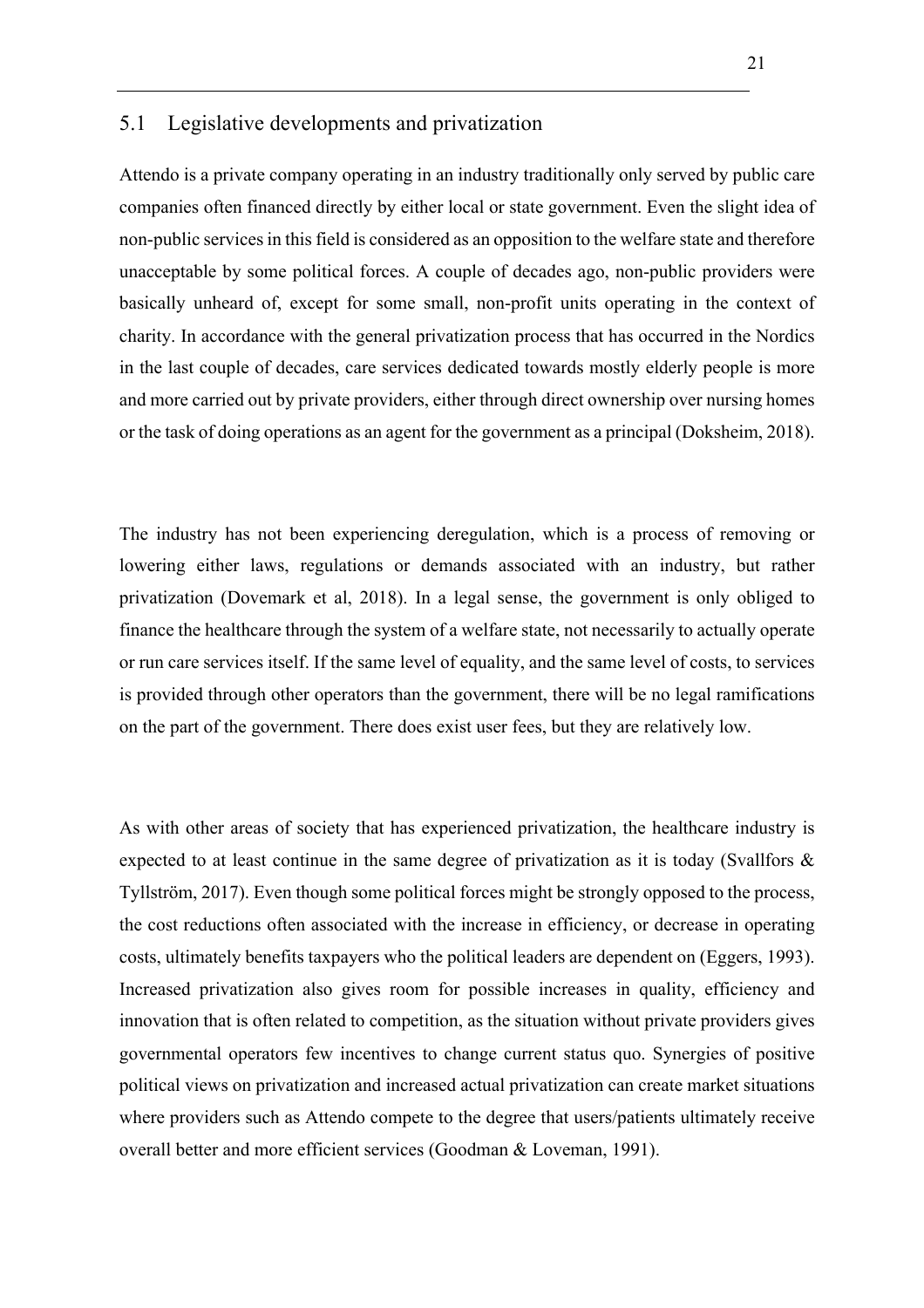## 5.2 Attendo's operating countries

#### 5.2.1 Sweden

Sweden facilitates the largest market in the Nordics, this is mainly because of the relatively large population, but also because Sweden has undertaken larger privatization efforts than any other Nordic country as of 2019 (Dovemark et al, 2018). In 2011 roughly 17 % of the providers of care homes for elderly were non-public (Molinuevo & Anderson, 2017). As of 2018, 1/3 of municipalities have private elderly home providers, while 20 of a total of 290 municipalities has a majority of private rather than public (Szebehely, 2018). This is closely linked with which political forces are in charge in the different municipalities, as there is very likely that a municipality that has outsourced its healthcare obligations is one where a party on the traditional conservative side on the political spectrum is, or have recently been, in power. The level of industry competition in Sweden is considered to be quite substantial, and more severe than in the other Nordic countries, given that there are currently five providers viewing themselves as competitors; Attendo, Ambea, Frösunda, Förenade Care and Norlandia, as well as competition with public providers.

One way of assessing whether the public opinion is in favour of the ongoing privatization, and therefore the existence of private providers, is to look at political polls showing what types of political parties that have experienced upswings and downswings over the last 10 years. In Sweden, political parties with positive views towards the existence of private healthcare market has remained relatively stable over the years (Politico, 2019). Even though some political parties' share goes up and others goes down, the share of parties that share common views on private healthcare is relatively the same. This is closely related to the current business climate in Sweden for private providers, given that the easiness of doing business is affected by approval ratings, and that the political leadership can be assumed to friendlier towards the industry. Attendo's position in Sweden is well established, having operated in Sweden for all its years of existence and being that Sweden is its home country. 52 % of Attendo's net sales come from Sweden, making it the market where Attendo has collected most of its revenues throughout all the years it has operated.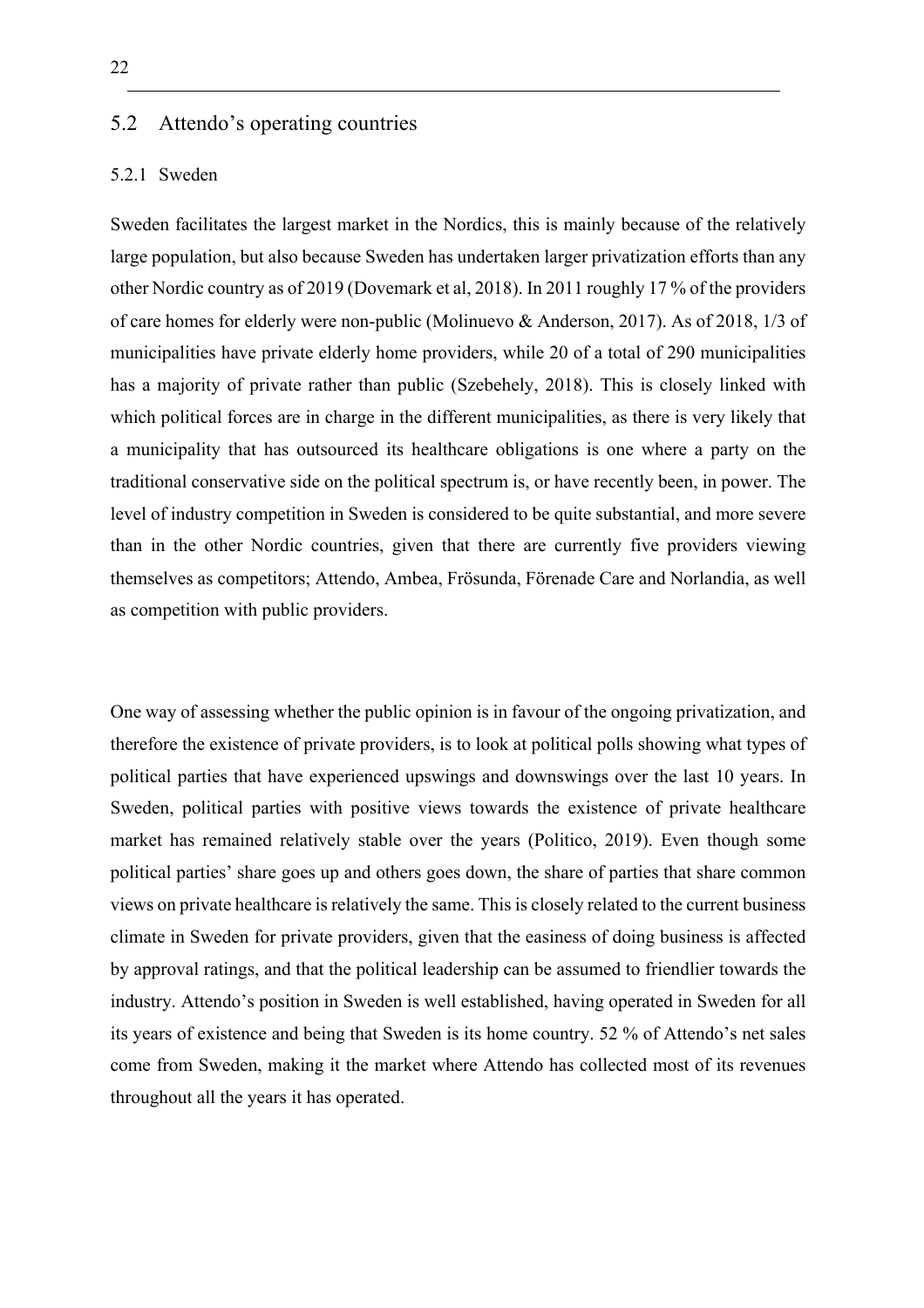#### 5.2.2 Norway

Norway is in many ways different than the other markets that Attendo operates in. First of all, the country is not a member of the European Union, although it maintains close economic ties with Europe through the common market and Schengen-agreement. One major difference between Norway and the Nordic countries is that very few, if none, private providers has the opportunity to operate own facilities. The Norwegian market consists almost solely on governmental outsourcing of contracts to manage publicly owned nursing homes and home care services. Public opinion is more negative on this matter than in the neighbouring countries, based upon the fact that even though there has been a conservative government since 2013, there have not been significant changes to this public perception. This can be regarded as at best sceptical thoughts towards private providers. Many of the political parties represented in parliament are strongly opposed to the privatization efforts.

The competition level in Norway is roughly the equivalent as in Sweden, even though the market is smaller and faces a relatively more hostile operating environment. Competition towards the lesser market is therefore quite severe, and the market is not necessarily expected to grow further without more predictable political signalling. At current date, the political forces currently in charge in Oslo has, for instance, signalled that they wish to abolish all private providers of healthcare services, excluding only non-profits. The private competitors in Norway are Attendo, Ambea, Norlandia and Unicare, as well as public providers. The Norwegian market represents around 4 % of Attendo's net sales (Attendo, 2019b).

#### 5.2.3 Denmark

Through the Health Act of 2007 the Danish healthcare industry were privatized as users were for the first time given the free choice of health care provider, signalling that the public providers were having difficulties, or unable, to provide services of satisfactory standards to the public (Møller Pedersen et al, 2011). The market is relatively large, where today private providers make up roughly 17 % of nursing homes, and this number is expected to increase (Attendo, 2019b). The healthcare industry in Denmark is described as a public-private partnership, which also says something about the Danish views about the private providers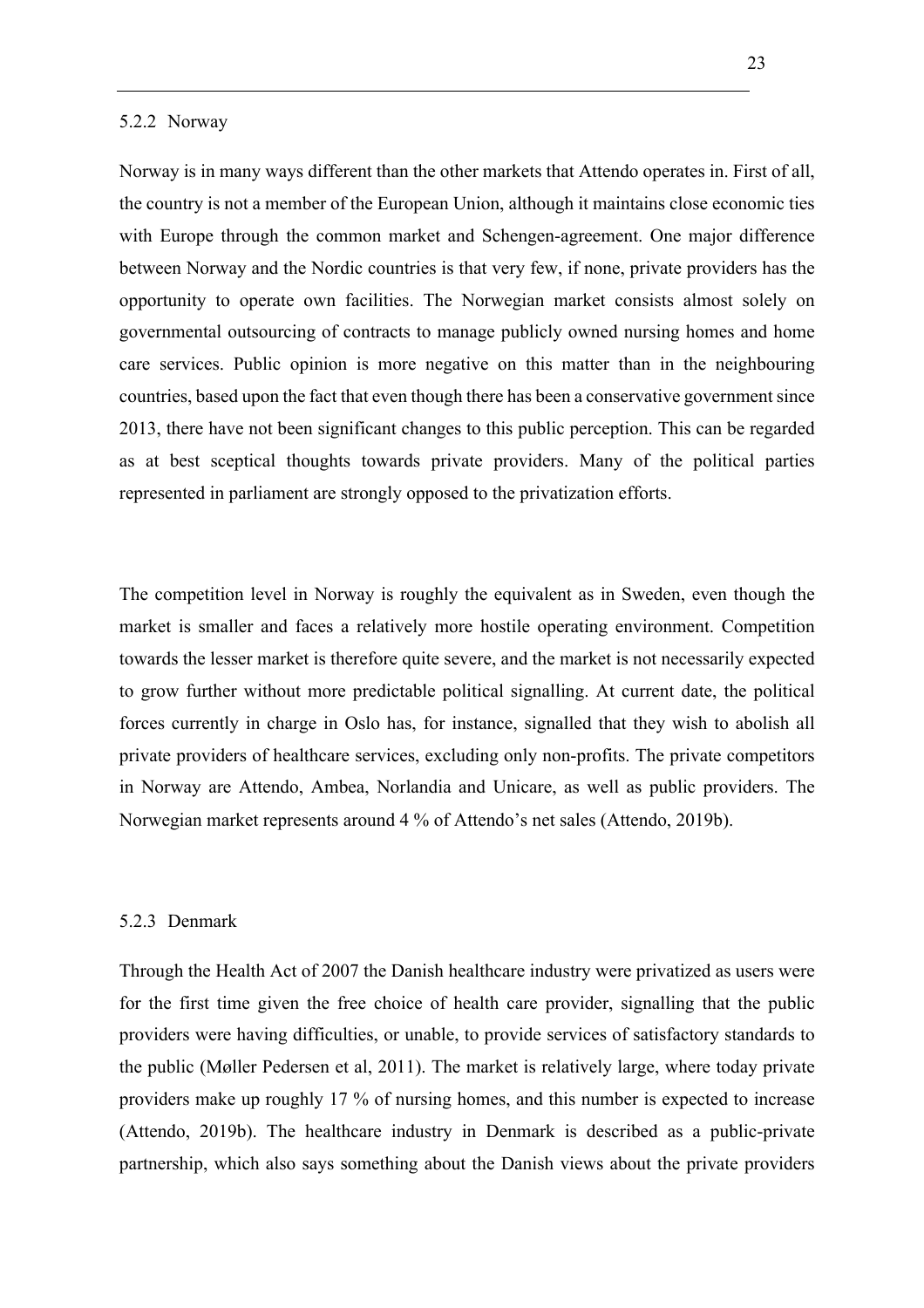access since 2007 (Henriksen, 2018). The Danish market could be viewed as a attractive given both its public support and the governmental friendly attitude towards it, as the Danish government views the private providers as partners in the challenge of providing quality services instead of competitors to public services.

The level of competition in Denmark is relatively low compared to both Sweden and Norway, mostly because of the steadily increasing market over the years and the general friendly attitude from governmental regulators. This is nevertheless expected to rise given the expectation that the market size will increase, and the future potential profitability of the Danish market. Important competitors in Denmark are; Attendo, Ambea and Förenade Care, and public providers. The Danish market currently only represent around 2 % of Attendo's net sales, therefore the potential for growth in this market is substantial.

#### 5.2.4 Finland

The Finnish market represents Attendo's second largest market based on revenues and is in many ways fairly equal to the Swedish market. The same process of privatization has occurred in Finland over the last decades and the Finnish government is currently debating the finalizing aspects of a new health reform which is expected to allow increasing privatization in all sectors of the healthcare industry (Export, 2019). The basis behind this reform is the same as in the other Nordic countries; to prepare the industry for the oncoming increase in net elderly people by reducing costs and increasing quality associated with opening up the industry to private providers. Around 50 % of the total market for nursing homes is already operated by private providers, which is therefore expected to rise significantly under the new reform (Attendo, 2019b). Public and political opinion towards private companies can therefore be considered to be friendly. The level of competition in Finland is characterized by a relatively large market operated by few providers, mainly Attendo, Esperi, Mehiläinen, and public providers. As the number of public providers is expected to decrease, and private providers to increase, competition is expected to rise. Attendo is in an attractive position in this regard, as it has the means and will to compete for new market shares in the coming years.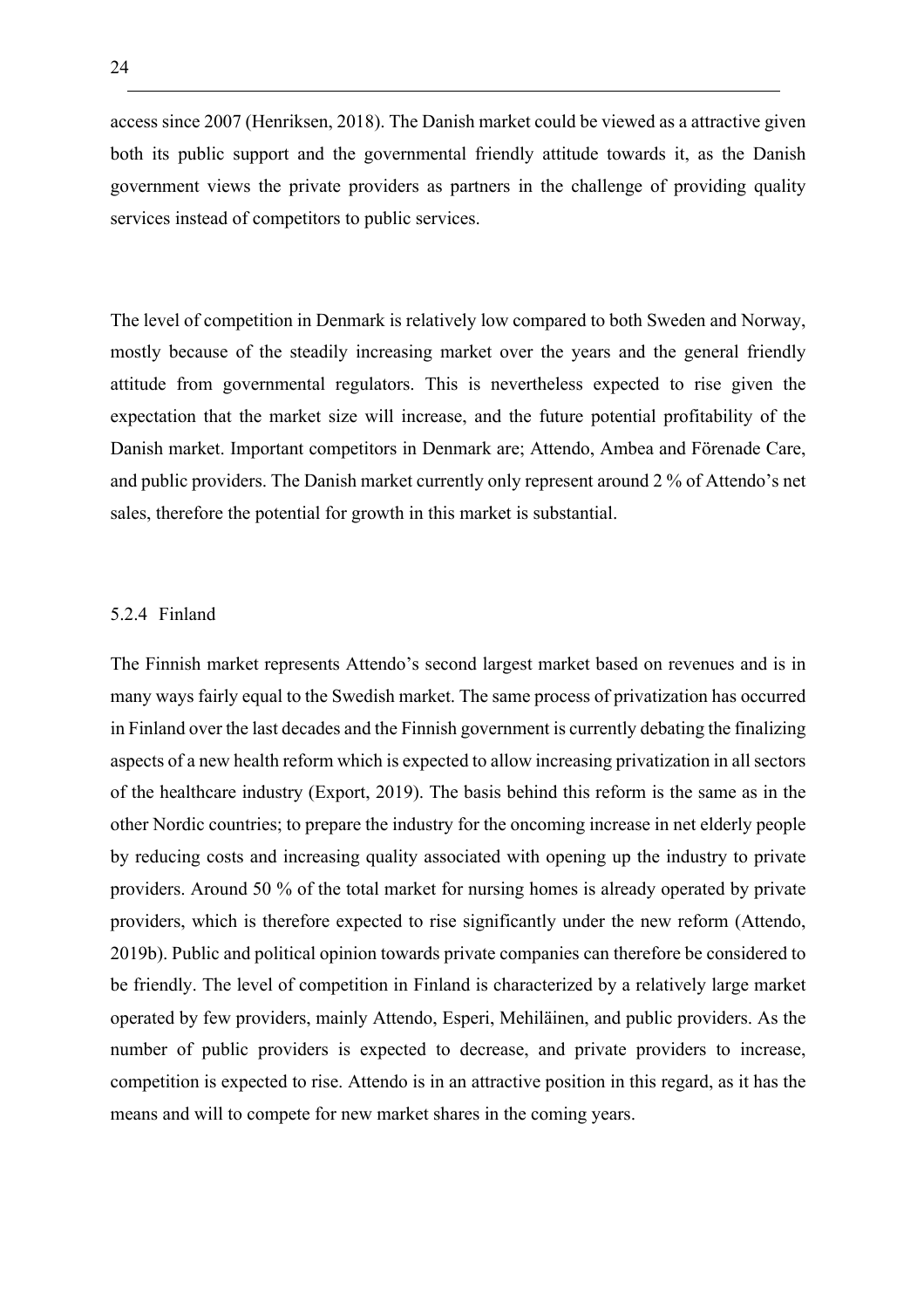#### 5.3 Nursing homes

Nursing homes is defined as a facility for people who are not eligible for traditional hospital care, but also does not have the capacity to provide satisfactory care for themselves at home (MedlinePlus, 2019). Often it is also a facility that provide 24 hours a day care service to users. By this definition most people who are in need of nursing homes are elderly people, usually also combined with some sort of mental illness that create specific memory-related issues with living alone at home, like Alzheimer's disease. Nursing homes is what most people associate with homes for the elderly.

A typical nursing home in the Nordics consists of several apartments for users, common areas and administration-specific rooms. They are often attempting to create a type of home-feeling related to the facility based on the assumption that such feelings are beneficial for the mental well-being of the users. Therefore, own apartments with private bathrooms is the norm. Many facilities operate assistance-service by nurses 24 hours a day, considering that many users may require help during all hours of a day. Because of this, costs related to nursing homes are typically quite high. As an example, Attendo's total operating costs have averaged around 90 % of revenues over the last five years. Most of the users who come to a nursing home will remain a resident the remainder of their life. This is a contributing factor to why the turnover rate for nursing home apartments can be quite high, as many residents can remain in the facility for years to come. The service that nursing homes offer is therefore not a service where demand is driven by economic factors, by more by the share number of elderly people in the society.

## 5.4 Home care services

Home care services, sometimes also referred to as in-home services, is a professional healthcare service provided to people on a daily basis in their own home, mostly in the form of assistance in daily activities (Genet et al, 2012). People with disabilities, or elderly people with need of relatively light assistance, are normally the people that has a need for this kind of service. Either local government outsources its obligations to private providers, where the providers are paid per time spent with each user, or the users pay for the services themselves. As this service is provided at the users own homes, difficulties in operating efficiency is more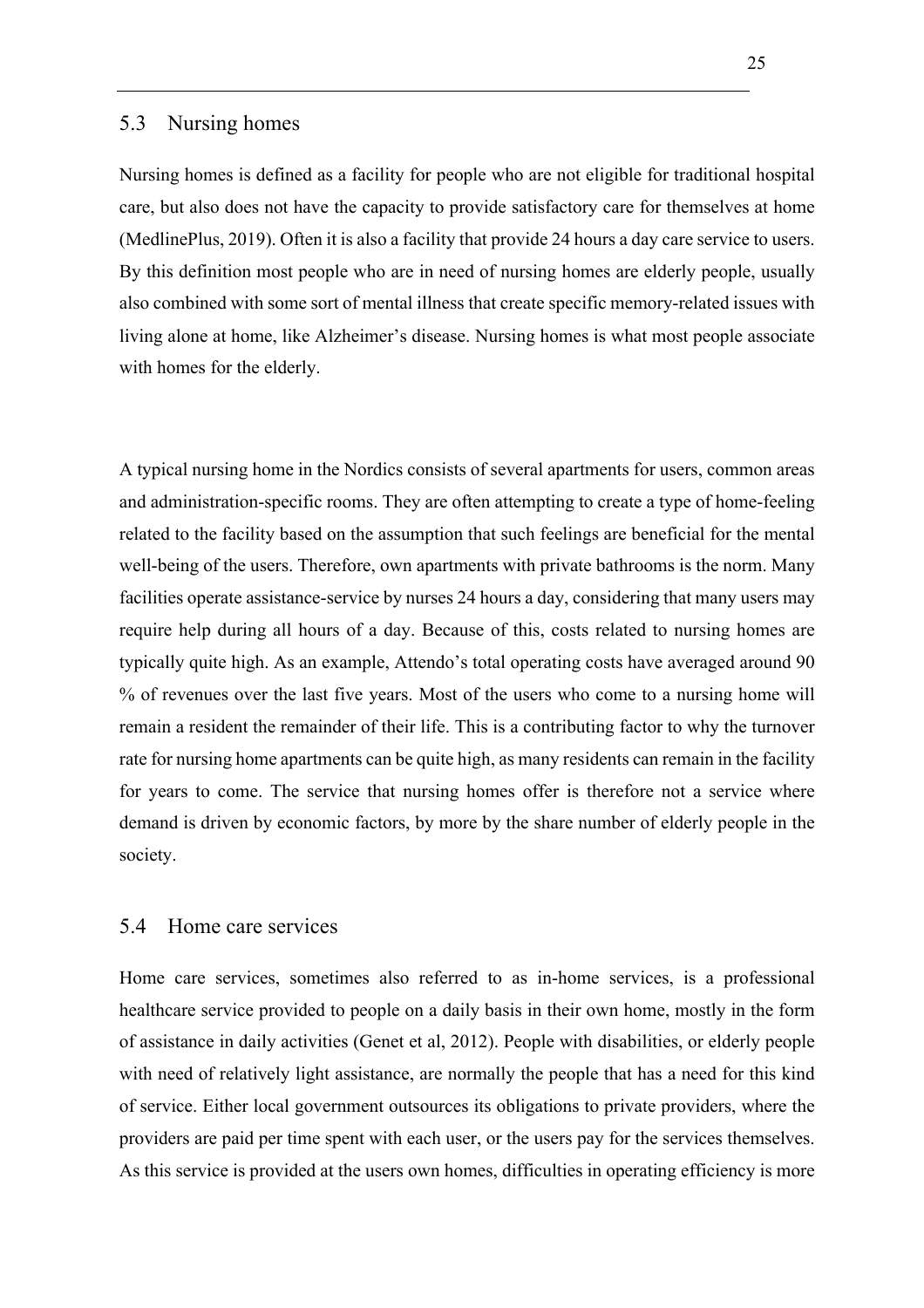severe than in a regular hospital-setting. In urban places, ordinary occurrences such as traffic can create situations where home care nurses or personnel often are late to the users, and where this lateness can affect all visits that particular day. On the other hand, the situation in rural areas where the distances between users can facilitate situations where nurses or personnel has to spend more time travelling than actually providing services. Exogenous factors such as traffic and distance create difficulties in the logistics behind home services that is not easily to overcome.

The demand for home care services is expected to rise at the same rate as the demand for nursing homes, based on the same underlying factors and assumptions. Operating costs are relatively high with regards to home services (Attendo, 2019d). Salary costs are consistent with personnel located within hospital-settings, but the optimization of personnel and time is more complex and difficult. Therefore, costs are more volatile, and random eventualities can to some extent determine the profitability of an employee on a specific work day. Operational efficiency through consistently accurate forecasting and logistics are crucial to profitability.

## 5.5 Specialized homes and services

People with disabilities, and individual and family care, make up the main users of specialized home services. This includes homes or services specialized for people with disabilities, families or children with special needs, and people with neuropsychiatric conditions (Attendo, 2019d). These services are less homogeneous than services provided in nursing homes or home care, meaning that they can strongly vary with regards to complexity, intensity and difficulty. The demand for such services is also much harder to determine, as there is no underlying factor that can be defined as the main contributing drive. The market for specialized homes has been, and is expected to continue to be, a relatively smaller portion of Attendo's net sales. There is no expectation of increased relative growth in the market, and there are no special legislative or governmental developments that suggests any short-term future changes in the market structure. Around 24 % of Attendo's net sales comes from services offered people and families in this segment (Attendo, 2019d).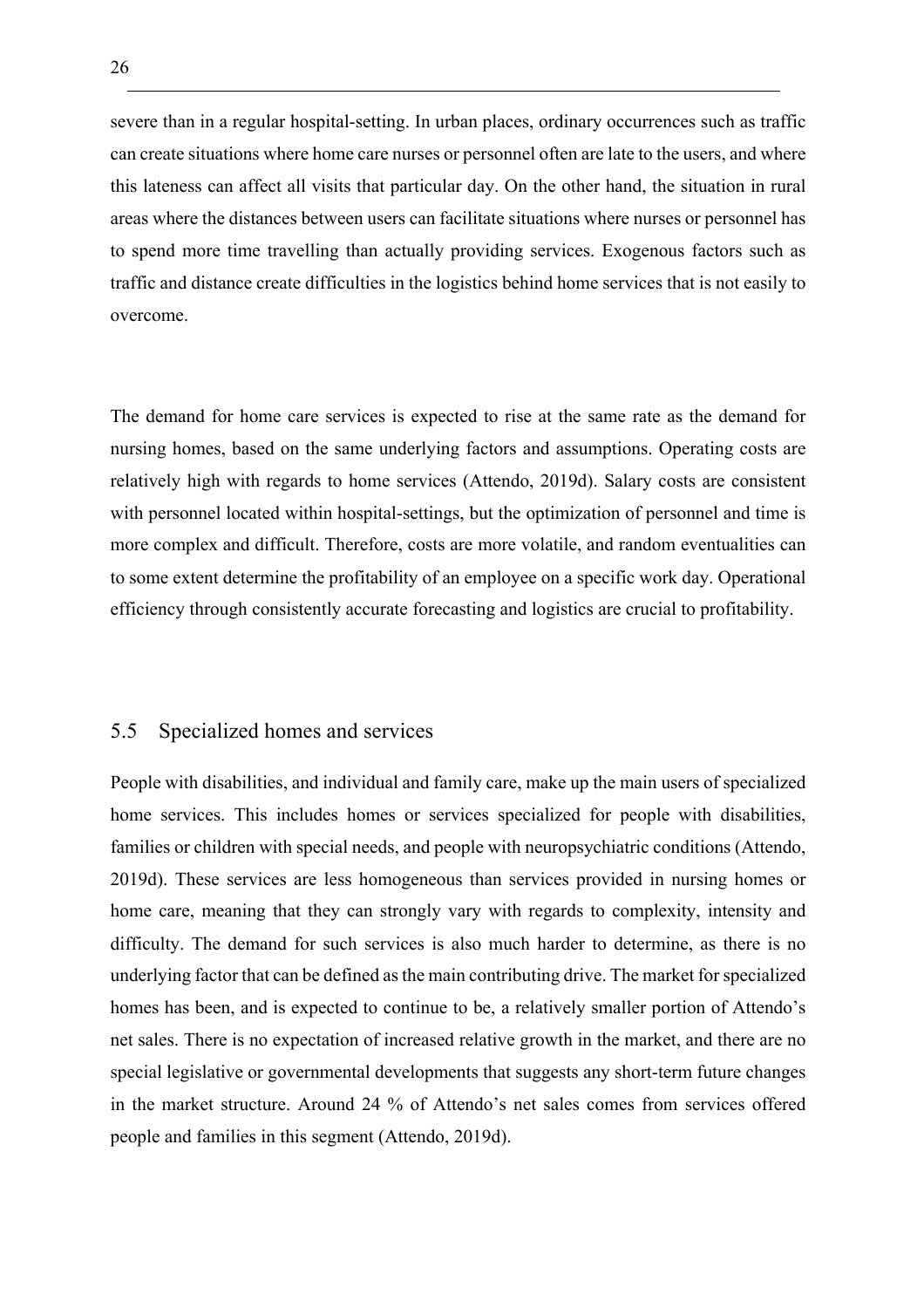#### 5.6 Market Outlook

The market for care services is, for the first time in Nordic history, experiencing an era of privatization and liberalization, which opens up the path for private companies to operate and create profitable ventures in that business area. This development is expected to continue in all countries, where the only exception might be Norway where the political signals still certifies that there can be political changes where privatization efforts are undone, and situations where services operated by private companies are retrieved back to public providers. There is still significant public dominance in the market, throughout all the Nordic countries, although this dominance is, in general, expected to decline.

The underlying contribution force of an ageing population helps the demand for care services to increase annually, as more and more people will be present in the age group 65+. This drive, in combination with the fact that these services are demanded mostly regardless of economic factors, help to create a market with a potential for increased profits in the future. There are also few, if none, technological or innovative developments that currently has the potential of undermining these services or making them redundant.

At current affairs, the market is also characterized by many very small providers and a few large ones (with the exception of public providers). For instance, Attendo lists a maximum of seven private competitors throughout all the Nordic countries and of them Attendo is currently the largest provider. These conditions are positive for all private providers, and especially large ones that has the possibility of acquiring new market shares through growth or acquisitions. In summary, the privatization phenomenon in the Nordics is, in combination with increased demand through demographic changes, few alternatives available, and small chances of technological changes, creating an attractive market that has the potential to deliver future profits to private companies that manage to successfully supply it.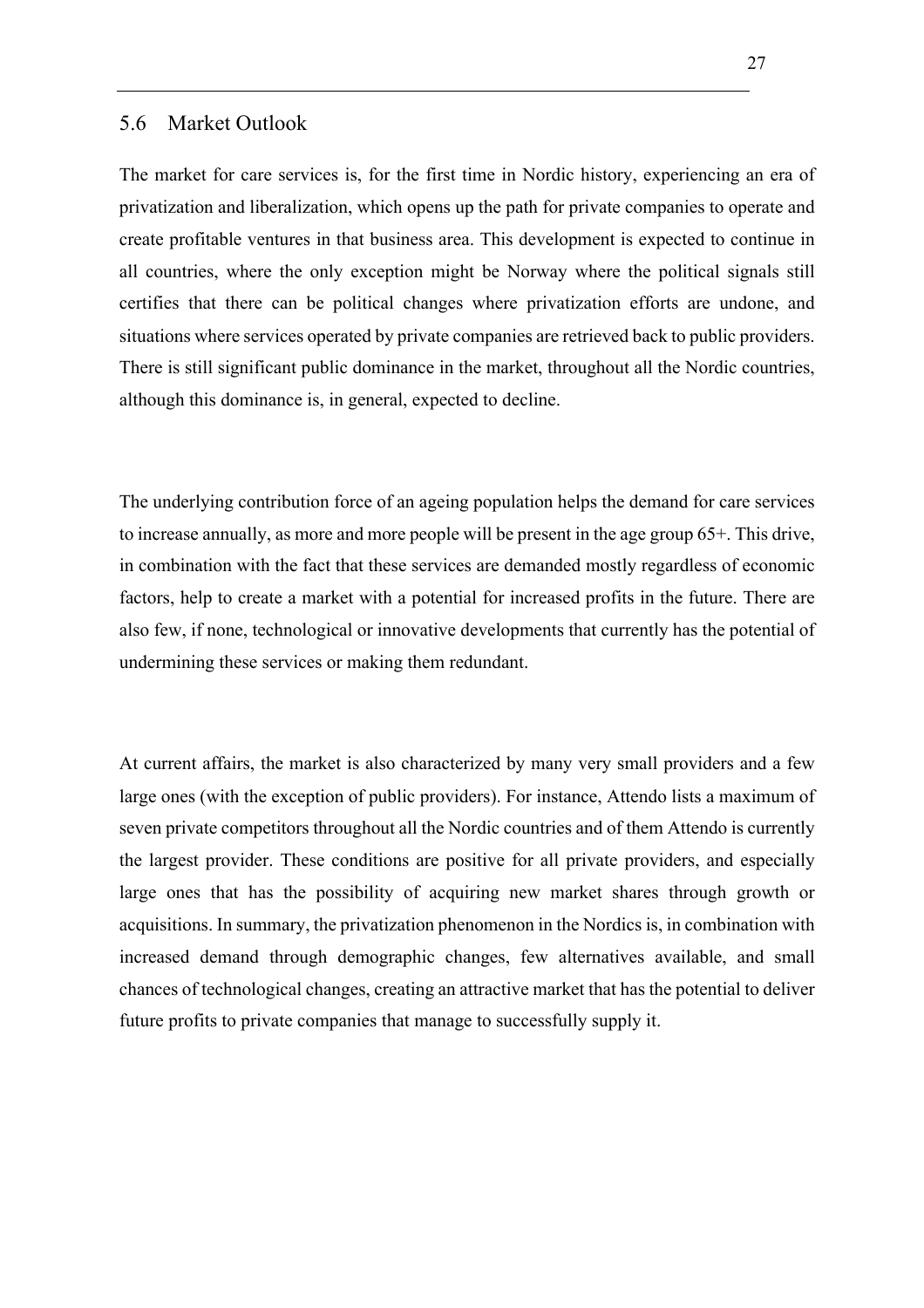# 6. Strategic Analysis

The last section covered the healthcare industry in the Nordics, which is critical to understand when estimating future expectations and results. This section will focus on the strategic environment that Attendo operates in, with regards to the competitiveness of the market through Porter's five forces framework, and determination of Attendo's firm-specific attributes and capacities to cope with the market competition through a SWOT-analysis. The goal is to determine how Attendo can cope with competition and be profitable in the future. Results from these two analyses combined with industry information from the previous section are central inputs in any fundamental analysis.

## 6.1 Porter's Five Forces

Porter's five forces is a framework utilized by many organizations to determine the overall competitiveness of a market, and therefore profitability, in the environment in which they are located. It is a structure-conduct-performance (SCP) framework where the underlying idea is that the performance of an industry is determined by the companies within the industry, that in turn are depending on the market structure (Stuckey, 2008). Structure are the stable variables that affect the behaviour of agents in the market over time, conduct is how those agents behave amongst themselves and each other, and performance is measured by comparing results of the firms that make up the agents (Policonomics, 2017).

Porter's five forces is about competitive strategy and how five forces in an industry can explain a company's position and ultimately success in that industry (Chappelow, 2019). These forces are the influence of new entrants and substitutes in the industry, the power of customers, the power of suppliers, and lastly the level of industry competition. Figure 3 illustrates Porter's framework. All in all, these forces determine the competitiveness of an industry, which then establish the structure that influences the profitability of the agents in that market (Porter, 2008).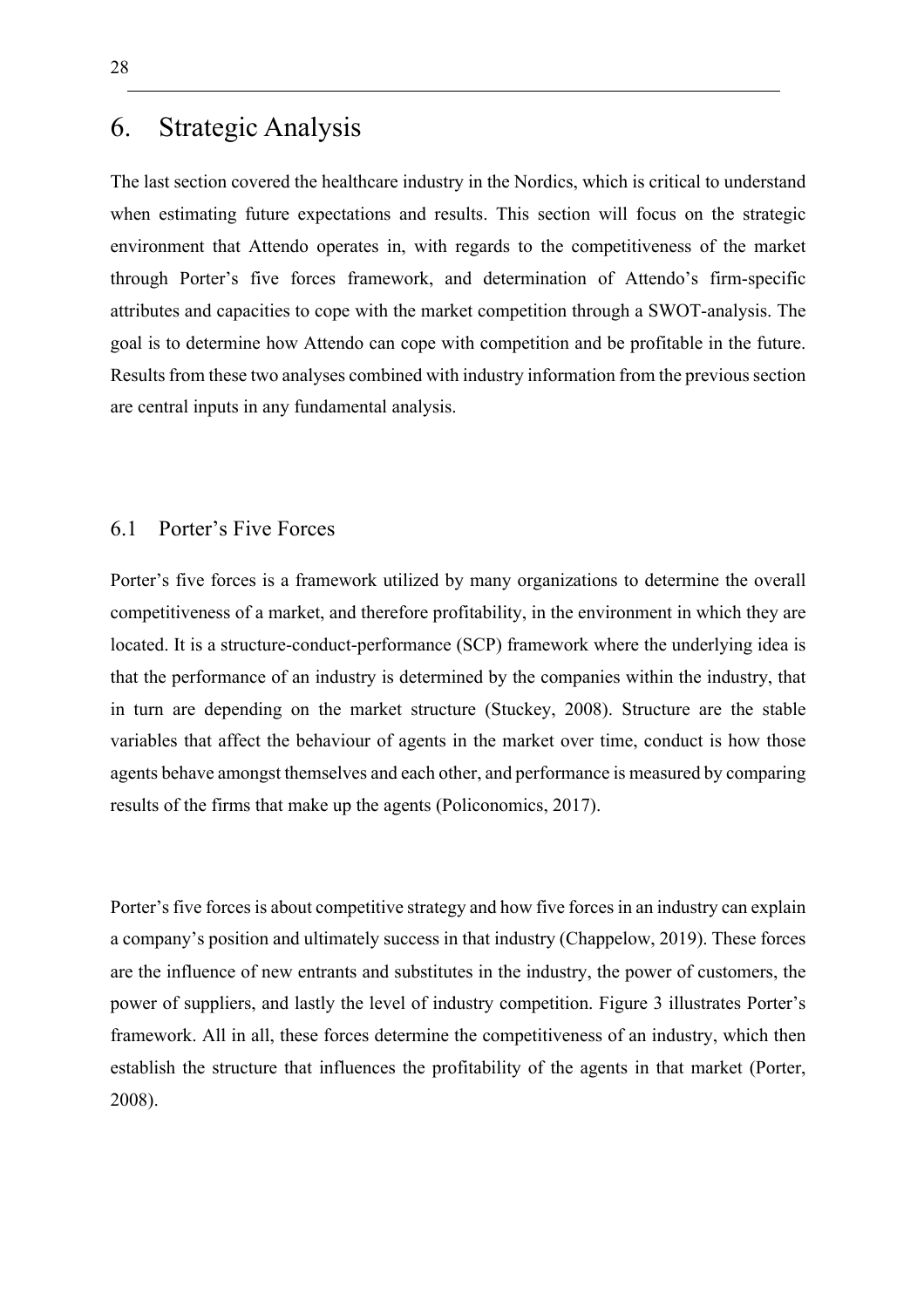

*Figure 3: Porter's five forces framework (Source: Porter, 2008)*

## 6.1.1 Threat of new entrants

The possibility of new entrants in the market will affect the current prices and costs in that market. If barriers to entry are low, where new competitors relatively cheaply and with low efforts can start to operate as a competitor, the increased competitiveness will drive down prices in the market. Typical barriers to entry include experience, tax benefits to existing firms, patents, brand identity, customer loyalty, high customer switching costs, high capital requirements, and regulatory clearance before operation, among other (Hayes, 2019).

The healthcare industry is special in many ways, especially when it comes to these barriers to entry. In the Nordics, the approval and regulatory clearance of the government is decisive in order to operate in the market as the government acts as the customer when outsourcing their obligations. This means that new entrants cannot easily start to operate without governmental approval, where the government often has decided that private operators needs to satisfy certain standards and rules. Even though a company might meet these expectations, political will can always determine that private companies are not suitable given that they are not public and decide to not grant out new contracts and licences. Overall, governmental permission is crucial and is by most standards a considerable barrier.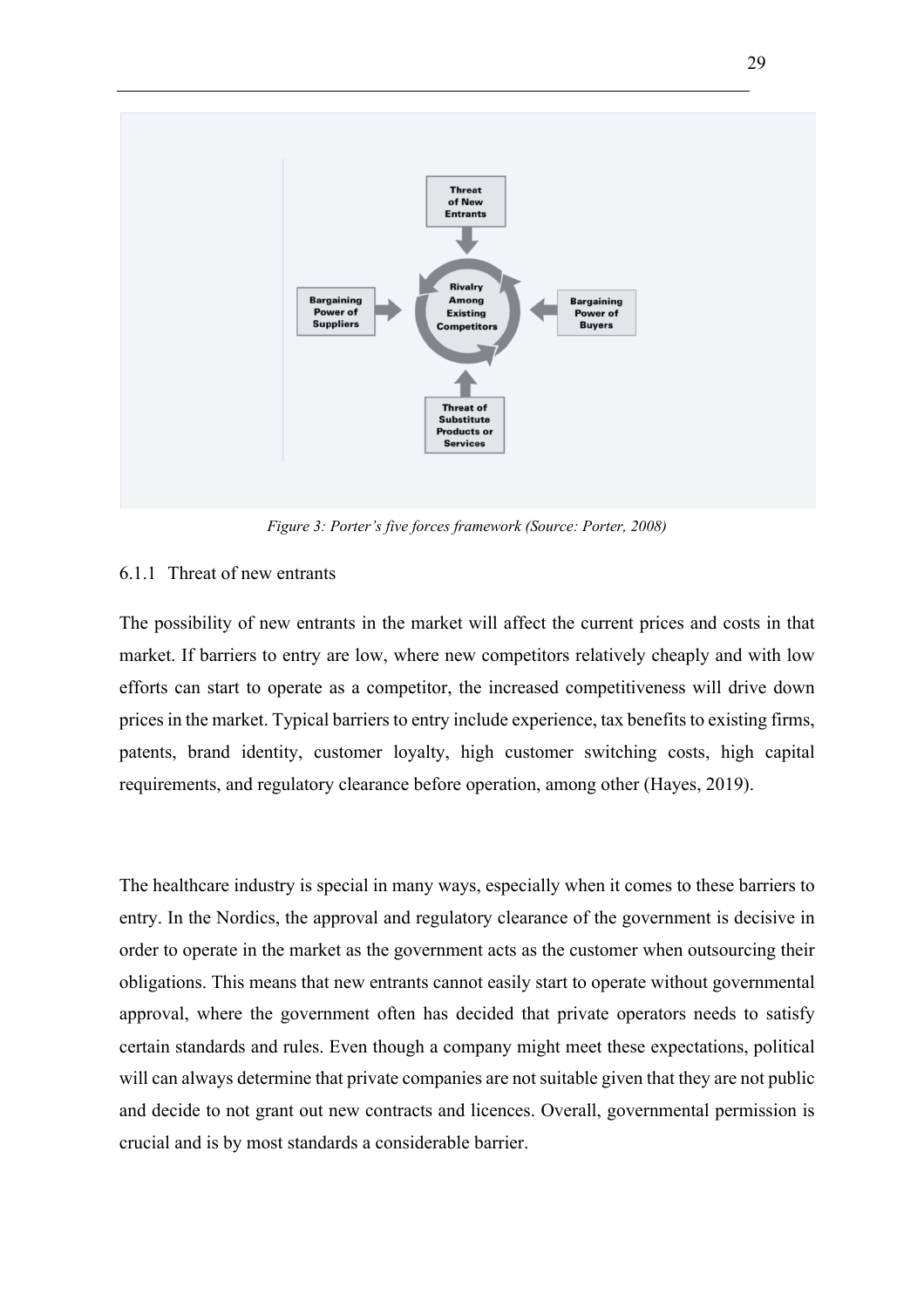There exist few tax benefits, or other forms of benefits, from operating within the healthcare industry, as many political parties and forces have set goals that there should not even be possible to make profits on providing healthcare. Experience is important, as in all industries, but not absolutely crucial in order to succeed. New operators with new strategies can hire the required professional personnel and win governmental contracts without any experience, though it does help if there exist recognition and general awareness of a company's history and past successes. There are few to none patents or intellectual property aspects that affect this particular industry. The government often acts as the customer on behalf of the people that they have an obligation to provide healthcare for. This implies that the brand identity and customer loyalty might be low as the government is not the actual user of the services they buy. Considering that the people they buy services for eventually decides who controls the government, user satisfaction and possible opposition to new entrants is an important role in this industry.

New entrants can expect a relatively long start up stage, where winning of governmental contracts or general approval can be time consuming. The fact that there are requirements of having professional personnel implies that a new entrant has to compete for existing personnel, or newly educated personnel, that one can assume established operators will go a long way of ensuring that does not leave or choose a newly entered provider.

#### 6.1.2 Threat of substitutes

Substitutes are goods or services that are easily interchangeable with another good or service in the eyes of the consumers. This perception can be considered to be quite low in the healthcare industry, as there are few alternatives to for instance nursing homes or home care services. People that are in need of these kinds of services often does not even have the ability to take care of themselves, and the services they receive are crucial to their well-being and even survival. Public providers can be defined as substitutes, although when winning governmental contracts, the competitiveness between public and private providers are not necessarily the most important determining aspects for the government. They perceive outsourcing more as a way of reducing costs, not as a direct substitute service.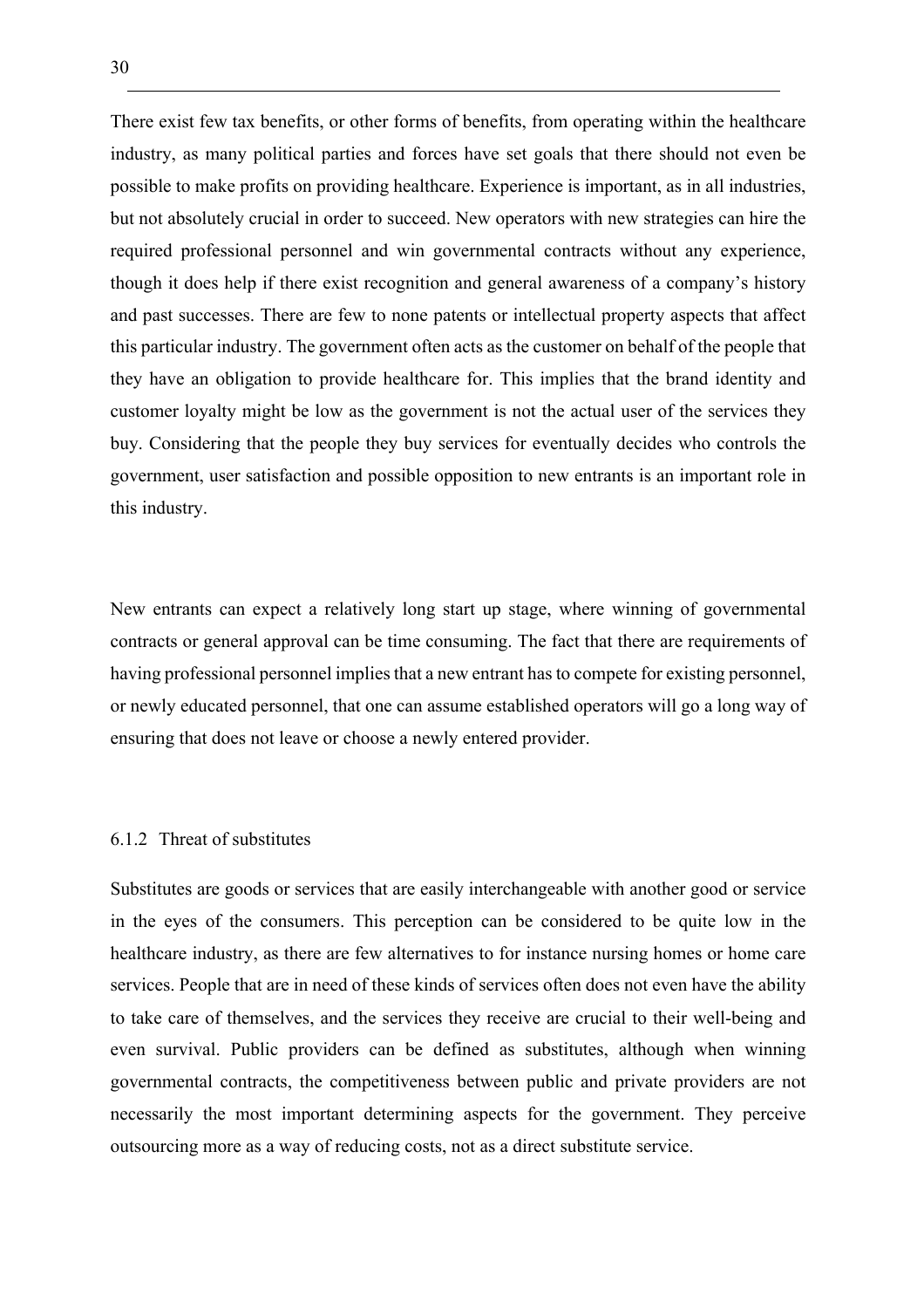#### 6.1.3 Bargaining power of customers

As previously states, the customers in this market is mostly the different governments that outsources the healthcare obligations to private providers. As with all negotiations, the government can negotiate the level of profitability down, either by negotiating lower buyingprices, better quality services, or a higher quantity of services. Individuals are not considered suitable for these kind of negotiation powers, as prices are mostly given for them. They do have the power of rejecting to buy extra services from the private providers, although they must do so *en masse* in order to force changes to current price or quality levels.

Considering the fact that the government is obviously the only government that private providers can win contracts with, the bargaining power of customers in this industry is particularly high. The government does have pressure on them for providing healthcare services to their constituents; however, they can always do it themselves with relatively ease. The defining governmental drive is ultimately to provide services at the lowest possible costs, so that the tax burden on their voters is as low as possible. In this case the bargaining power does fall, as the possibility of new entrants to gain access to the market is quite low as discussed in the previous section. A government that does wish to outsource these kinds of services are to a certain degree given the already established providers in the market, and their bargaining power therefore decreases. The services that this market provides is by most standards relatively standardized, as people are in need of often similar ways of getting help because of normal illnesses or through typical human functionality disabilities.

All in all, the bargaining power of customers in this market is considerable. There are few, if only one, customer that does have the ability to choose between, though few but some, providers. The services are relatively standardized such that the defining decision-making factors often are prices and quality of services. The threat that the government always have the opportunity of backing down from the negotiations and deliver these services themselves are not only a possibility, but also something that does happen. The 2015-elected Oslo city council decided that they would not extend current contracts with private for-profit providers, primarily out of ideological reasons (Berge, 2018).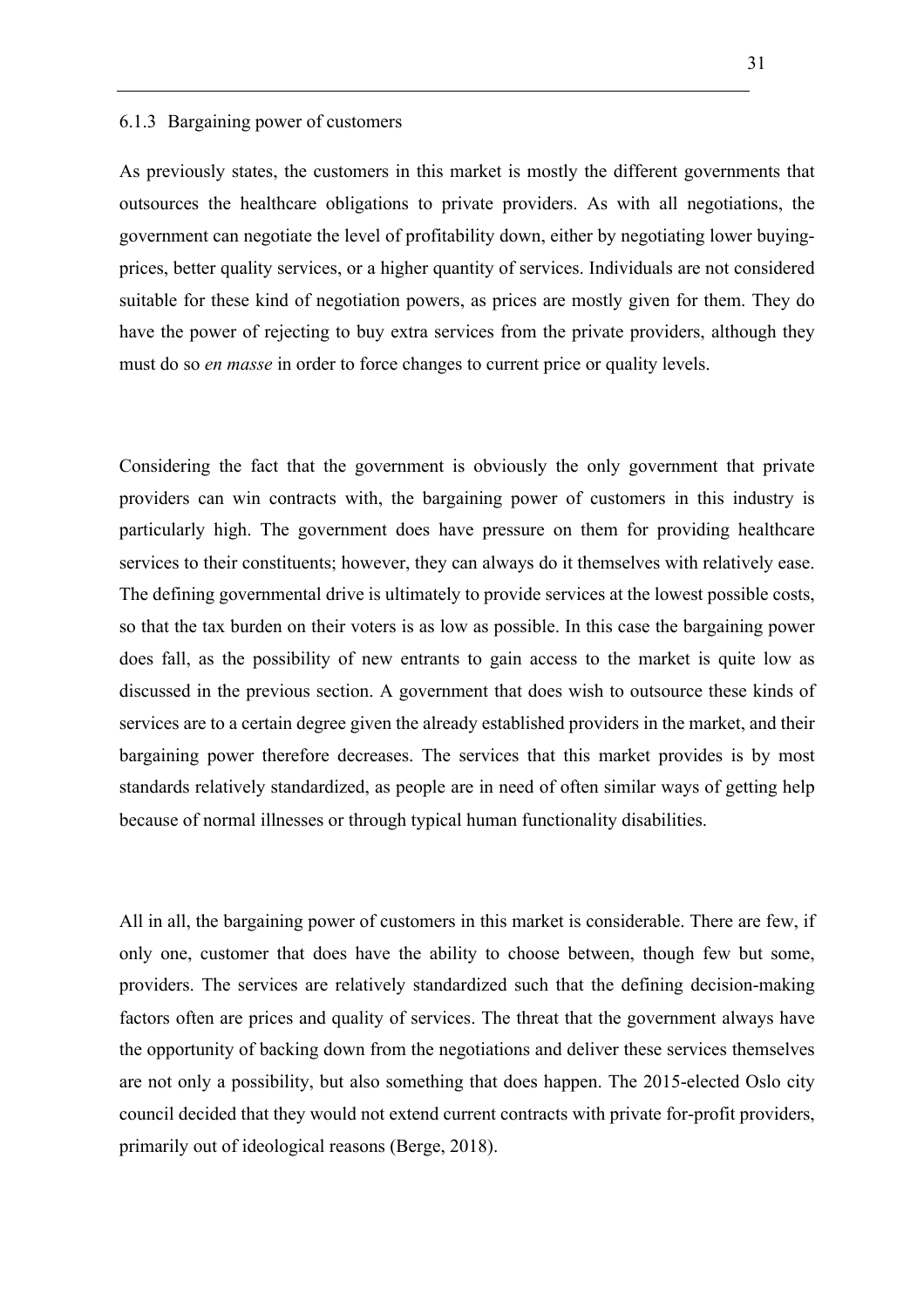#### 6.1.4 Bargaining power of suppliers

The power of suppliers is defined as the risk that suppliers can increase prices or change the level of quality on goods or services (Dälken, 2014). If there exist few suppliers, or if the products or services they supply are heavily non-standardized, the bargaining power of suppliers can be considered high. The level of concentration of suppliers is therefore crucial when evaluating their impact of the bargaining power. If there is a high level of availability of alternative customers for suppliers, this will also affect their relative power.

In the healthcare industry, most suppliers are supplying relatively standardized products such as different kinds of equipment, medicine, and user materials such as diapers. Very few of the supplier's supply products that pose as potential bottleneck products, or products of special key importance. The delivery of products such as medicine is naturally of high importance, but the individual suppliers are in either high level of competition among other suppliers, or they are limited on what they can charge for their products by governmental regulations or standardizations. The same applies to the level of quality that their products must have.

The supplement of other products is also defined by the fact that there are many suppliers, and that there is a high degree of standardization. When it comes to services supplied, these are also relatively standardized; such as accounting services, banking services, and communication services. There does not exist a single product or service that the healthcare industry needs that impose a high degree of uncertainty or low standardization. The supply of labour is also considered to be relatively certain, given that the need for professional labour is met by the need for those professionals to work in a certain type of company, and that noneducated labour always is in a relatively high supply. These factors contribute to the relatively overall low bargaining power of suppliers in this market.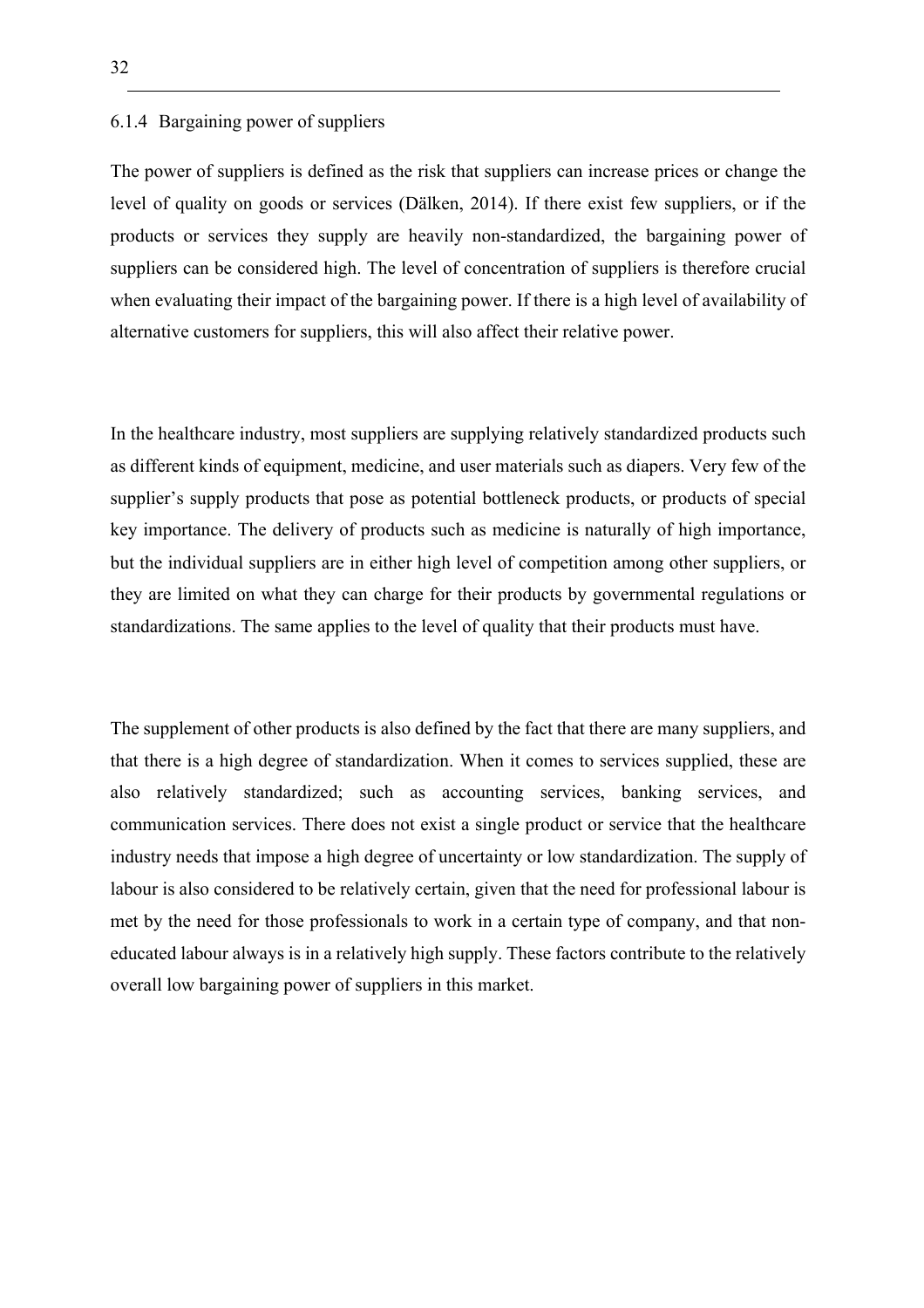#### 6.1.5 Competitive rivalry

The overall level of competitiveness in the market is dominated by the level of competitive rivalry between providers that compete for the same customers. This kind of competition is what is normally considered when analyzing competition in a market. The different forms are typically price and quality competition, and this normally functions as drivers for innovation, goals and behaviour. In a market with perfect competition, with homogeneous products, firms will compete away profits when prices stabilize in equilibrium where the marginal costs equal the marginal revenues (Pettinger, 2019). This is an extreme case that should be viewed as a result of a market structure subject to strong assumptions that are not necessarily realistic. There is significant competition in the healthcare industry, however it is by no means more significant than typical market competition. Different providers do compete on governmental contracts and individual users, but they are not engaged in heavy competition such as companies in other industries, for instance in retail or clothing. When a customer has decided upon a provider, the customer is locked with that provider until the contract expires. There are no easy ways of leaving a contract before expiration date without significant breaches of the contract by the different subjects of the contract, which is regarded as extraordinary and uncommon. The competition for individual customers that either buys these services themselves without any governmental interference, or individuals that decides to buy extra services from the providers, is limited because of the relatively high switching costs for the individuals. However, there is increasing competition by offering quality services to relatively affluent users that demand reliable, convenient high-quality services. Non-profit and public providers will drive down the price roof in the industry, however they often do not compete with regards to quality and the spectre of services provided.

Although the competition for customers is relatively low compared to other industries, the overall competition for governmental contracts and individual users is still notable. Governments will ultimately decide upon the lowest price when comparing providers with similar quality, and affluent individuals will decide upon the provider with the highest quality. All things considered, the level of competitive rivalry in the healthcare industry is regarded as normal, with low potential for extreme price or quality competition, and low potential for a situation in which there is no competition.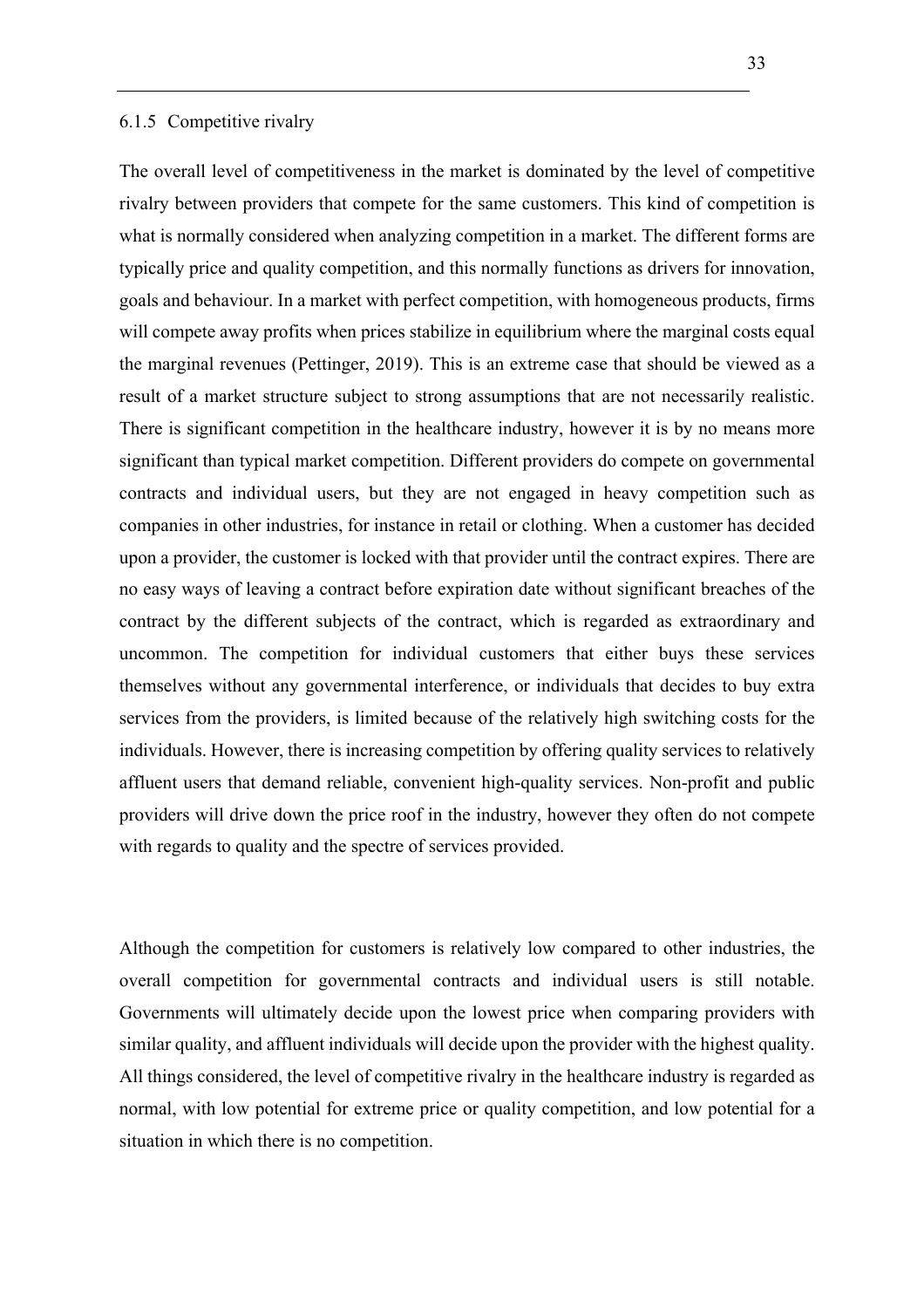#### 6.1.6 Conclusion

The overall assessment of the healthcare industry's level of competitiveness is that is in no significant ways abnormal. The bargaining power of customers, i.e. governments and individual users in this industry, is perceived to be relatively high and of highest importance. They have the potential of driving down prices and profits in the market, but they do not possess special abilities to making the industry unprofitable. The services provided by the companies in the industry is in demand, and the government is obliged to offer them to their constituencies. The competitive rivalry is also regarded as normal, there are no signs of extreme competition nor signs of no competition. Overall, prices will most likely remain at a level that offers the potential of profitability. Table 1 below summarises Porter's five forces when applied to the healthcare industry.

| Porter's five forces: healthcare industry          | <b>Perceived level</b> |  |
|----------------------------------------------------|------------------------|--|
| Threat of new entrants                             | low                    |  |
| Threat of substitutes                              | low                    |  |
| Bargaining power of customers                      | high                   |  |
| Bargaining power of suppliers                      | low                    |  |
| Competitive rivalry                                | normal                 |  |
| Total perceived level of competitiveness of market | normal                 |  |

*Table 1: Summary of Porter's five forces analysis*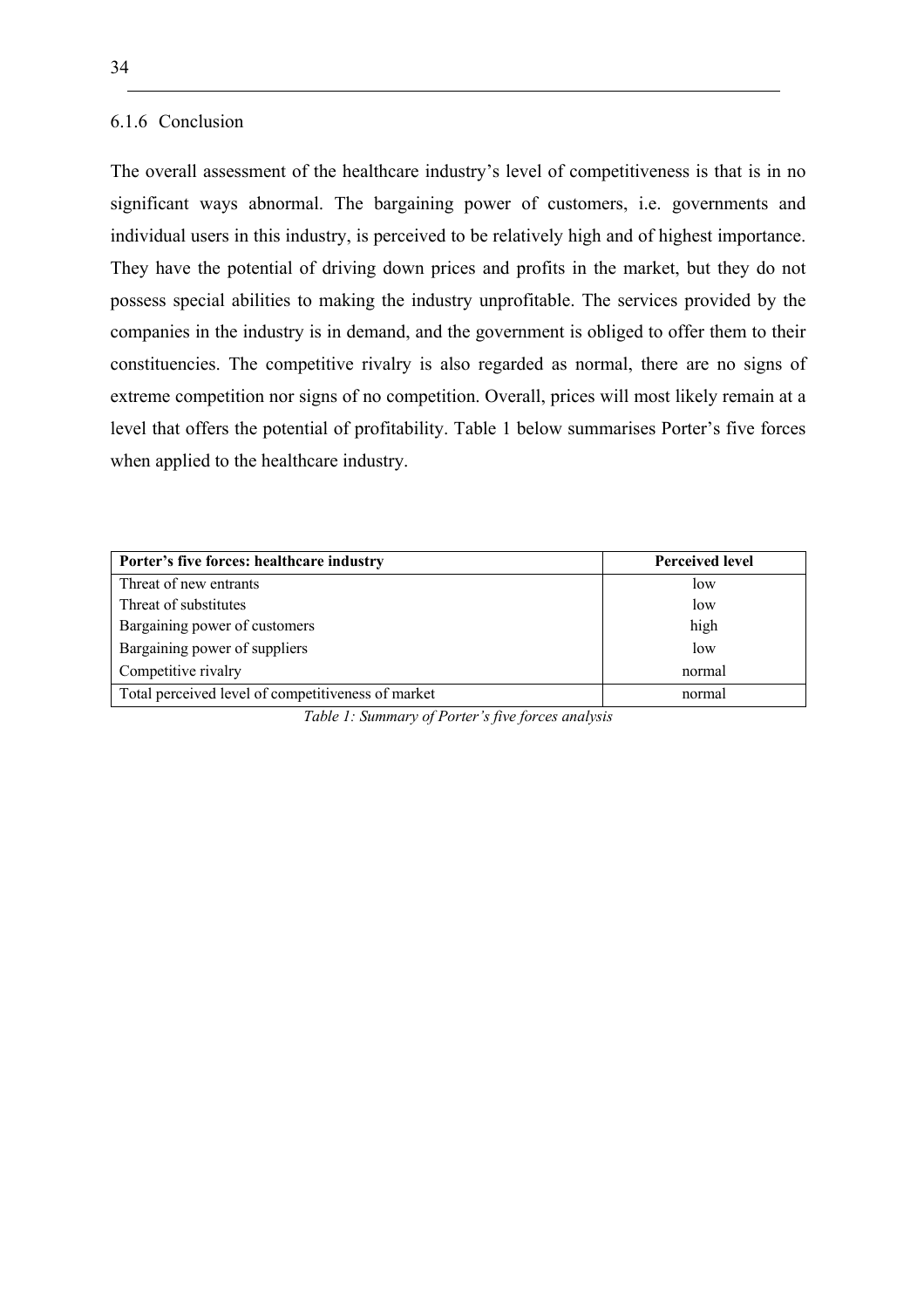# 6.2 SWOT Analysis

As the previous section discussed the overall competitiveness of the healthcare industry on an industry-level, this section will expand the strategic analysis by analyzing Attendo's firmspecific attributes when confronted with this market through a SWOT analysis. SWOT stands for strengths, weaknesses, opportunities and threats, and is commonly used by companies to evaluate their competitive position when conducting strategic planning (Grant, 2019). The framework focuses on internal and external factors that determine the level of suitability a company has when evaluating their own competitive position. This section will therefore discuss Attendo's strengths, weaknesses, opportunities, and threats with regards to their position in the healthcare industry. The strengths and weaknesses can be assessed as elements of Attendo's internal attributes, while opportunities and threats are attributes of the market that Attendo operates in. The goal of the SWOT analysis is to determine if Attendo has the decisive attributes to succeed in the healthcare industry in the future, which is essential when forecasting future expected cash flows.

#### 6.2.1 Strengths

The overall goal of in this subsection is to determine the internal strengths that Attendo possess that increases their competitive advantages and ultimately their probability of increasing future profits or maintaining them at today's level. Competitive advantage is defined as attributes that make an entity's goods or services superior to that of competitors (Amadeo, 2019). These strengths that determine the competitive advantage are inherently internal attributes of Attendo, as they are not directly affected by the business environment or the market structure. They are result of how Attendo decided to structure itself, and how it aspires to create valuable services that customers will buy, both now and in the future.

First of all, Attendo's business model is the company's stated strategy on how to create profits. Business models is basically a company's plan on how to make profit by identifying the services that the business will sell, the target market, and the expenses that is anticipated when making those profits (Kopp, 2019). Attendo's business model is that is strives towards being the leading private provider of care and healthcare services in the Nordics, and their stated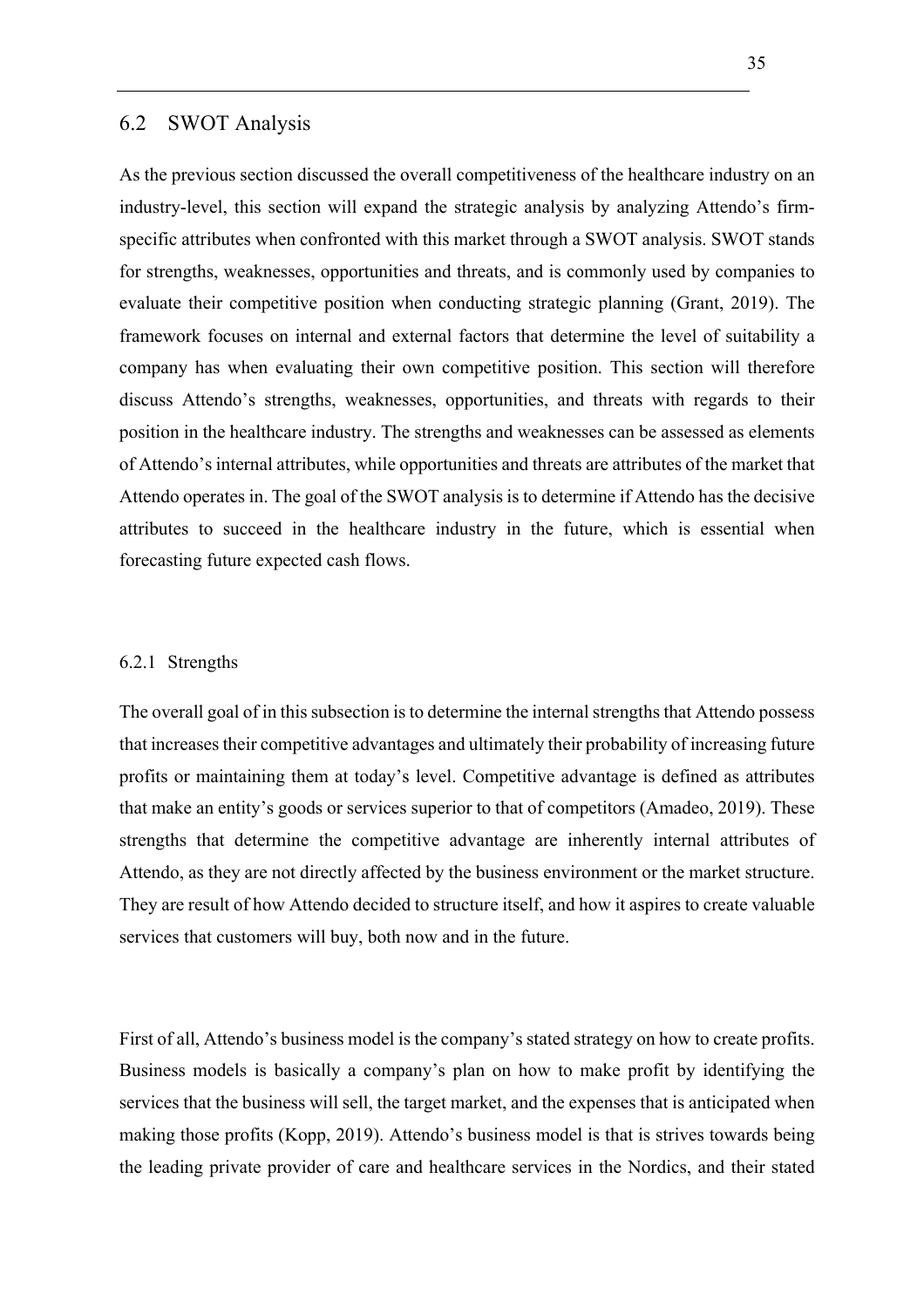strategy on how to accomplish this is through providing services with the best quality where the users have as much autonomy over their own life as possible.

Experience is crucial and highly important in every industry. Attendo is a long-term player with a high level of experience in this regard, as it has operated for over three decades. This can in many ways be considered an important contribution to potential competitive advantages as it makes it easier for Attendo to operate within this industry. The healthcare industry is an industry where innovation mainly consists of new medicine or new treatment methods, not necessarily directly on new operating technology. Even if new treatment methods and medicine is a probable future state, Attendo will, through its established experience, be suited for adapting and implementing such measures to already existing operating ways. With vast experience on a human level, Attendo is also suited to understand how such measures should be implemented while maintaining the concern for individuals and how their perceived encounter with new treatments, medicine and equipment is crucial for their well-being and satisfaction. As stated in Attendo's strategy and visions, such as empowering the individual, and is considered an important factor of the competitive advantage in this industry. Experience will most likely contribute positively on towards succeeding in this area.

Another relatively new concern is sustainability. Considering that governments often inhabit the role as customers in this industry, sustainability is increasingly important as governments more and more are obliged about focusing on sustainable growth and production. The healthcare industry is no exception, and companies with focus on sustainability can potentially be more likely to succeed in obtaining future governmental contracts. Attendo is strongly focused on sustainability and has imposed numerous efforts to becoming more environmentally concerned, and it reports its progress through annual reports.

Another strength that improves the competitive advantage is Attendo's international diversification, as it is located in four different countries. This improves their standing when faced with geographical risk, mostly political, and should be considered an important feature of their competitive advantage.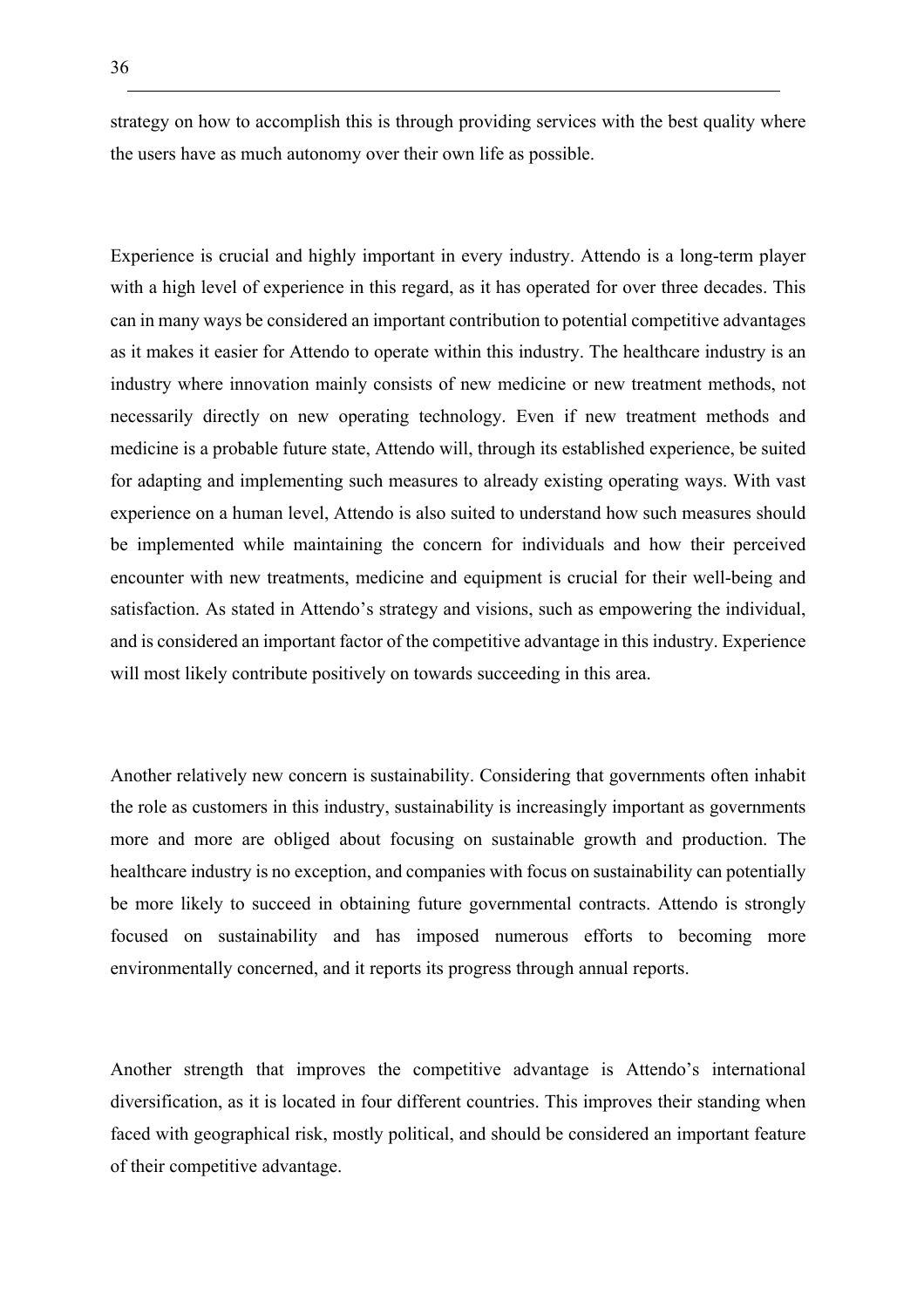#### 6.2.2 Weaknesses

The internal weaknesses of Attendo will increase the potential for losses, and decreasingly profits, as it lowers their competitive advantage and their overall competitive position. Weaknesses can come in different forms and affect in different ways, and this subsection will highlight some of the most profound weaknesses identified at Attendo.

Attendo's experience can also be considered a weakness when confronted with new treatment methods and ways of doing business if they do not possess the ability to adapt to changing circumstances and environments. If newly improved methods contradict how Attendo usually has conducted their business, they might be in a worse position to transition themselves than a younger competitor with fewer limitations with regards to experience. Overall, experience without the ability to adapt can potentially be a severe weakness when faced with a changing industry.

Another weakness might be that the diversification and operation in several countries exposes the company for increased difficulties in management if the countries were to increasingly differ in how they view and treat private providers in the healthcare industry. If such a situation were to arise, the management of different ways of conducting business with the different governments might increase transaction costs and making the company relatively less competitive advantageous than domestic rivals in each country. Though the probability of such events occurring to the level of massively increased costs is significantly low. All the countries that Attendo operates in are stable democracies with relatively slow-working institutions, which lowers the overall risk of such events occurring. Nevertheless, it is feasible that small changes can gradually alter the way the countries functions with regards to healthcare. Attendo's position can then potentially be a factor that decreases its competitive advantage.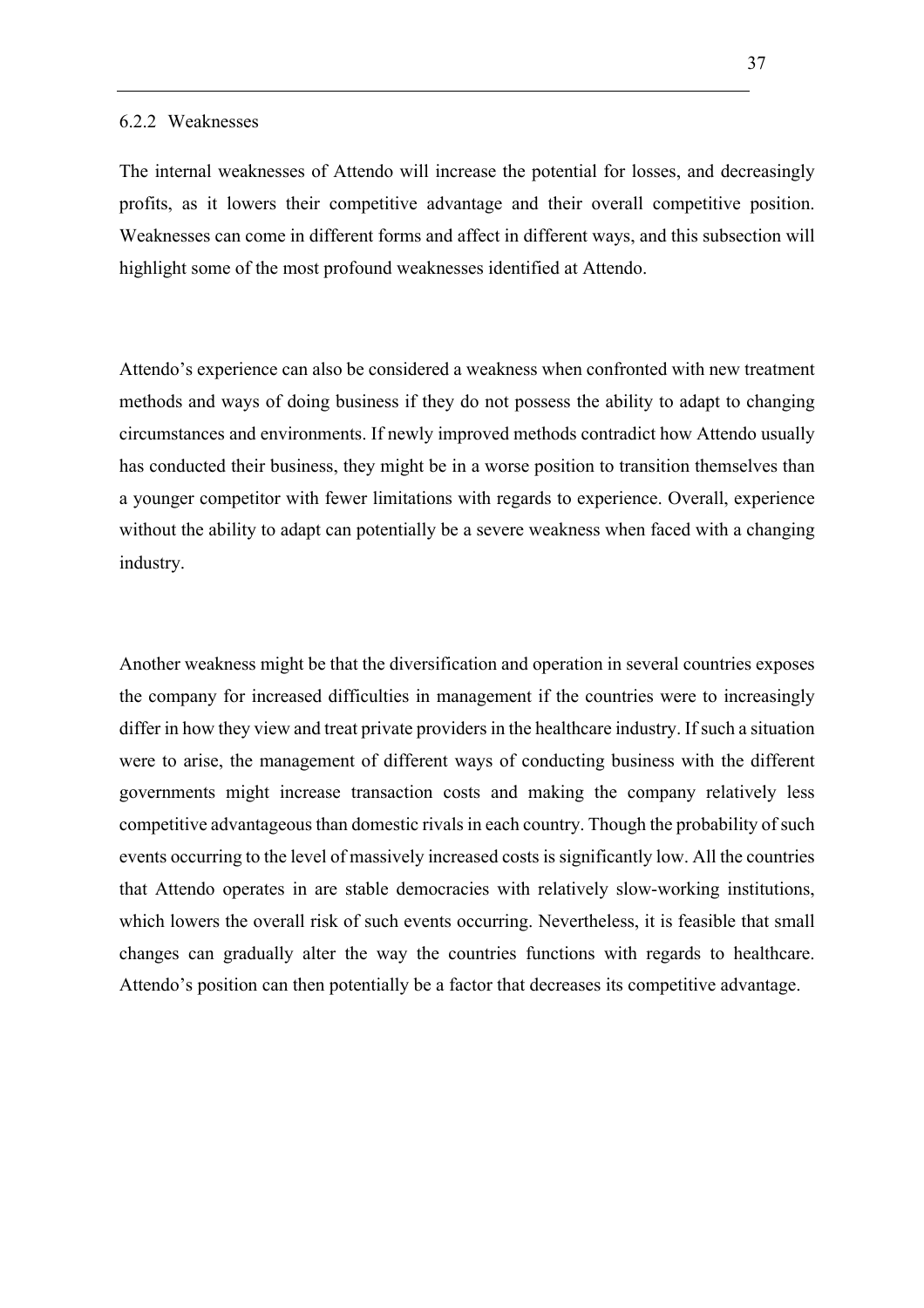#### 6.2.3 Opportunities

This subsection will discuss possible opportunities Attendo is faced with where there is substantial potential improvements opportunities or new opportunities altogether. As this thesis is trying to forecast future expected cash flows, contributions from the utilization of opportunities can be important inputs in the valuation.

The most emerging opportunity available in Attendo's environment is the ageing population in the countries of operations. More and more people will be in demand of the services that Attendo offers in the future, regardless of political developments and societal changes. There are no current signs of easier solutions than nursing homes and home care services to people that are in need of such services. Even though future medicine and treatment methods might impose easier and cheaper ways of solving these issues, there will still, in the foreseeable future, be demand for Attendo's services. This is the main opportunity that Attendo is currently well positioned to seize, and the underlying factor of the opportunities further discussed in this subsection.

As a result of the ageing population and the increasing pressure on public finances, further privatization efforts in the countries that Attendo currently is operating in is probable. More privatization means that Attendo's market share can grow and the opportunity for increasing profits is present. Also, further expansion in Norway and Denmark is an opportunity as the market share in these countries are significantly lower than in Sweden and Finland. There is also the opportunity to expand home care services to Finland and Norway as Attendo currently does not offer these services to these countries. Lastly, expansion to other countries outside the Nordic region represents an opportunity. The ageing population phenomenon is not limited to Sweden, Denmark, Finland and Norway, and there is potential for gaining attractive market shares if an expansion to other European countries were to occur. Expansion to other EUcountries does not necessarily impose immense costs upon Attendo as both the economic and judicial systems are already integrated. The common market agreement also ensures that this opportunity faces no extraordinary legal constraints.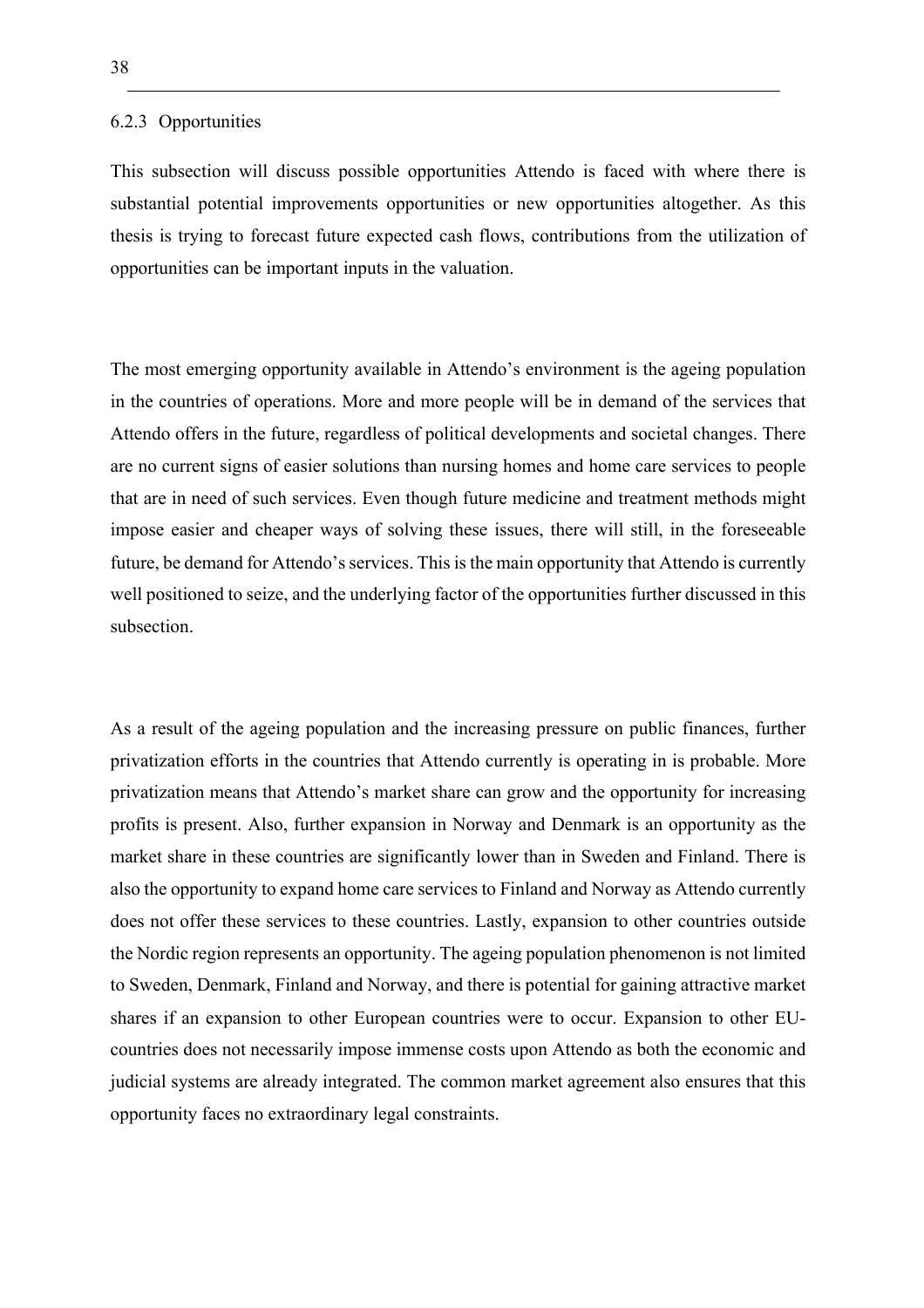This subsection discusses the potential threats that can impose negative consequences upon Attendo's future expected cash flows, either by diminishing potential profits or by deteriorating its business environment.

The main threat that faces Attendo in the future are changing political climates and restrictions on private providers due to ideological argumentation. As is the case in the Nordics, most of the private operators are in business as a direct or indirect consequence of privatization of formerly public services. Traditionally, the conservative parties in the Nordics have been the main advertisers and promoters of privatization, while the socialist parties have been more in favour of maintaining a public monopoly on providing these services to the public. The political centre, often settled around the historically large labour-parties, have been increasingly in favour of privatization over the last decades, which is also one of the main reasons why exactly this phenomenon has occurred. Although this development might seem likely to continue, possible political shockwaves can develop. Increasing polarization of the masses, combined with relatively less stable centre-parties in the Nordics, can possibly give rise to political forces that regard private operators as ideologically misfit to provide services to the public.

If such political events were to take place, the foundation of Attendo's business model would possibly collapse, and their business environment could be severely deteriorated. Even though this extreme-case event is very unlikely, it displays the ultimate threat facing Attendo. General political unwillingness to extend contracts or to offer operational responsibility over care services to private providers is a significant threat that should be considered.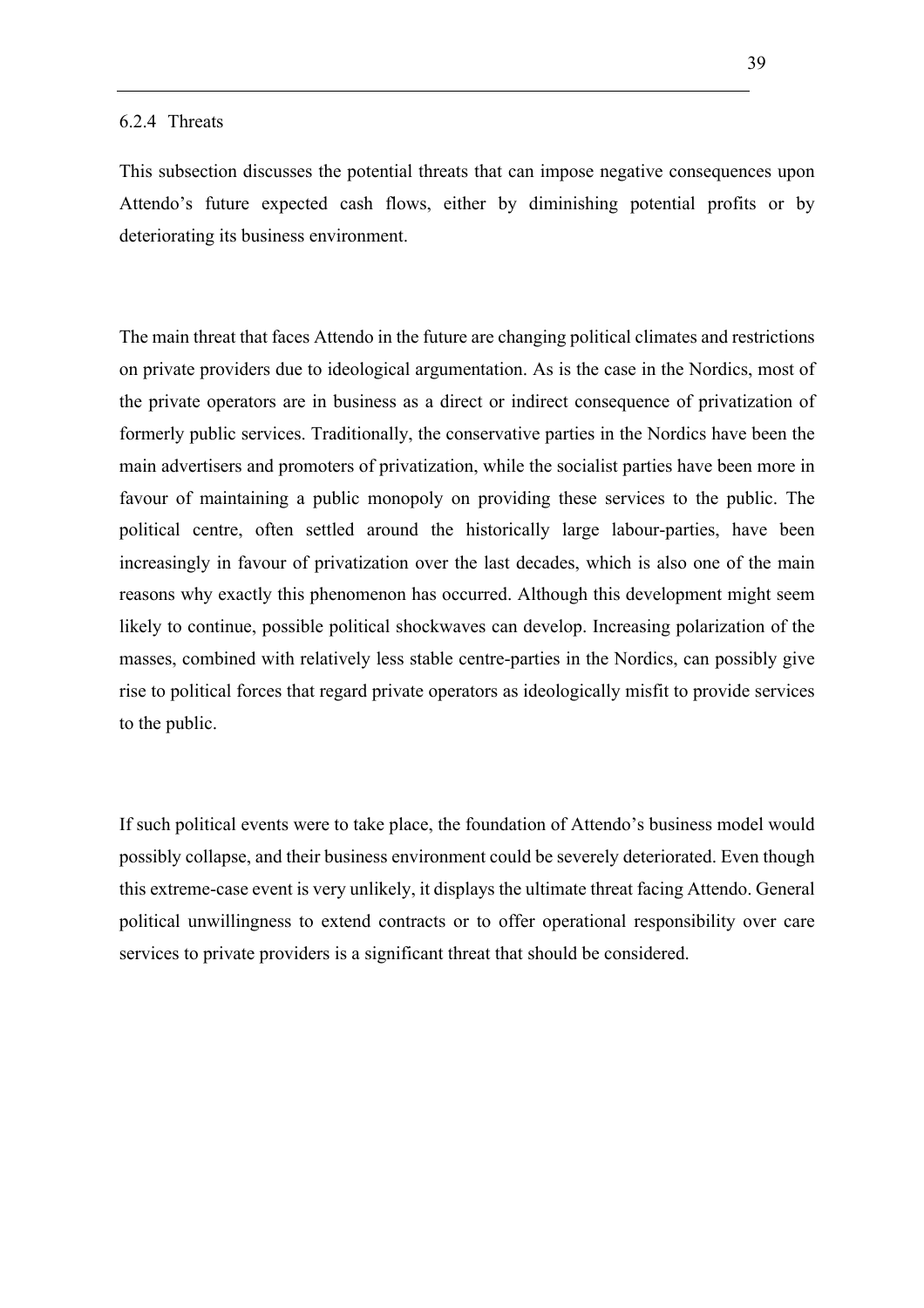#### 6.2.5 Conclusion

Attendo's experience is a crucial strength of the company as it allows the firm to operate, expand and develop its services on a foundation of solid human know-how and professional knowledge. The focus on sustainability and that the users of the services maintains a certain degree of autonomy, are factors contributing towards Attendo's goal of creating the best quality services in the market. The international diversification also allows Attendo to gain experience from a broader source than that of its domestic competitors. Nevertheless, Attendo's experience can also serve as a pitfall if it leads to overconfidence and negligence of the need to always adjust to changing consumer demands. The management of four different political climates might also be difficult at times, especially if the general attitudes towards private providers changes.

All things considered; this SWOT analysis has revealed that Attendo is currently well positioned, considering both its internal strengths and weaknesses, and the external opportunities and threats it faces. The company has the opportunity and ability to seize the potential increased profits involved with the ageing population and privatization-process that is currently happening. The strengths of Attendo is examined to weigh more than its weaknesses, and the external opportunities are more likely to arise than the threats described, such that Attendo all in all is in a good position to manage future challenges and create value through supplying demanded performance.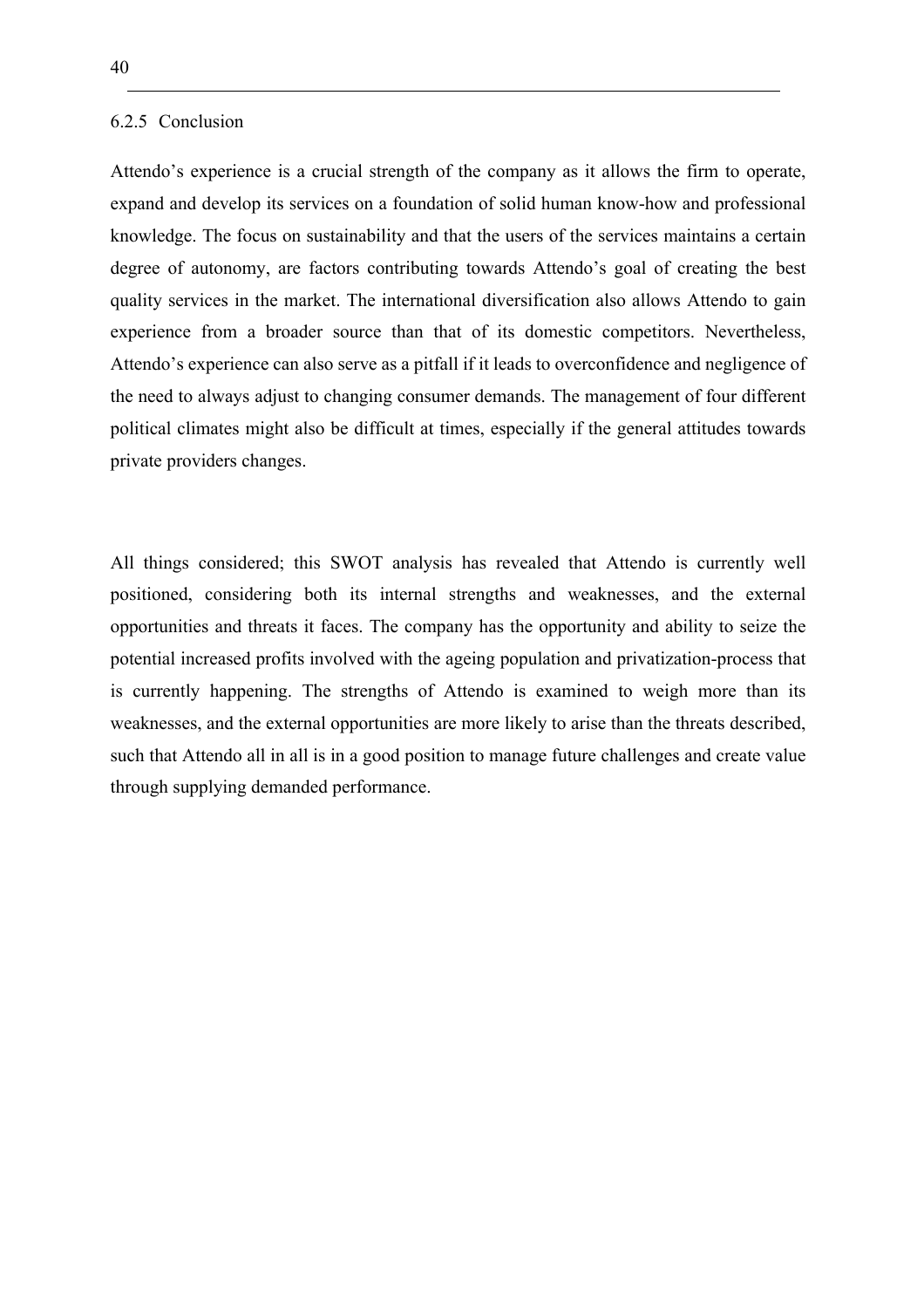# 7. Financial Statement Analysis

The focus of the two last chapters has been on the healthcare industry in the Nordics, and both on industry- and company-level strategic attributes and aspects. In order to estimate future expected cash flows with reliability the historical performance of Attendo is crucial. Therefore, this chapter will focus on the historical financial statements as stated in the annual reports and will be the basis for predicting future financial affairs of the company. A five-year historical lookback is being considered for this analysis, with the overall objective of creating a foundation for forecasting future performances.

### 7.1 Historical Performance

Because of Attendo's listing on Nasdaq Stockholm in 2015, numbers from annual reports reported since 2015 has been chosen as the basis of this analysis, presenting a five-year overview over the company's financial statements. Table 2 shows the consolidated income statements in SEK million from 2014 to 2018. As we can observe, Attendo has been experiencing an overall positive trend with concern to sales in the last five years, with the exception of 2017, even though the growth has been quite volatile. The reduction in 2017 originates from the selling of healthcare facilities in Finland.

Considering that Attendo's revenues comes from operating healthcare facilities, personnel costs are expected to increase as the number of nursing homes and care facilities increases. When acquiring new nursing homes through contracts, or building own, the increasing net sales must be met by an increase in personnel. There are difficulties involved with increasing efficiency, and lowering the number of employees, when it comes to providing care services. A new facility that can increase sales require investments in more personnel. Attendo has over the years increased their capacity, which is part of the explanations why their revenue growth has also been quite volatile. Nevertheless, Attendo has managed to deliver positive operational results each year. One major reason behind this is that there are not necessarily massive capital investment requirements when acquiring new contracts, as there is not given that there is a need to build new facilities.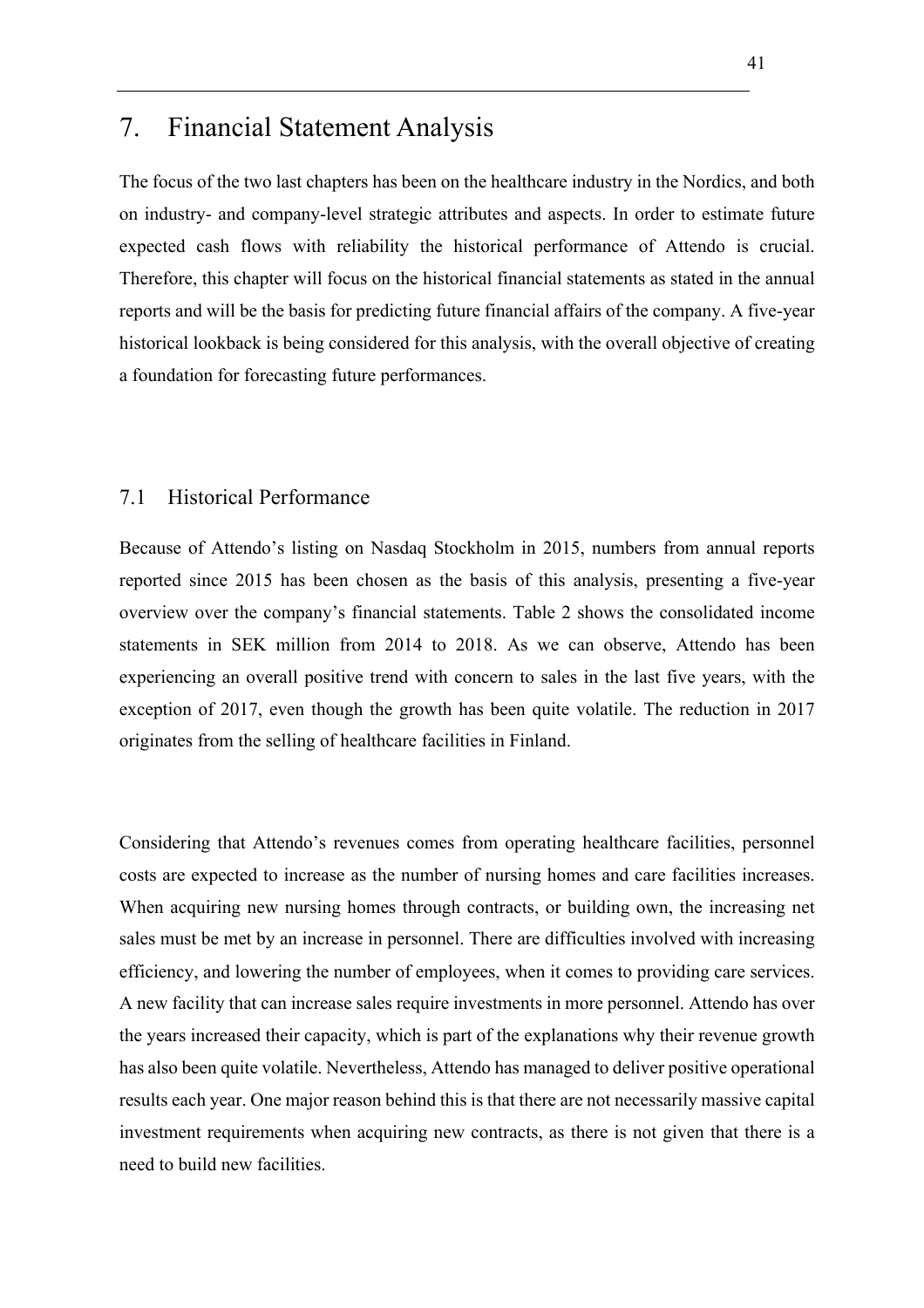| Consolidated income statement, SEK m    | 2014    | 2015     | 2016      | 2017       | 2018    |
|-----------------------------------------|---------|----------|-----------|------------|---------|
| Net sales                               | 9 0 45  | 9831     | 10 212    | 8977       | 10 987  |
| Growth                                  |         | 8.69%    | 3.88%     | $-12.09\%$ | 22.39%  |
| Other operating income                  | 14      | 39       | 20        | 17         | 24      |
| <b>Gross income</b>                     | 9 0 5 9 | 9870     | 10 232    | 8994       | 11 011  |
| Growth                                  |         | $8.95\%$ | $3.67\%$  | $-12.10\%$ | 22.43 % |
|                                         |         |          |           |            |         |
| Personnel costs                         | 6 1 9 9 | 6 5 5 2  | 6 5 3 3   | 6 0 3 9    | 7 2 7 5 |
| Other external costs                    | 1 900   | 2 2 4 1  | 2 5 6 4   | 1931       | 2818    |
| <b>EBITDA</b>                           | 960     | 1 0 7 7  | 1 1 3 5   | 1 0 24     | 918     |
| Margin                                  |         | 10.91%   | $11.09\%$ | 11.39%     | 8.34%   |
|                                         |         |          |           |            |         |
| Depreciation, amortisation & impairment | 153     | 190      | 224       | 224        | 349     |
| <b>EBIT</b>                             | 807     | 887      | 911       | 780        | 569     |
| Margin                                  |         | 8.99%    | 8.90 %    | 8.67%      | 5.17%   |

*Table 2: historical operational income statement (Source: Annual Reports)*

The EBITDA margins have on the other hand been relatively stable since 2014, at around 11 %. The exception in 2018 originates from the fact that Attendo has expanded their capacity with the anticipation of higher future results.

Table 3 below presents Attendo's assets and their respective percentage of total assets. As we can observe from the table, goodwill represents approximately 53 % of total assets.

| Assets, SEK m                   | 2014                                                |       | 2015     |       | 2016     |         | 2017    |         | 2018    |       |  |
|---------------------------------|-----------------------------------------------------|-------|----------|-------|----------|---------|---------|---------|---------|-------|--|
|                                 |                                                     |       |          |       |          |         |         |         |         |       |  |
| Non-current assets              |                                                     |       |          |       |          |         |         |         |         |       |  |
| Goodwill                        | 6 5 4 9                                             | 67.1% | 6472     | 69.7% | 6872     | 69.2%   | 8 5 4 1 | 66.7%   | 7339    | 53.3% |  |
| Other intangible assets         | 238                                                 | 2.4%  | 304      | 3.3%  | 591      | $6.0\%$ | 717     | 5.6%    | 673     | 4.9%  |  |
| Property, plant and equipment   | 440                                                 | 4.5%  | 382      | 4.1%  | 438      | 4.4%    | 559     | 4.4%    | 677     | 4.9%  |  |
| Deferred tax assets             | 30                                                  | 0.3%  | 32       | 0.3%  | 17       | 0.2%    | 62      | 0.5%    | 94      | 0.7%  |  |
| Other non-current assets        | 57                                                  | 0.3%  | 57       | 0.6%  | 61       | 0.6%    | 47      | 0.4%    | 43      | 0.3%  |  |
| <b>Total non-current assets</b> | 7314                                                | 75 %  | 7 2 4 7  | 78 %  | 7979     | 80 %    | 9926    | 78 %    | 8826    | 64 %  |  |
|                                 |                                                     |       |          |       |          |         |         |         |         |       |  |
| Current assets                  |                                                     |       |          |       |          |         |         |         |         |       |  |
| Trade receivables               | 873                                                 | 8.9%  | 901      | 9.7%  | 955      | 9.6%    | 1 2 0 4 | 9.4%    | 1 0 5 0 | 7.6%  |  |
| Current tax assets              | 47                                                  | 0.5%  | 38       | 0.4%  | 24       | 0.2%    | 31      | 0.2%    | 108     | 0.8%  |  |
| Other current assets            | 438                                                 | 4.5%  | 319      | 3.4%  | 300      | 3.0%    | 380     | $3.0\%$ | 436     | 3.2%  |  |
| Cash and cash equivalents       | 1 0 8 4                                             | 11.1% | 782      | 8.4%  | 670      | 6.7%    | 475     | 3.7%    | 2896    | 21.0% |  |
| Assets held for sale            | $\theta$                                            | $0\%$ | $\theta$ | $0\%$ | $\theta$ | $0\%$   | 786     | 6.1%    | 446     | 3.2%  |  |
| <b>Total current assets</b>     | 2442                                                | 25 %  | 2 0 4 0  | 22 %  | 1949     | 20%     | 2876    | 22 %    | 4936    | 36 %  |  |
| <b>Total assets</b>             | 9756                                                | 100 % | 9 2 8 7  | 100 % | 9928     | 100 %   | 12802   | 100 %   | 13 762  | 100 % |  |
|                                 | Table 3: historical assets (Source: Annual Reports) |       |          |       |          |         |         |         |         |       |  |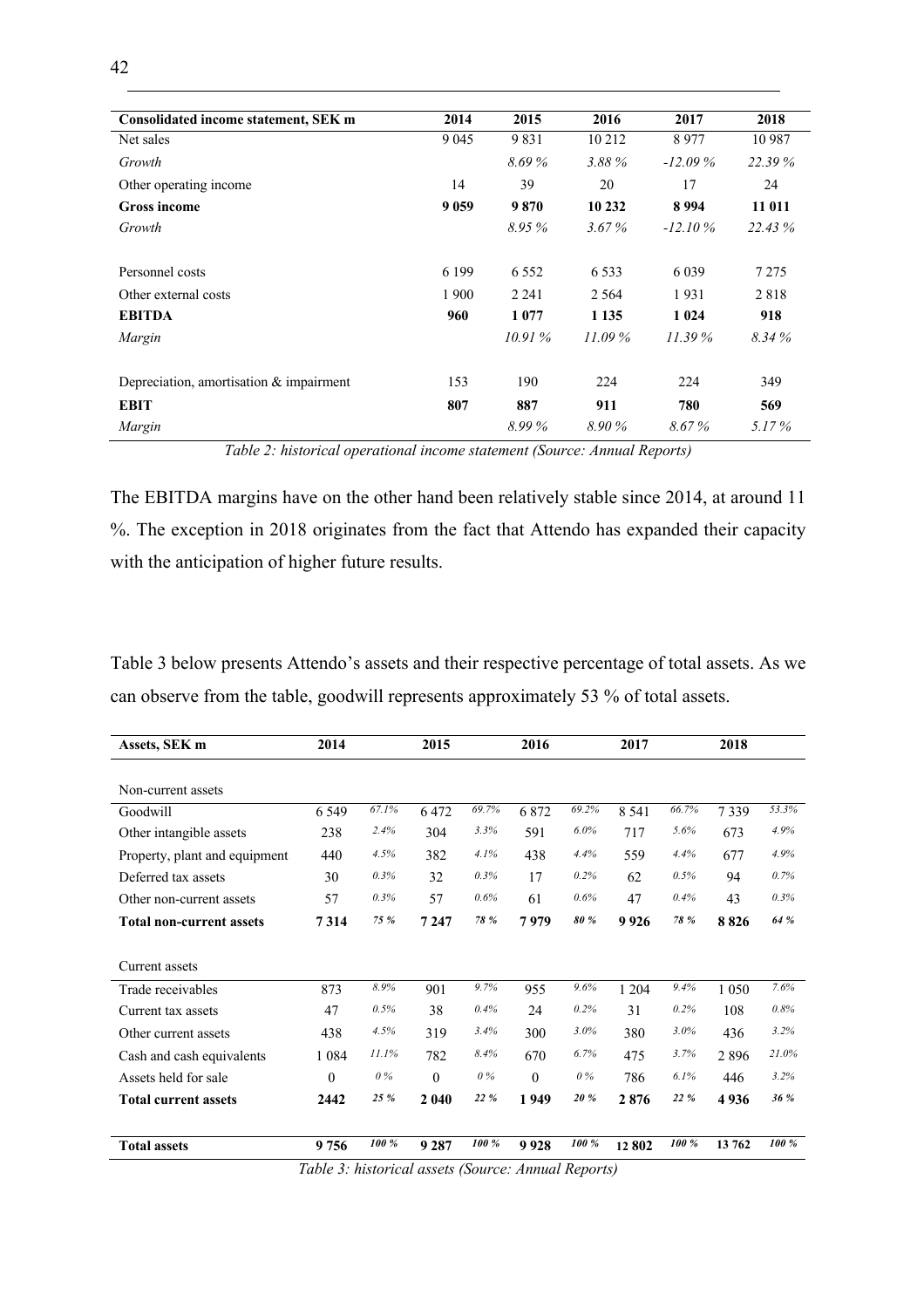A goodwill ratio of over 50 % is high and means that the company's intangible assets is larger than their tangible assets. Being a healthcare company that operates mainly on governmental contracts, where they do not own the facility they operate, a high goodwill ratio is expected. This type of industry is not asset-intensive, relative to other industries. They provide services that society values, even though they do not own the facilities from where they create this value. The second-largest item is cash and cash equivalents, which in 2018 accounts for roughly 21 % of total assets, that mostly comes from the selling of healthcare services in Finland in 2017.

Table 4 shows the liabilities of Attendo in the same time period. The largest liability is long term debt to credit institutions at 42,5 % of total liabilities. These represent long-term loans to Attendo from institutional lenders and are expected given Attendo's investments in new contracts and new facilities in especially Sweden and Finland. The ratio of long-term debt has been lowered in 2018 as much of it is expected to be paid off by 2018 (Attendo, 2019b). Cash from the sale of the Finnish units makes this possible, and parts of the long-term liabilities are therefore moved to current liabilities. The second largest item is other current liabilities, which are mostly personnel-related liabilities like accrued salaries, bonuses, and payroll taxes.

| Liabilities, SEK m                   | 2014     |       | 2015     |            | 2016           |              | 2017    |       | 2018    |       |
|--------------------------------------|----------|-------|----------|------------|----------------|--------------|---------|-------|---------|-------|
|                                      |          |       |          |            |                |              |         |       |         |       |
| Non-current liabilities              |          |       |          |            |                |              |         |       |         |       |
| Liabilities to credit institutions   | 5 0 1 2  | 69.7% | 3 5 5 4  | 70.1%      | 3 3 0 2        | 64.7%        | 5 1 7 1 | 69.6% | 3 2 1 1 | 42.5% |
| Deferred tax liabilities             | 35       | 0.5%  | 38       | 0.7%       | 100            | 2.0%         | 124     | 1.7%  | 128     | 1.7%  |
| Prov. for post-emp. benefits         | 67       | 0.9%  | 29       | 0.6%       | 28             | 0.5%         | 52      | 0.7%  | 43      | 0.6%  |
| Provisions, non-current              | 10       | 0.1%  | 9        | 0.2%       | 11             | 0.2%         | 11      | 0.1%  | 54      | 0.7%  |
| Other non-current liabilities        | 284      | 4.0%  | 24       | 0.5%       | 12             | 0.2%         | 7       | 0.1%  | 34      | 0.5%  |
| <b>Total non-current liabilities</b> | 5408     | 75 %  | 3654     | 72 %       | 3453           | 68 %         | 5365    | 72 %  | 3470    | 46 %  |
|                                      |          |       |          |            |                |              |         |       |         |       |
| Current liabilities                  |          |       |          |            |                |              |         |       |         |       |
| Liabilities to credit institutions   | 253      | 3.5%  | 26       | 0.5%       | 62             | 1.2%         | 65      | 0.9%  | 2 1 3 8 | 28.3% |
| Provisions, current                  | 52       | 0.7%  | 37       | 0.7%       | 35             | 0.7%         | 36      | 0.5%  | 193     | 2.6%  |
| Trade payables                       | 161      | 2.2%  | 205      | 4.0%       | 186            | 3.6%         | 281     | 3.8%  | 259     | 3.4%  |
| Current tax liabilities              | 21       | 0.3%  | 9        | 0.2%       | 20             | 0.4%         | 21      | 0.3%  | 21      | 0.3%  |
| Other current liabilities            | 1 2 9 2  | 18.0% | 1 1 3 7  | 22.4%      | 1 3 4 7        | 26.4%        | 1 5 9 1 | 21.4% | 1443    | 19.1% |
| Liabilities held for sale            | $\theta$ | $0\%$ | $\Omega$ | $0\%$      | $\theta$       | $0\%$        | 74      | 1.0%  | 27      | 0.4%  |
| <b>Total current liabilities</b>     | 1779     | 25 %  | 1414     | 28 %       | 1650           | 32 %         | 2 068   | 28 %  | 4 0 8 1 | 54 %  |
|                                      |          |       |          |            |                |              |         |       |         |       |
| <b>Total liabilities</b>             | 7187     | 100 % | 5 0 6 8  | 100 %      | 5 1 0 3        | 100 %        | 7433    | 100 % | 7551    | 100 % |
|                                      | 7.11111  |       |          | $\sqrt{N}$ | $\overline{ }$ | $\mathbf{r}$ | . .     |       |         |       |

*Table 4: historical liabilities, (Source: Annual Reports)*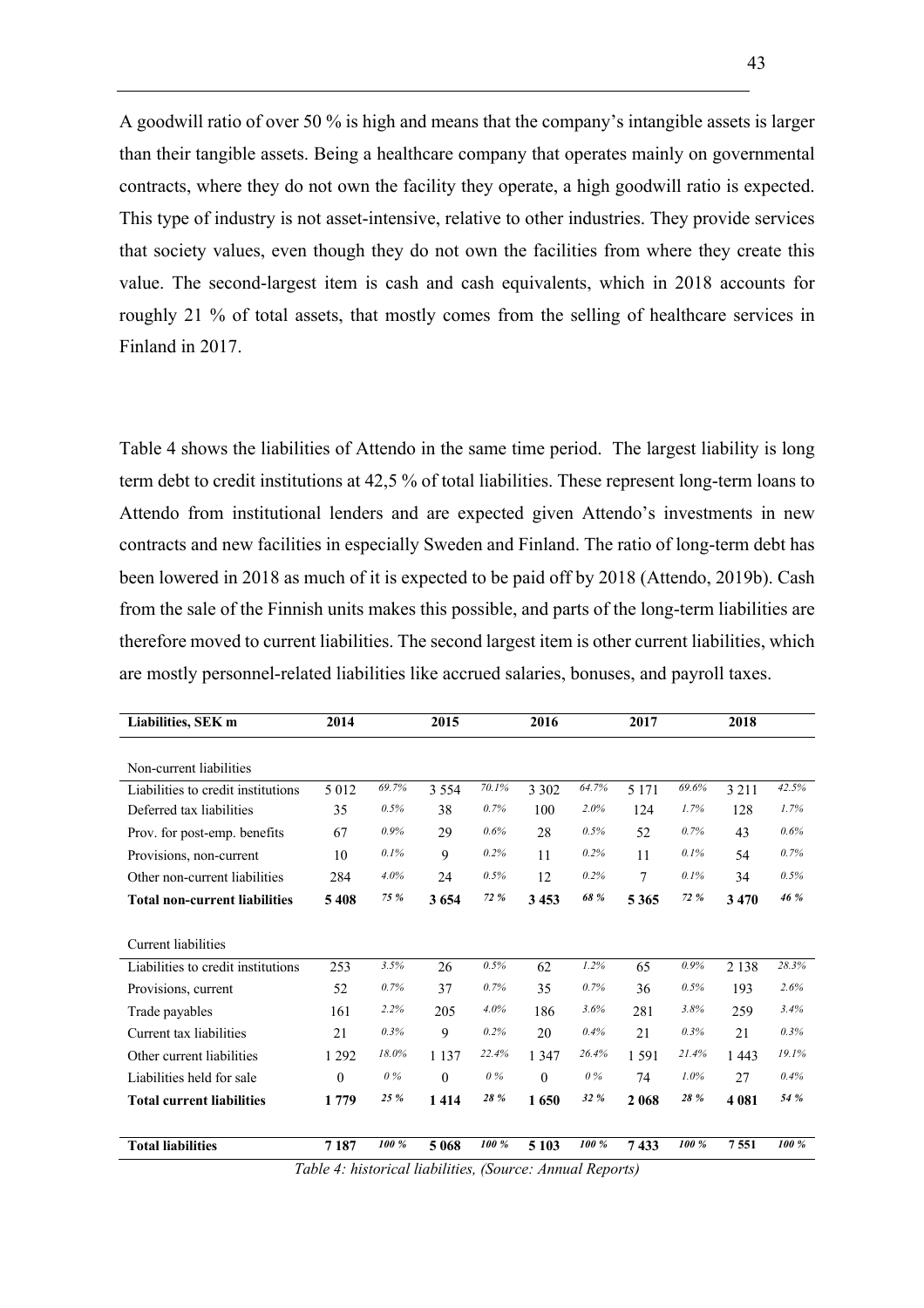The last section of the historical performance review is the review of Attendo's equity. Table 5 shows Attendo's total equity from 2014 to 2018. Other contributing capital is payments made by shareholders, including premiums with share issues.

Negative retained earnings in 2014, 2015 and 2016 can be explained by both growth and losses on non-profitable facilities. This was a contribution factor in the decision to sell the Finnish healthcare services in 2017, creating a situation with positive retained earnings. Even though parts of Attendo might have been non-profitable, the overall company has been profitable each year. The shift from negative to positive retained earnings is a sign of increased profitability.

| Equity, SEK m             | 2014    |        | 2015    |       | 2016    |          | 2017    |          | 2018    |       |
|---------------------------|---------|--------|---------|-------|---------|----------|---------|----------|---------|-------|
| Share capital             |         |        |         | 0.02% |         | $0.02\%$ |         | $0.02\%$ |         | 0.02% |
| Other contributed capital | 3 1 1 3 | 121%   | 4 3 2 1 | 102%  | 4 3 2 1 | 90%      | 4 3 7 7 | 82%      | 4 4 0 5 | 71%   |
| Retained earnings         | $-807$  | $-31%$ | $-389$  | -9%   | $-146$  | $-3%$    | 311     | 6%       | 773     | 12%   |
| Profit for the year       | 263     | 10%    | 286     | 7%    | 649     | 13%      | 680     | 13%      | 1 032   | 17%   |
| <b>Total equity</b>       | 2569    | 100%   | 4 2 1 9 | 100%  | 4825    | 100%     | 5369    | 100%     | 6 2 1 1 | 100%  |

*Table 5: historical equity levels (Source: Annual Reports)*

The next section of the financial statement analysis will cover the normalization of the financial statement. This is an adjustment done in order to present Attendo's accurate, normal business-related, historical information. This is important when estimating reliable forecasts about the company.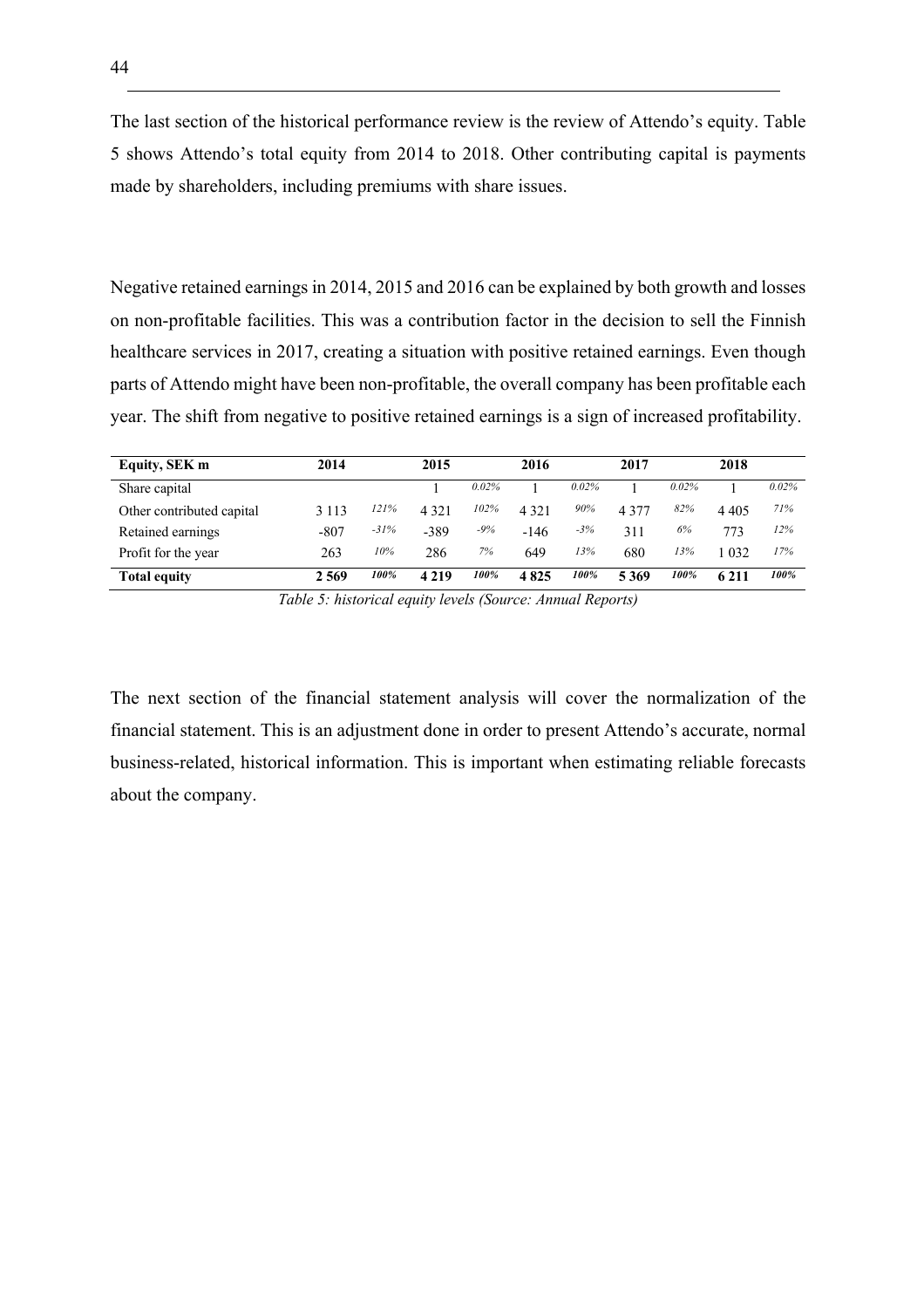### 7.2 Normalizing Financial Statements

The goal of this section is to uncover the core operational income and costs of Attendo. This process involves an adjustment by removing non-recurring items from the income statement. A non-recurring item is a gain or loss that is not regularly expected, such as litigation fees or write-offs (Furhmann, 2019). With the normalization effort undertaken, the estimated future cash flows to Attendo, based upon core business functions, will be more reliable than if deriving numbers from non-normalized financial statements. It also presents a way of seeing if businesses actually are profitable from their core operations.

#### 7.2.1 Operating expenses – OpEx

Operating expenses in Attendo are personnel costs and other external costs, which include consumables, external healthcare services, operating leases, other property costs, external services and other. None of the mentioned above costs can immediately be described as nonrecurring costs because they are all related to either the personnel, administration and management, or costs involved with the facilities they operate. In order to get a better understanding of the operating expenses in Attendo's financial statements, table 6 shows the operating costs as percent of total income from 2014 to 2018.

| Operating costs % of total income, SEK m | 2014             | 2015           | 2016             | 2017            | 2018               |
|------------------------------------------|------------------|----------------|------------------|-----------------|--------------------|
| Total income                             | 9059             | 9.870          | 10 232           | 8994            | 11 011             |
| Operating costs<br>% of total income     | 8 0 9 9<br>89.4% | 8.793<br>89.0% | 9 0 9 7<br>88.9% | 7 970<br>88.6 % | 10 093<br>$91.7\%$ |

*Table 6: operating costs in percent of total income*

As we observe from table 6, operating expenses has been stable around 90 % of total income over the last five years. The inference of this is that operating expenses are predictable for Attendo, which is no surprise given that the majority of their costs is personnel costs and costs related to the facilities they operate. Operating expenses are therefore concluded not to be nonrecurring items for Attendo. Depreciation and amortisation costs are covered under the subsection regarding capital expenditures.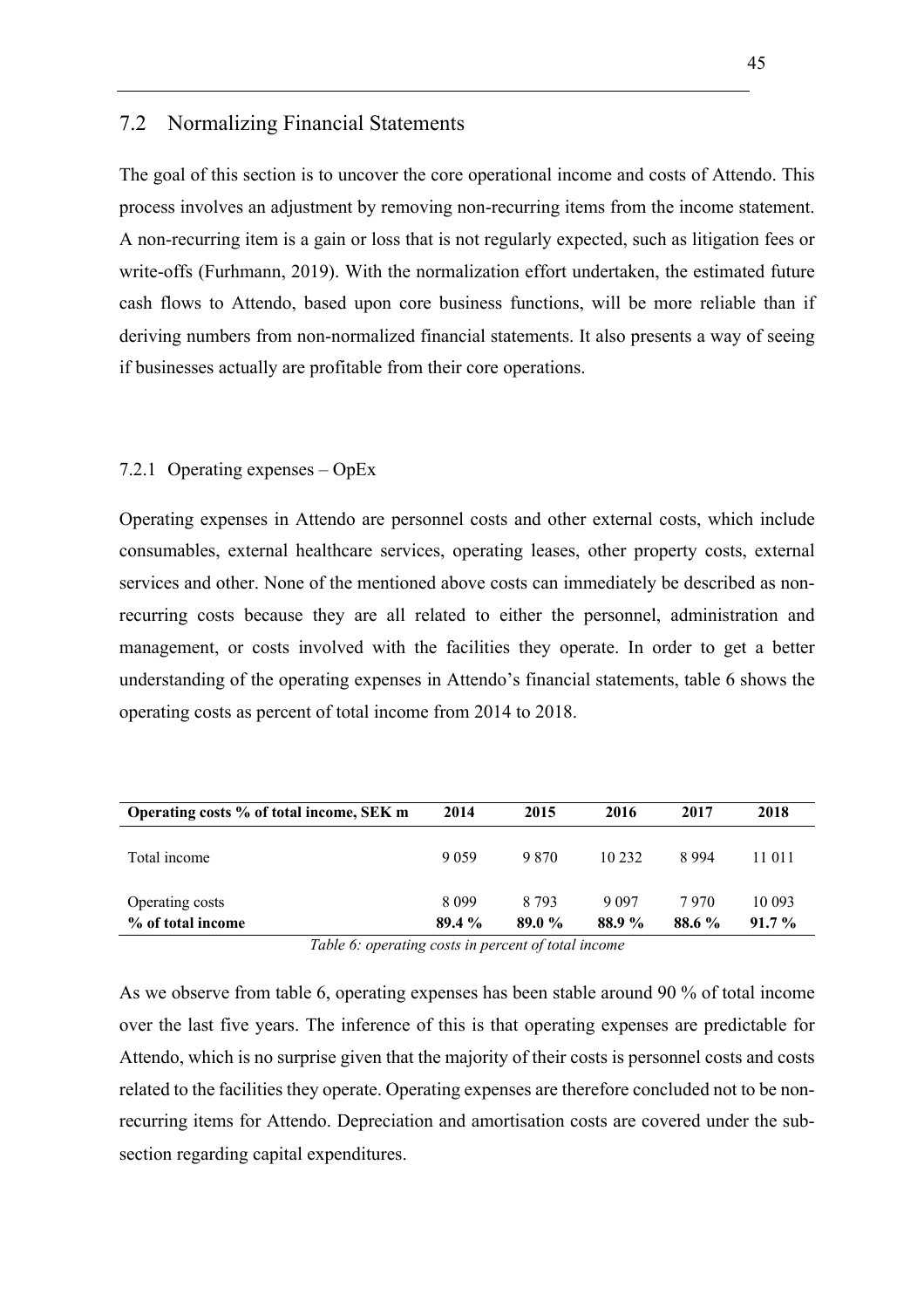#### 7.2.2 Capital Expenditures – CapEx

CapEx is the funds a company spends on acquiring, maintaining, and upgrading, i.e. investing, in physical assets. Historical CapEx figures for Attendo are quite volatile, because that they have built and bought new physical assets in a non-normalized manner. When trying to estimate future CapEx figures it is normal to smooth out annual figures, because of the difficulties in knowing with certainty future levels. As Attendo has stated that one of its goals is to expand and grow by acquiring and building new care units, a smoothing figure is a reliable estimation. It is assumed that the level of CapEx will increase to 200 and remain at this level throughout the forecasted period. This estimation does nevertheless hold uncertainty. The company does hold cash that it will use in that sense, and they have strong ambitions to expand especially in Denmark, but also in Sweden and Finland.

Depreciation, amortisation and impairment is estimated to be quite high in the coming ten years, because Attendo has the cash necessary to acquire significant increases in assets at the moment. Even though today's level of PPE is quite low, this figure is expected to grow at an increasing rate in the coming years due to an intention of acquiring new units and facilities.

#### 7.2.3 Working Capital

Working capital represents a company's operating liquidity available and is alongside fixes assets such as property and plant a part of operating capital. It is defined as the difference between current assets and current liabilities. Current assets include cash, inventories, and accounts receivables. Current liabilities include debt and accounts payables. The formula for net working capital (NWC) is:

#### $NCW = Accounts$  Receivables + Operating Cash –  $Accounts$  Payables

If a company has negative net working capital, where its current assets is less than its current liabilities, the risk of bankruptcy is high due to the fact that it will have troubles with paying creditors or growing. The inference about positive working capital is therefore that it is a fundamental sign of good health of a company, and the higher net working capital a company has the more potential it has for investing in further growth. Damodaran states that changes in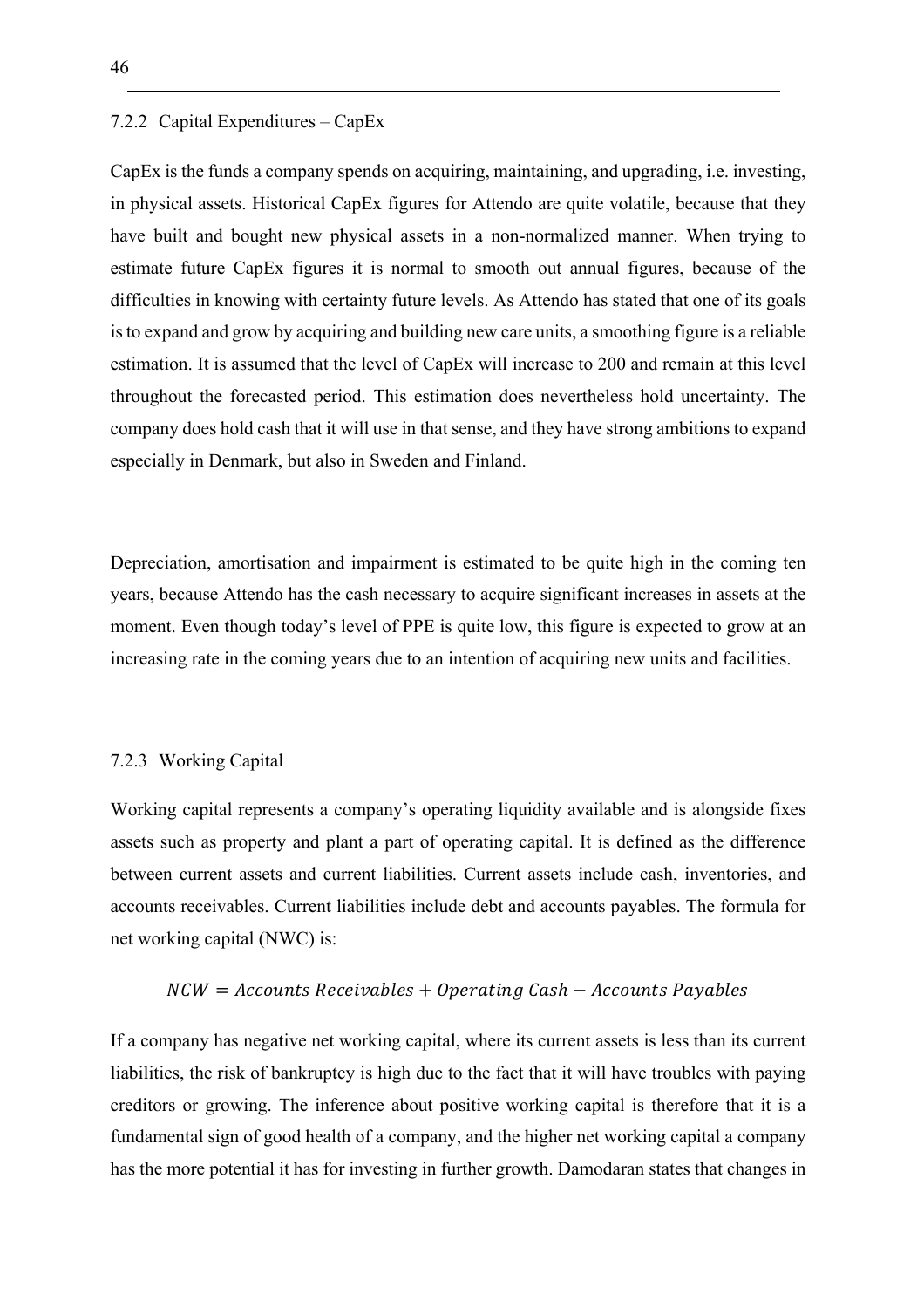net working capital has effects on the free cash flows to the firm because growing net working capital leads to the company holding more cash and re-investment needs because of this (Damodaran, 2012). The estimation of future net working capital levels can be difficult considering the fact that they are relatively volatile and unstable, and therefore difficult to normalize. Damodaran presents two different ways of predicting the future levels of net working capital; 1) predict future changes in net working capital by using a historical net working capital to revenue ratio, or 2) break the historical net working capital down in more detail and estimate each item in the breakdown (Damodaran, 2012). Table 7 shows Attendo's net working capital from 2014 to 2018, broken down into the different items that make up the NWC, with a corresponding ratio to each item.

| <b>SEK</b> m                         | 2014    | 2015    | 2016    | 2017    | 2018    | Norm.   |
|--------------------------------------|---------|---------|---------|---------|---------|---------|
|                                      |         |         |         |         |         | Ratio   |
| Operating cash                       | 1 0 8 4 | 782     | 670     | 475     | 2896    |         |
| % of Net PP&E                        | 246 %   | 205 %   | 153%    | 85 %    | 428 %   | 223 %   |
| Receivables                          | 873     | 901     | 955     | 1 2 0 4 | 1 0 5 0 |         |
| % of revenues                        | 10%     | 9%      | 9%      | 13%     | $10\%$  | $10\%$  |
| Other current assets                 | 485     | 357     | 324     | 1 1 9 7 | 990     |         |
| % of revenues                        | 5 %     | 4%      | 3%      | 13%     | 9%      | 7%      |
| <b>Operating current assets</b>      | 2442    | 2 0 4 0 | 1949    | 1679    | 3 9 4 6 |         |
| Payables                             | 161     | 205     | 186     | 281     | 259     |         |
| $%$ of investments in PP&E           | 37%     | 54 %    | 42 %    | 50 %    | 38 %    | 44 %    |
| Income tax payables                  | 21      | 9       | 20      | 21      | 21      |         |
| % of revenues                        | $0.2\%$ | 0.1%    | $0.2\%$ | $0.2\%$ | $0.2\%$ | $0.2\%$ |
| Other current liabilities            | 1 3 6 5 | 1 1 8 3 | 1 4 0 2 | 1 722   | 1684    |         |
| % of revenues                        | 15%     | $12\%$  | 14%     | 19%     | 15%     | 15%     |
| <b>Operating current liabilities</b> | 1547    | 1397    | 1608    | 2 0 2 4 | 1964    |         |
| <b>Net Operating WC</b>              | 895     | 643     | 341     | $-345$  | 1982    |         |

*Table 7: historical net operating working capital*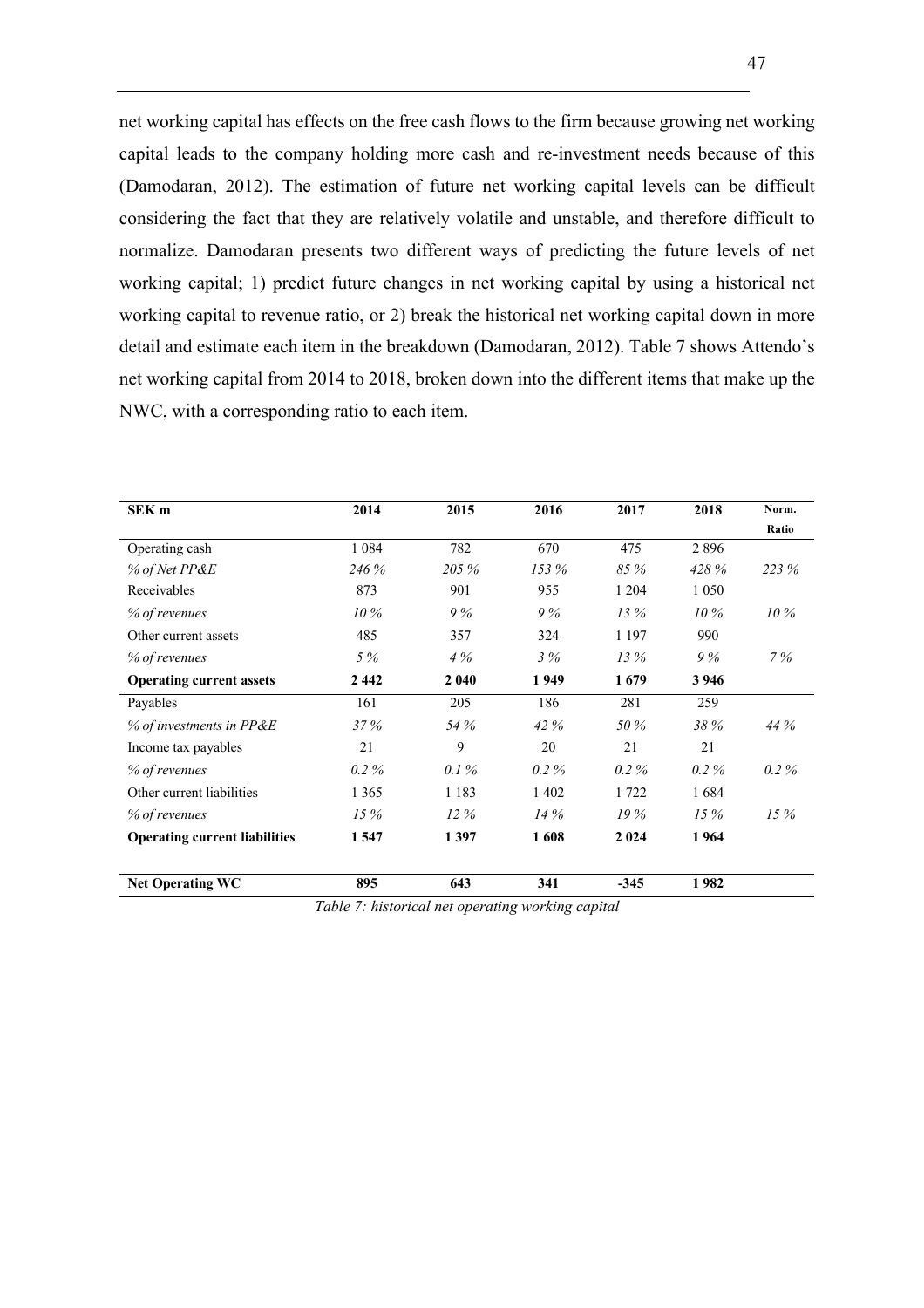## 7.3 Reformulated Balance Sheet

In this final sub-section of the financial statement analysis the reformulated balance sheet is presented in table 8. It contains three parts; the operating, non-operating and the financing sources. This will illustrate a more accurate description of where capital is used in the company.

| Uses, SEK m                                | 2014    | 2015    | 2016    | 2017    | 2018    |
|--------------------------------------------|---------|---------|---------|---------|---------|
| Cash and cash equivalents                  | 1 0 8 4 | 782     | 670     | 475     | 2896    |
| Receivables                                | 873     | 901     | 955     | 1 204   | 1 0 5 0 |
| Other current assets                       | 485     | 357     | 324     | 1 1 9 7 | 990     |
| <b>Operating current assets</b>            | 2442    | 2 0 4 0 | 1949    | 1679    | 3 9 4 6 |
|                                            |         |         |         |         |         |
| Payables                                   | 161     | 205     | 186     | 281     | 259     |
| Taxes payables                             | 21      | 9       | 20      | 21      | 21      |
| Other current liabilities                  | 1 3 6 5 | 1 1 8 3 | 1 402   | 1722    | 1684    |
| <b>Operating current liabilities</b>       | 1547    | 1397    | 1608    | 2 0 2 4 | 1964    |
|                                            |         |         |         |         |         |
| Operating working capital                  | 895     | 643     | 341     | $-345$  | 1982    |
| Net PPE                                    | 440     | 382     | 438     | 559     | 677     |
| Invested capital (excl. intangible assets) | 1335    | 1 0 25  | 779     | 214     | 2 6 5 9 |
|                                            |         |         |         |         |         |
| Goodwill                                   | 6 5 4 9 | 6472    | 6 8 7 2 | 8 5 4 1 | 7339    |
| Invested capital (incl. goodwill)          | 7884    | 7497    | 7651    | 8755    | 9998    |
|                                            |         |         |         |         |         |
| Net non-operating assets                   | 57      | 57      | 61      | 47      | 43      |
| <b>Total funds invested</b>                | 7941    | 7554    | 7 7 1 2 | 8802    | 10 041  |

| Sources, SEK m              | 2014    | 2015    | 2016    | 2017      | 2018    |
|-----------------------------|---------|---------|---------|-----------|---------|
| Deferred tax assets         | 30      | 32      | 17      | 62        | 94      |
| Deferred tax liabilities    | 35      | 38      | 100     | 124       | 128     |
| Shareholder equity          | 2.569   | 4 2 1 9 | 4 8 2 5 | 5 3 6 9   | 6 2 1 1 |
| Equity & equivalent         | 2 6 3 4 | 4 2 8 9 | 4942    | 5 5 5 5 5 | 6433    |
| Debt and debt equivalents   | 5 3 0 7 | 3 2 6 5 | 2 7 7 0 | 3 2 4 7   | 3608    |
| <b>Total funds invested</b> | 7941    | 7 5 5 4 | 7 7 1 2 | 8801      | 10 041  |

*Table 8: reformulated balance sheet*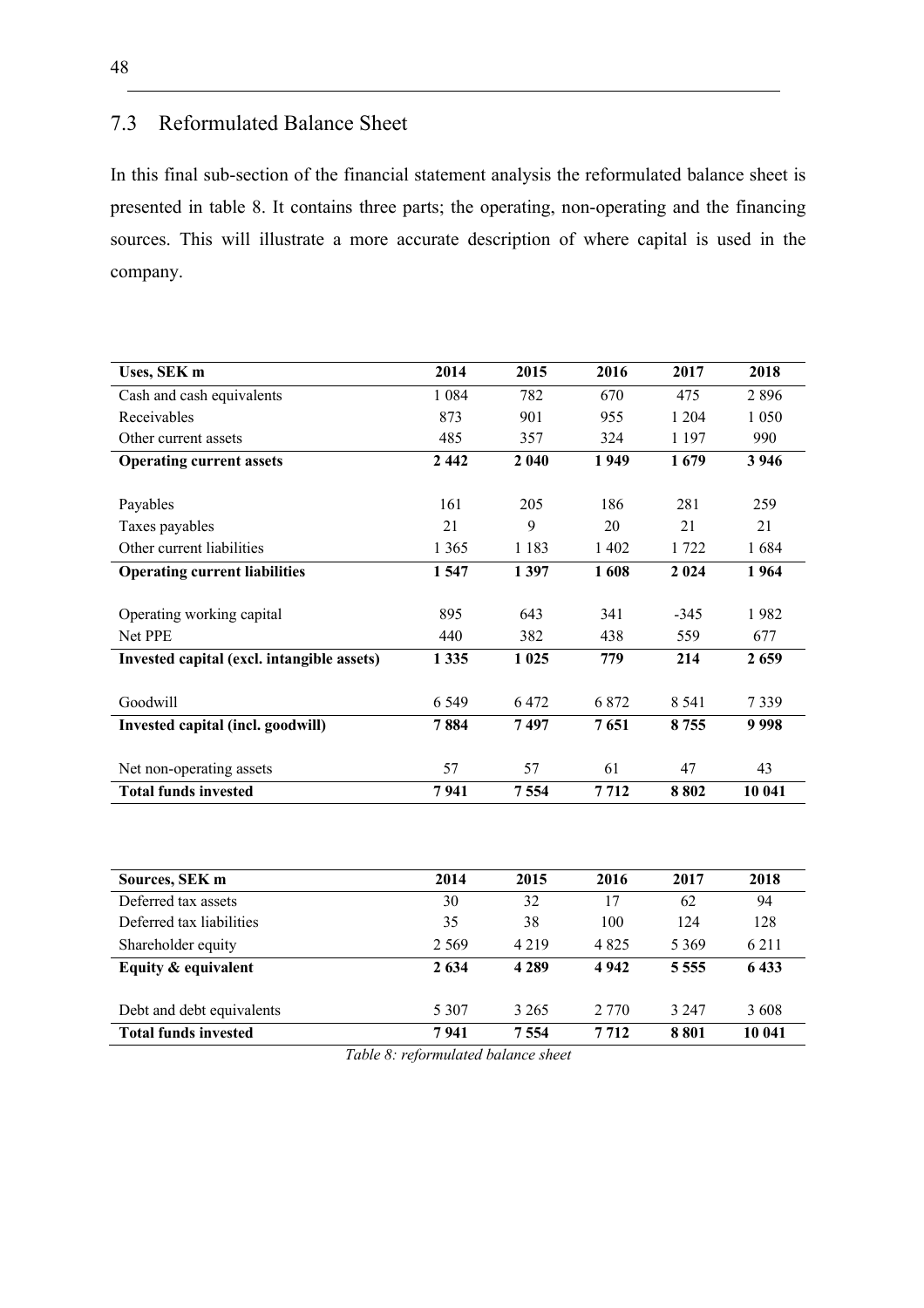## 8. Driver Assumptions

This section will cover fundamental assumptions about the drivers that will affect the value of Attendo in the future. This analysis is based upon the evaluation of the probable future net sales that will be a consequence of future demands in society based upon underlying developments. The future need for services that Attendo offer is based upon the ageing population, increased capacity needs, increased share of private providers, new consumer demands, and shortages of public resources. Further, there will be an assessment of the future need for capital expenditures in light of probable future acquisitions conducted by Attendo.

### 8.1 Ageing population

The population in most western countries is currently in a process where the share of older people increases faster than earlier, altering the composition of the population into a never before seen way. The increased share of older people will give rise to increasing demands for care services aimed at elderly people, both nursing homes and home care services. The United Nations anticipates that the annual percent increase in the share of people aged 65+ will be around 2.5 % for the period 2020 to 2025 (United Nations, 2015). Table 9 shows how this development manifest itself in the Nordic population. This growth is expected to continue in the same way beyond 2023.

| Projection: millions of people aged 65+ | 2019E | 2020E | 2021E  | 2022E  | 2023E |
|-----------------------------------------|-------|-------|--------|--------|-------|
| Sweden                                  |       | 2,05  | 2.101  | 2.154  | 2,208 |
| Finland                                 | 1.05  | 1.07  | 1,103  | 1.13   | 1.16  |
| Norway                                  | 0,8   | 0.82  | 0.8405 | 0,8615 | 0,883 |
| Denmark                                 | 0.95  | 0.974 | 0.998  | 1.02   | 1.048 |

*Table 9: total population aged 65+ in the Nordic countries (Source: UN)*

As the table shows, possible consumers of Attendo's services will increase quite rapidly. Attendo has calculated that there is a need for around 100,000 new beds (in nursing homes) in Sweden, Denmark and Finland by 2030 (Attendo, 2019b). Given the ageing population phenomenon, occupancy rates for services should not be difficult increase. Roughly 76 % of net sales for Attendo comes from providing care services to older people. The company provides no projections for growth in net sales. Attendo is nevertheless in a position where demographic factors fuel their potential growth.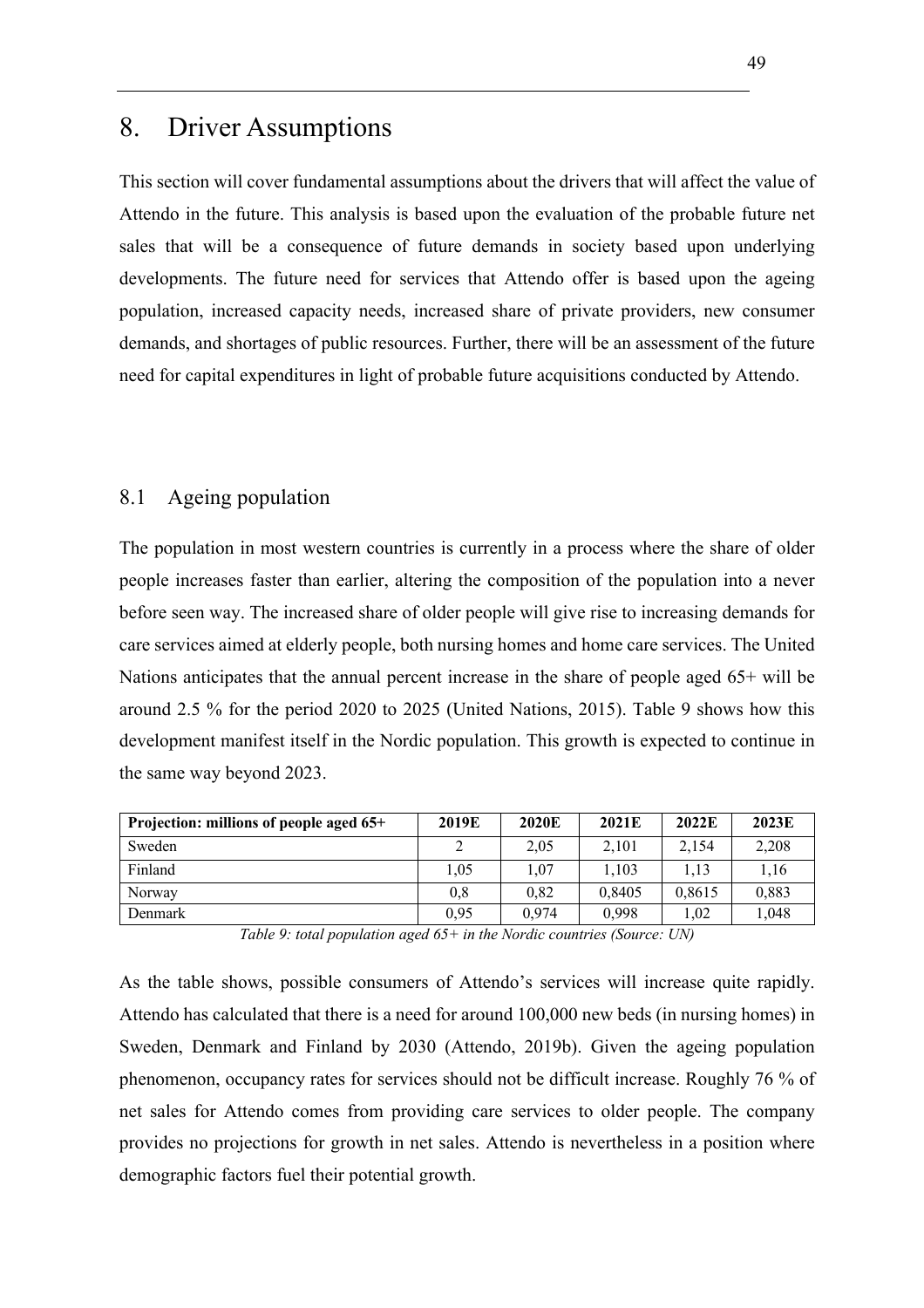### 8.2 Organic growth

The organic growth of Attendo is related to how it can increase net sales by increasing output and sales internally, instead of by acquisitions and takeovers. This can be quite difficult given how there has been both a lot of takeovers and sales by Attendo, and in the healthcare industry in general. Therefore, relying on historical averages while forecasting these numbers will not necessarily give reliable estimates. There is more reliability in focusing on underlying factors.

The demand for Attendo's core services, i.e. care services offered to elderly people, will definitively grow. The company is in a strong position given its experience and expertise in this industry, and the fact that it has a strong brand name considering that it has operated in over two decades. Another factor that might give rise to further future growth is the increased privatization in the Nordics, especially in Denmark. This will contribute positively on the growth estimation. Sales from other care services, i.e. from specialized home services, does not depend on the underlying assumption of an ageing population. How many people will be in need for these services are unknown and difficult to estimate because it relies somewhat on random factors. A conservative estimate is that Attendo will manage to uphold an annual increase of 1 % in sales originating from specialized homes. Attendo's organic annual growth in 2018 was 3.6 % (Attendo, 2019d). This growth rate is expected to increase given the underlying factors.

### 8.3 Total growth

Attendo has the possibility to also gain additional growth by acquiring other care units. The company has the means, coming among other things from the sale of the Finnish operations in 2017, and they have explicitly stated that this is something they intend to do. This will also contribute positively on the net sales, and a conservative estimation is that they have the possibility of gaining an additional 5 % annual growth given further acquisitions. Other income has been stable over the years and is expected to remain steady at 20 SEK m annually.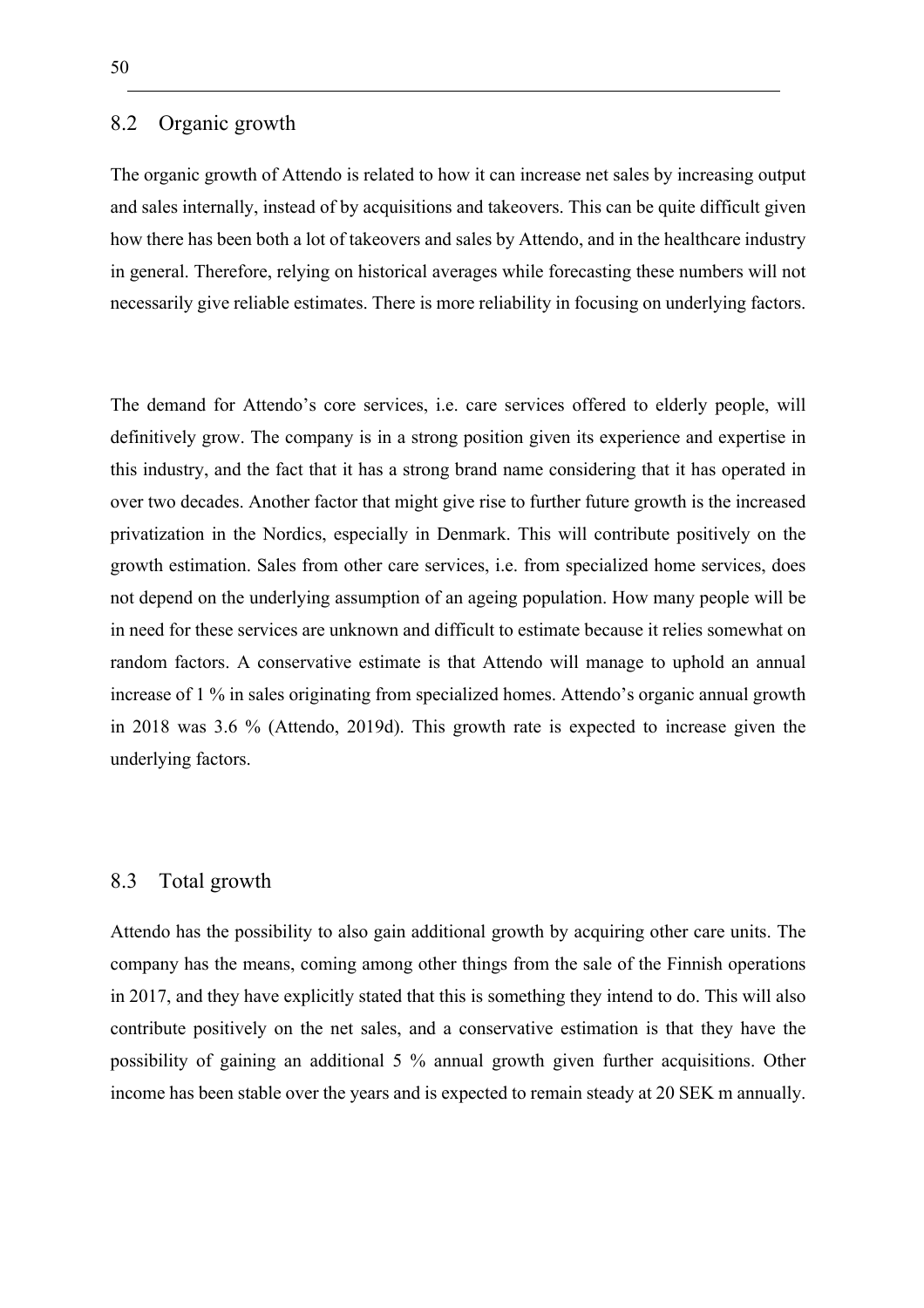This thesis determines that Attendo has the potential to, and most likely will, increase sales from care services offered to older people by 8.5 % in 2019, while after that it is assumed that this will grow at an annual rate of 7.5 %. These numbers are based upon the growth of 3.6 % in 2018, and the increase coming from new acquisitions. This is a relatively conservative estimate. These estimates are based upon Attendo's overall net sales, which does complicate matters.

One way of calculating estimates for Attendo's future growth is to look at the difference between services operated out of facilities that they either build themselves or operate without ownership. There are some complexities with the situation of ownership, as other third-party partners can own facilities where Attendo functions as a lessee. For the sake of simplicity, this thesis does not take that into account as Attendo does not present sufficient information on the matter. Nevertheless, there are still governmental contracts involved in both situations as the only difference between them is the ownership of the facilities.

Net sales from originating from operating services out of facilities under Attendo's ownership is defined as "own operations", while the situation where they do not own the facility is defined as "outsourcing". Table 10 shows how sales from the different situations has contributed to the company's revenue in 2017 and 2018, divided into each country of operations. Sales from own operations dominate the overall statistics, although in Norway sales from the outsourcing segment is the largest. This is in compliance with the privatization level and political situation described earlier in this thesis, as Norwegian local governments often have political incentives to maintain ownership even though they outsource the services to private providers.

| Sales SEK m           |               | 2017    |               |         |         | 2018    |               |                |  |
|-----------------------|---------------|---------|---------------|---------|---------|---------|---------------|----------------|--|
|                       | <b>Sweden</b> | Finland | <b>Norway</b> | Denmark | Sweden  | Finland | <b>Norway</b> | <b>Denmark</b> |  |
|                       |               |         |               |         |         |         |               |                |  |
| Own operations        | 3 8 6 8       | 2 6 0 1 | 110           | 185     | 3998    | 4 4 4 4 | 145           | 172            |  |
| Outsourcing           | 1796          | 146     | 249           | 22      | 1738    | 176     | 279           | 35             |  |
| Total, country        | 5 6 6 4       | 2 7 4 7 | 359           | 207     | 5 7 3 6 | 4 6 20  | 424           | 207            |  |
| <b>Total, overall</b> | 8977          |         |               |         | 10 987  |         |               |                |  |

*Table 10: sources of net sales for each market*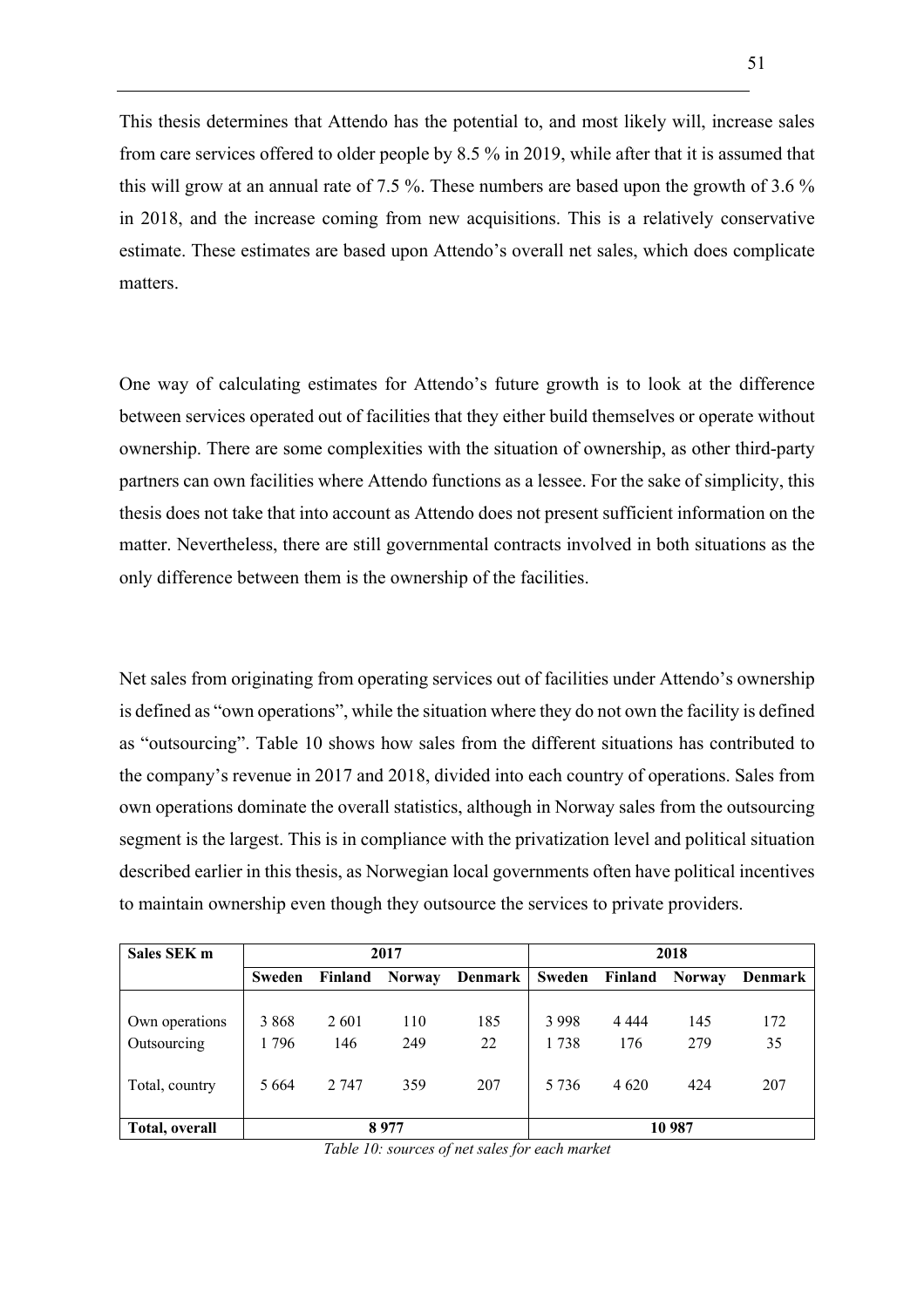All segments except the Danish own operations segment have experienced growth during the last two years, where the highest growth has been in the Finnish market for own operations with a growth of approximately 70.5 %. It is assumed that further growth in all segments, including the Danish own operations, will continue in the coming years. Appendix 1 shows the complete calculation of revenue growth over the entire forecasting period.

Based upon the expected political developments in each country, and the current revenues stemming from both own operations and outsourcing, this thesis anticipates the following growth rates in sales for the different countries and segments: first of all, the growth rates after 2025, i.e. 2026 – 2028, are considered to be very uncertain mainly because of unpredictable political developments. Nevertheless, the ageing population phenomenon will still act as a driving force that will continue to increase demand for care services. Therefore, the growth rates in all countries and in both segments are conservatively assumed to be 1 % annually after 2025. In the period from 2028 to 2025, the revenues from the Swedish and Finnish markets is expected to grow by 8.5 % in own operations and 2.5 % in outsourcing. The Danish markets contribution to the revenues is expected to grow also by 8.5 % in the own operations segments, and 5 % in outsourcing. The Norwegian market is expected to grow at a lower rate, at 1 % and 2.5 %. The reasons behind the differences in expected revenue growth are the differences between the markets when considering the current status quo and the political anticipated future developments. These assumptions are also based upon current growth rates in the different markets and segments Attendo operates in (Attendo, 2019d).

### 8.4 Operating expenses

The operating expenses of Attendo has been averaging around 90 % of net sales. This makes intuitively sense given that the services they provide require a relatively substantial number of employees compared to other industries and services. There are difficulties with increasing efficiency in a nursing home, or home care service, considering that the users often need human supervision and care many times per day and night. Attendo should be able to gain some advantages in the form of economies of scale by hiring more people, so it is assumed that total costs will drop somewhat. This thesis assumes that Attendo will have operating expenses of 85 % of net sales in the coming 10 years, making also this quite a conservative estimate.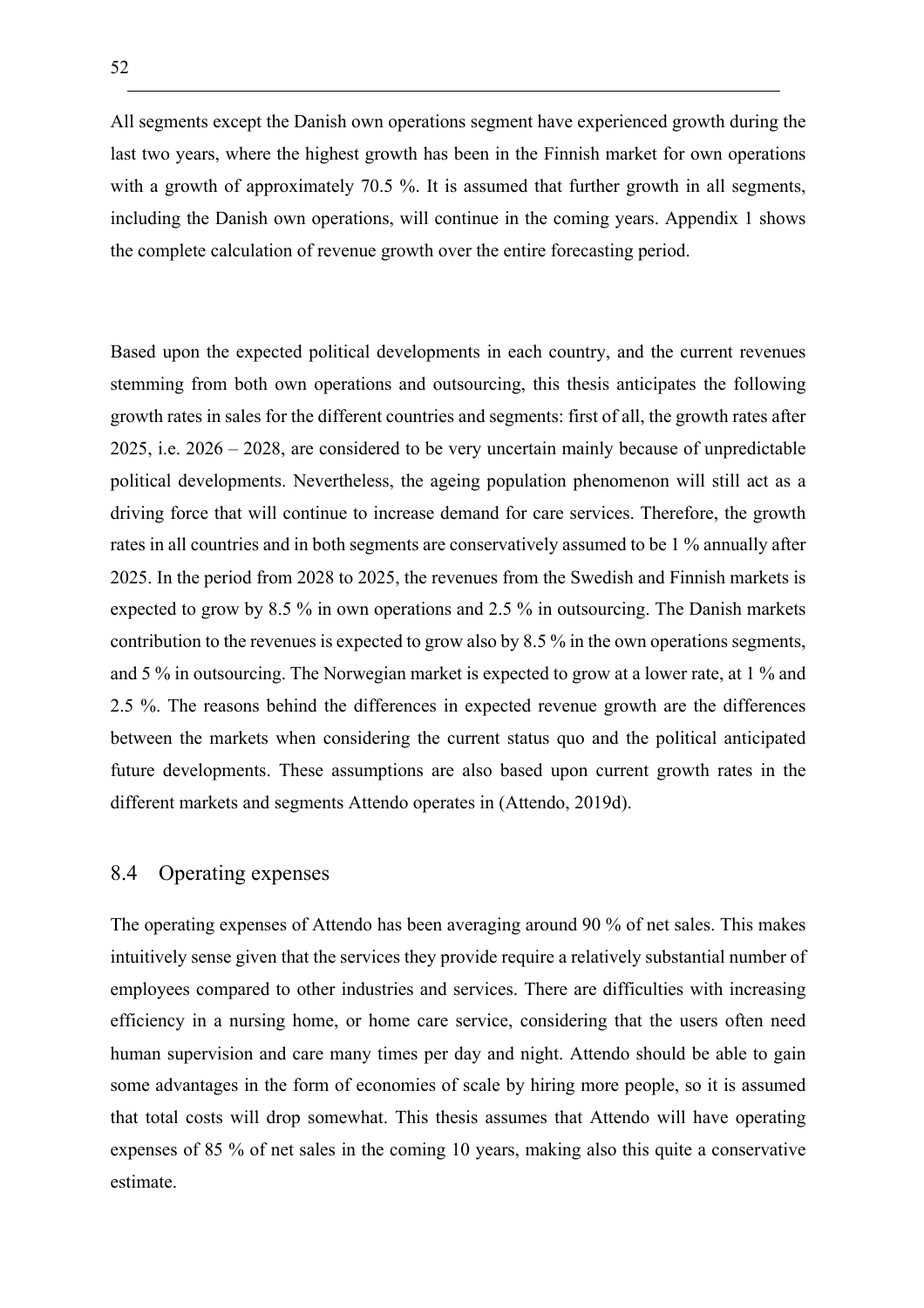## 8.5 Capital expenditures, depreciation and NWC

The capital expenditures have been quite volatile in Attendo's history and there is no easy way of determining a working context for how all future capital expenditures will be. This thesis assumes, however, based on Attendo's stated strategy and plans, that the capital expenditures will increase annually until 2025, where they will stabilize. Depreciation, as stated in the previous section, is also expected to increase annually until stabilization around 2025. Thirdly, net working capital is also expected to increase with the increasing capital expenditures and Attendo's acquisitions. A steady state around 2025 is expected for the company with regards to all these figures.

## 8.6 Conclusion

Tables 11 and 12 shows how the final forecasts are predicted, based upon the assumptions made in this section. The forecasts include total income, operating expenses, capital expenditures, depreciation and net working capital.

| Final forecast, SEK m | 2019E  | 2020E  | 2021E  | 2022E    | 2023E  |
|-----------------------|--------|--------|--------|----------|--------|
| Total income          | 11 797 | 12.651 | 13.574 | 14 572   | 15 651 |
| Operating expenses    | 10 028 | 10 753 | 11.538 | 12 3 8 6 | 13 303 |
| Capital expenditures  | 250    | 275    | 300    | 325      | 350    |
| Depreciation          | 412    | 467    | 529    | 597      | 672    |
| Net working capital   | 125    | 150    | 175    | 200      | 225    |

*Table 11: final forecast for Attendo, 2019 – 2023* 

| Final forecast, SEK m | 2024E    | 2025E  | 2026E   | 2027E  | 2028E  |
|-----------------------|----------|--------|---------|--------|--------|
| Total income          | 16817    | 18 080 | 18 260  | 18442  | 18 627 |
| Operating expenses    | 14 2 9 5 | 15 368 | 15 5 21 | 15 676 | 15 833 |
| Capital expenditures  | 375      | 400    | 400     | 400    | 400    |
| Depreciation          | 756      | 849    | 894     | 940    | 986    |
| Net working capital   | 250      | 275    | 275     | 275    | 275    |

*Table 12: final forecast for Attendo, 2024 – 2028*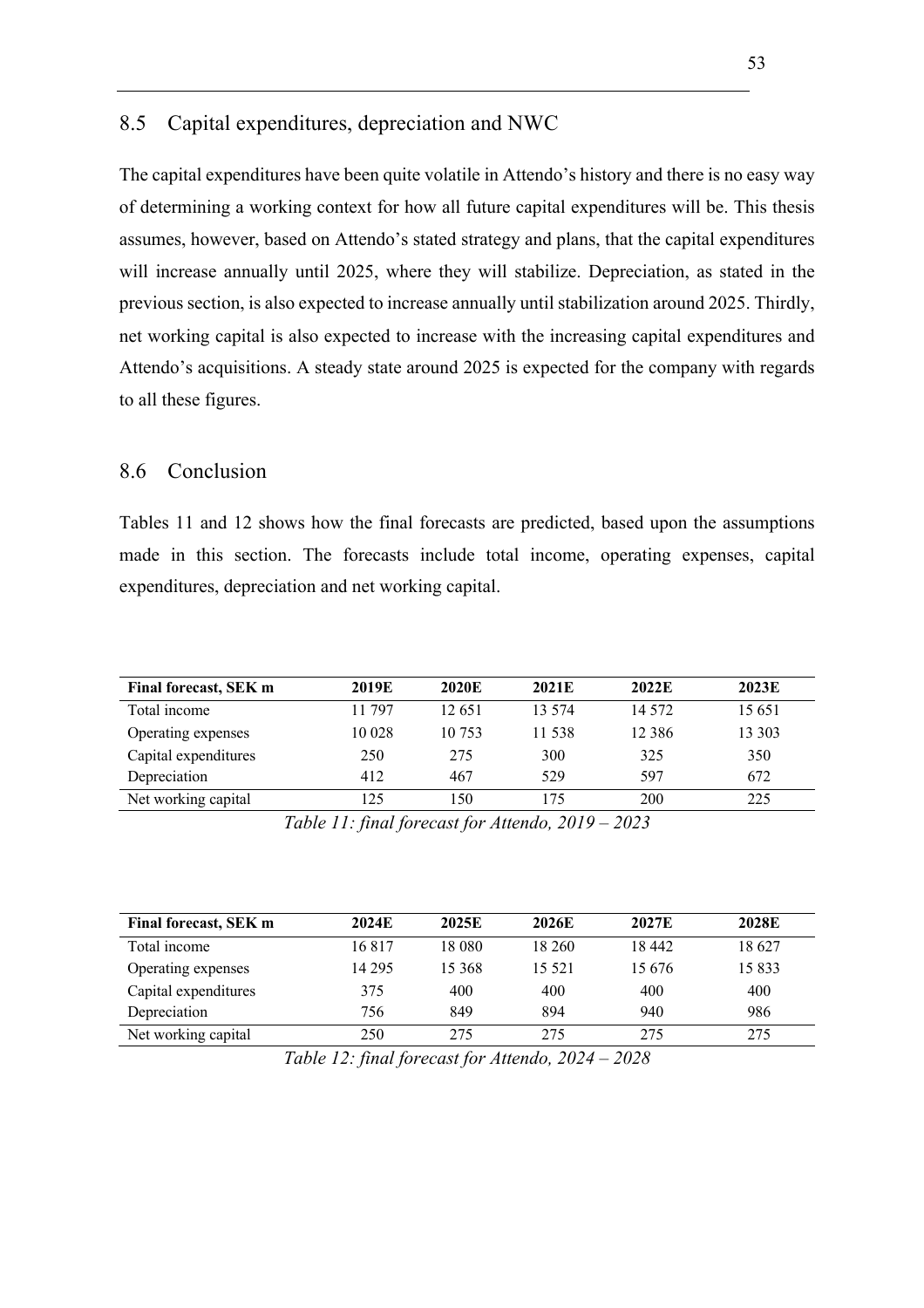# 9. The Cost of Capital

As is the case with the WACC-approach, the free cash flows are to all investors and discounted with the cost of capital. Considering that Attendo is both equity- and debt-funded the discount rate must be adjusted for this. The cost of capital represents the investors required rate of return, which is different for equityholders and debtholders, as equityholders demand a risk premium. The adjustment is done by discounting the free cash flows with the weighted average cost of equity and cost of debt, and is obtained using the following formula:

$$
WACC = \frac{D}{V}r_d(1 - T_c) + \frac{E}{V}r_e
$$

where  $\frac{D}{V}$  is the debt percentage of financing,  $\frac{E}{V}$  is the equity percentage of financing,  $r_e$  is the cost of equity,  $r_d$  is the cost of debt, and  $T_c$  is the corporate tax rate. This chapter will discuss the different parts of this formula, starting with the cost of equity, then the cost of debt and lastly the target capital structure.

## 9.1 Cost of Equity

The cost of equity is the required rate of return that equityholders demand from investing in the equity of the firm. It is therefore a way of expressing the risk that investments commit. Risk can be divided into two categories: diversifiable and non-diversifiable risk, where the diversifiable risk is the firm-specific risk associated with investing in companies (Chen, 2017). This risk is diversifiable because an investor that holds a sufficient number of securities, for instance stocks, will eliminate the risk specifically connected to a company. The nondiversifiable is the underlying overall market risk, the systematic risk, that to a certain degree is a result of human psychology and random events (Fontinelle, 2018).

In order to obtain a measurement of market risk, a common model used is the capital asset pricing model (CAPM), which holds several different assumptions: no transaction costs, investors are risk averse, strong efficient markets, investors can borrow and lend unlimited at the risk-free rate, and lastly that there exists a risk-free rate (Smirnov, 2018). The CAPM estimates the required rate of return on equity: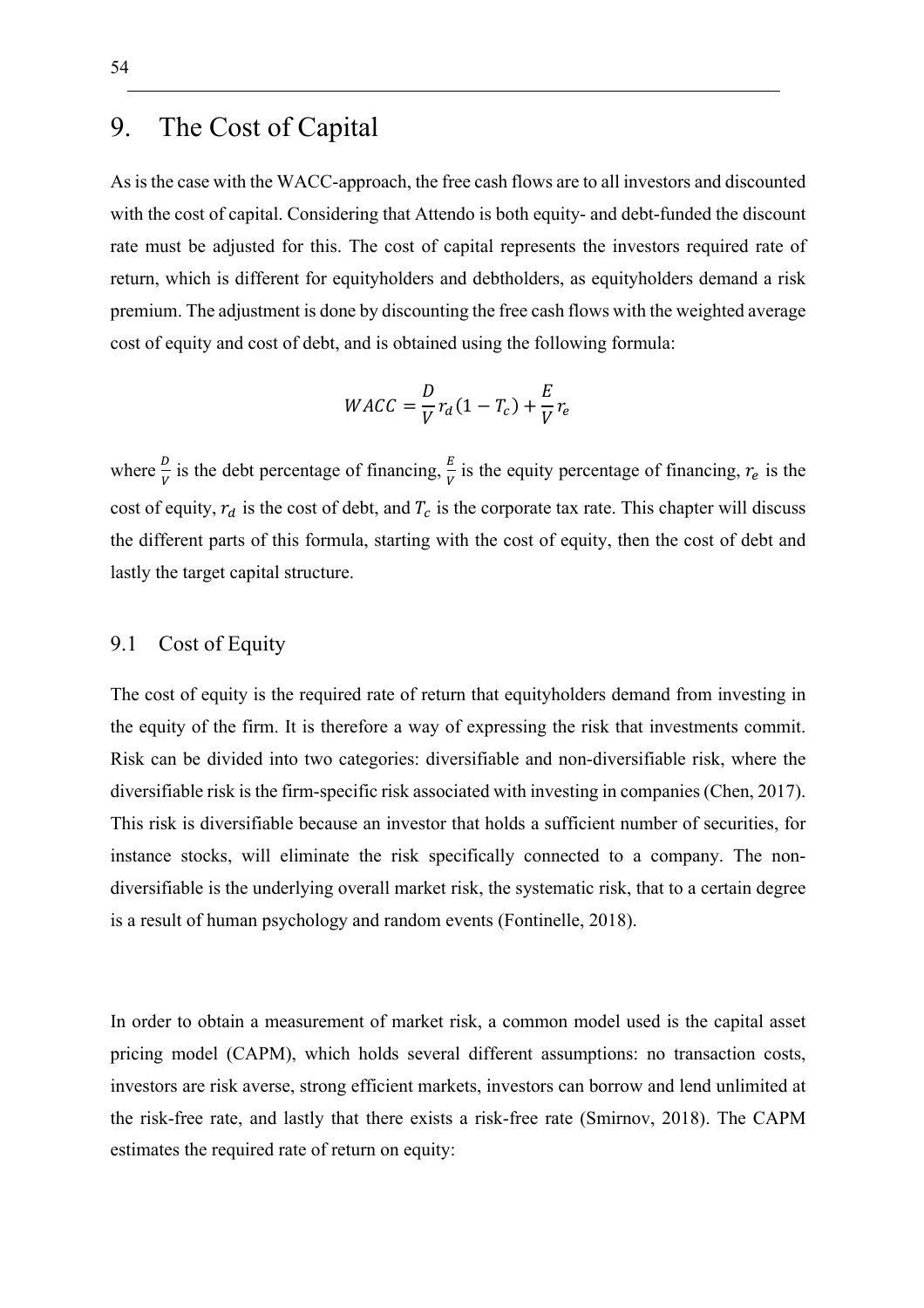$$
CAPM = r_f + \beta(r_m - r_f)
$$

where  $r_f$  equals the risk-free rate,  $(r_m - r_f)$  equals the market premium, and beta is a representation of the non-diversifiable, systematic risk.

#### 9.1.1 Risk-Free Rate

As the name suggests, the risk-free rate is the rate of return emerging from an investment associated with zero risk and serves as a minimum rate anyone should require from any investment (Chen, 2018). Damodaran defines the risk-free rate as a rate that guarantees expected return (Damodaran, 2012). Zero risk includes that there is no risk of default, meaning that the risk-free rate of return is guaranteed because default is impossible. The only securities that can be considered as without default risk, is government securities. For these securities to default, the government itself must default, which is extremely unlikely. Since this valuation is conducted with regards to Attendo and in SEK, the 10-year Swedish Government zerocoupon rate will represent the risk-free rate. The current credit ratings for Sweden is Aaa by Moody's, AAA by Standard & Poor's, and AAA by Fitch, and is considered stable by all credit rating agencies (CountryEconomy, 2019). Figure 4 illustrates the historical development in rates of Swedish 10-year government bond from January 2009 to April 2019 and represents the Swedish risk-free rate.



*Figure 4: historical development in Swedish 10-year government bond, (Source: Sveriges Riksbank)*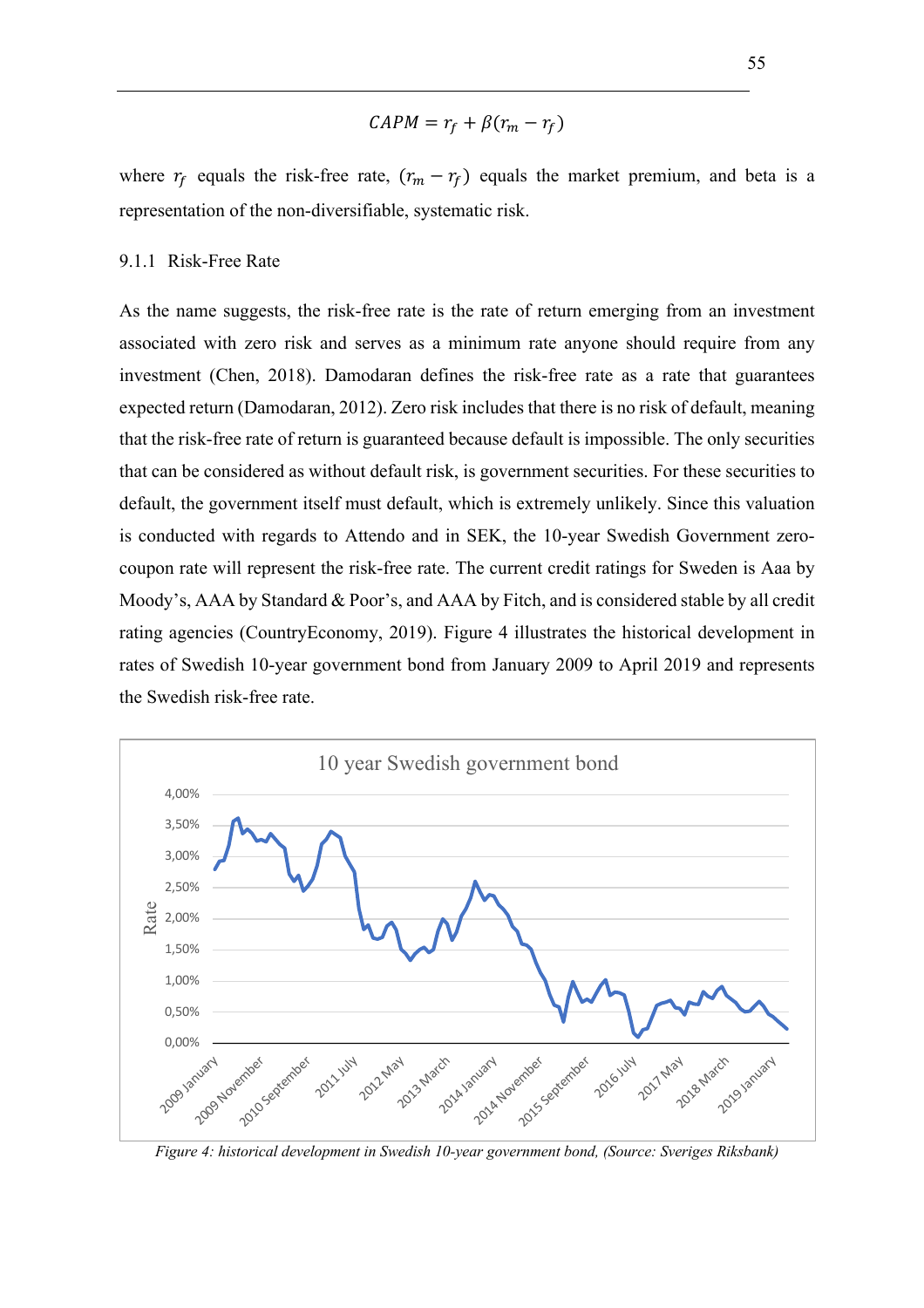As we can observe from the figure the rate has declined considerably since 2009 to stabilize more below 1% since 2014. This is aligned with developments observed in other similar countries in the same time period (ECB, 2019). Currently, as of April 10, 2019, the risk-free rate is at 0,26%. The Swedish central bank expects this rate to remain relatively stable at current levels (below 1%), and an estimate from the Swedish financial company SEB places the risk-free rate at 0,80% at the end of 2020 (SEB, 2019).

#### 9.1.2 Beta

The beta-coefficient is a measurement of volatility of an individual stock in comparison to the unsystematic risk of the market portfolio (Kenton, 2019). It is an important feature of the cost of equity, as it is a measure of the company's relative risk compared to the market risk. Beta is a non-diversifiable risk, and is expressed as followed:

$$
Beta = \beta = \frac{Covariance(r_e, r_m)}{Variance(r_m)}
$$

where  $r_e$  is the return on the individual stock, and  $r_m$  is the market return. Beta is the covariance of asset with market portfolio divided on the variance of the market portfolio. The beta-results from this expression signals properties of the asset's riskiness: if  $\beta = 1$  the asset have average risk (beta equal 1 is the average risky asset), while  $\beta > 1$  signals that the asset is riskier than the average, and lastly  $\beta$  < 1 signals an asset with lower riskiness than the average. An asset with for example  $\beta = 1.1$  signals that the asset is 10% more volatile than the market.

This thesis will use the daily percentage change for both Attendo's stock, ATT, and two different proxies for the market portfolio: the broad index OMX Stockholm 30 (OMXS30) and the healthcare index OMX Stockholm Health Care PI (SX4000PI), from January 1, 2016 until May 9, 2019 as the data foundation for calculating the beta-coefficient used in CAPM. Daily returns for Attendo and daily returns from OMXS30 and SX4000PI in the time period are obtained directly from Nasdaq Stockholm. The OMXS30 and SX4000PI functions as proxies for the market portfolio as Attendo is a Swedish company listed on the same exchange, and its majority of investors are Swedish (Attendo, 2019b). Therefore, these domestic indexes are regarded as a sufficient foundation for obtaining a reliable beta-coefficient, which is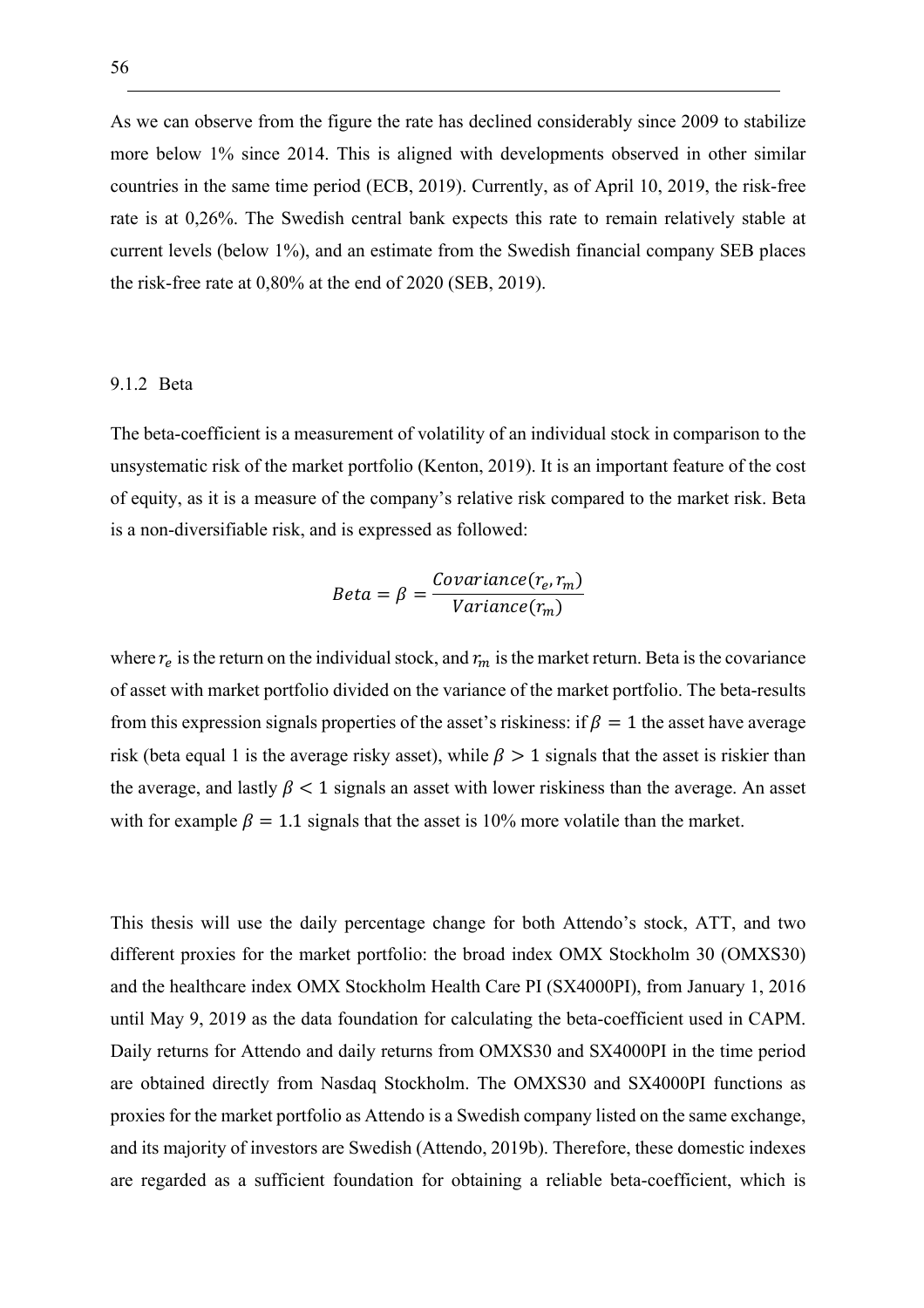| <b>Calculation</b>                                                      | Time period                                            | <b>Result</b>              |  |
|-------------------------------------------------------------------------|--------------------------------------------------------|----------------------------|--|
| Covariance $(r_{ATT}, r_{OMXS30})$                                      | $01.01.2016 - 09.05.2019$                              | 4,98969E-05                |  |
| $Variance(r_{OMXS30})$                                                  | $01.01.2016 - 09.05.2019$                              | 9,94631E-05                |  |
| <b>Beta</b>                                                             | 0.502                                                  |                            |  |
| $\mathit{Covariance}(r_{ATT,}r_{SX4000PI})$<br>$Variance(r_{SX4000PI})$ | $01.01.2016 - 09.05.2019$<br>$01.01.2016 - 09.05.2019$ | 5,30811E-05<br>7,74338E-05 |  |
| <b>Beta</b>                                                             | 0.685                                                  |                            |  |

supported by the fact that other analyst firms also conduct their beta-calculation with regards to the same indexes (Infront Analytics, 2019). Table 13 presents the results of the calculations.

*Table 13: beta calculations for Attendo*

Having two different proxies used in the calculation of beta gives us better foundation for which beta to choose. Considering that both betas are in the same area, and are less than 1, we can decide that Attendo has been less volatile than both the proxy for the broad market and the healthcare sector on Nasdaq Stockholm (Grant & Nickolas, 2019). This thesis will use the beta of 0,685 as the beta for Attendo considering that other healthcare companies in Stockholm is a good proxy for the relevant market portfolio.

## 9.1.3 Market Risk Premium

The market risk premium is defined as the difference between the expected return on the broad market portfolio, OMXS30, and the risk-free rate, and represents the premium that investors demand for holding assets that carry risk (Chen, 2018). There are in general two different ways of estimating the market risk premium; use historical returns from the market and subtract the risk-free rate or use the implied equity premium based on current market prices, which assumes that these prices are correctly priced. Both approaches will be discussed further.

The geometrical average of OMXS30 is 7,1 % and using the first approach to estimate the market risk premium therefore generates  $7.1\% - 0.26\% = 6.84\%$  as the market risk premium. The second approach assumes that the market has correctly priced the required risk premium. According to PwC the Swedish market risk premium is currently 6,8 %, which is relatively close to 6,84 % (PwC, 2019). This thesis will use the implied market risk premium of 6,8 % in the calculation of the cost of equity.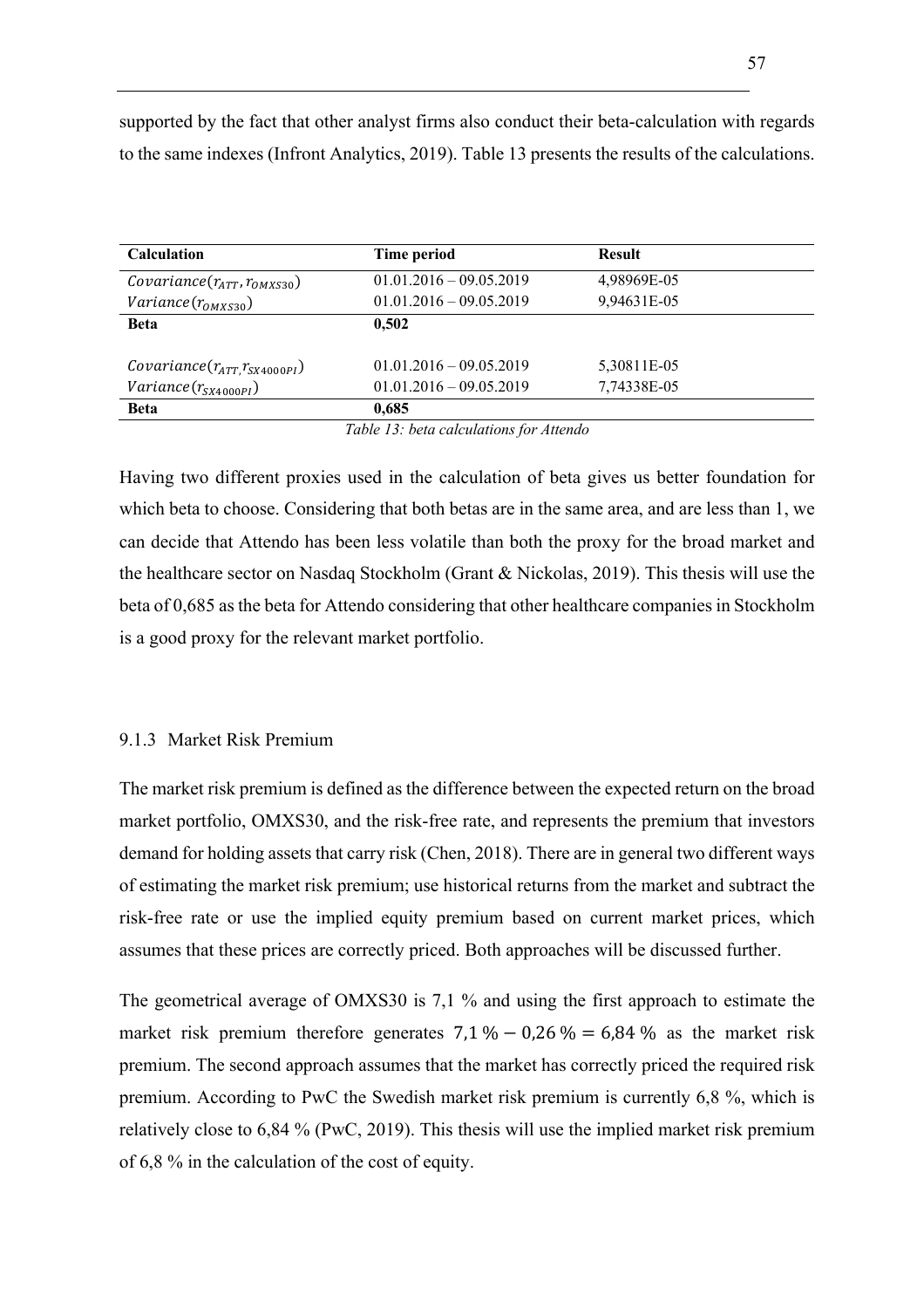#### 9.2 Cost of Debt

The cost of debt is the return that lenders to the company require and is defined as the interest that the company pays on its outstanding debt (Prakash, 2019). The

$$
Effective\ interest\ rate\ paid = \frac{Annual\ interest\ paid}{total\ debt\ obligations} \cdot 100
$$

From the income statement of Attendo we find that the annual interest the company paid in 2018 were 147 m SEK, and from the balance sheet of the same year the total debt obligations totalled at 5,349 m SEK. Applying the formula for the effective interest rate paid results in an effective interest rate of approximately 2.75 %. Attendo states in their annual report that the interest it pays on bank loans are 2.25 %, so this calculation is in line with current status quo (Attendo, 2019d).

#### 9.3 Tax Rate

As Attendo is operating and earning revenues in four different countries, a discussion about which marginal tax rate to use in this thesis is justified. The marginal tax rates are as following: 22 % in Sweden, 20 % in Finland, 24 % in Norway and 22 % in Denmark (Trading Economics, 2019). Considering that the tax rates are relatively congested around the early 20's, and that there are no anticipations with regard to increases in the foreseeable future, and that the markets that generates the greatest incomes is the lowest, the choice of the Swedish rate is justified. This thesis therefore assumes a tax rate of 22 % in the WACC calculation.

## 9.4 Target Capital Structure

This is the final calculation needed in order to obtain the final WACC result and is a process of obtaining the different ratios used in the calculation. The equity ratio is the market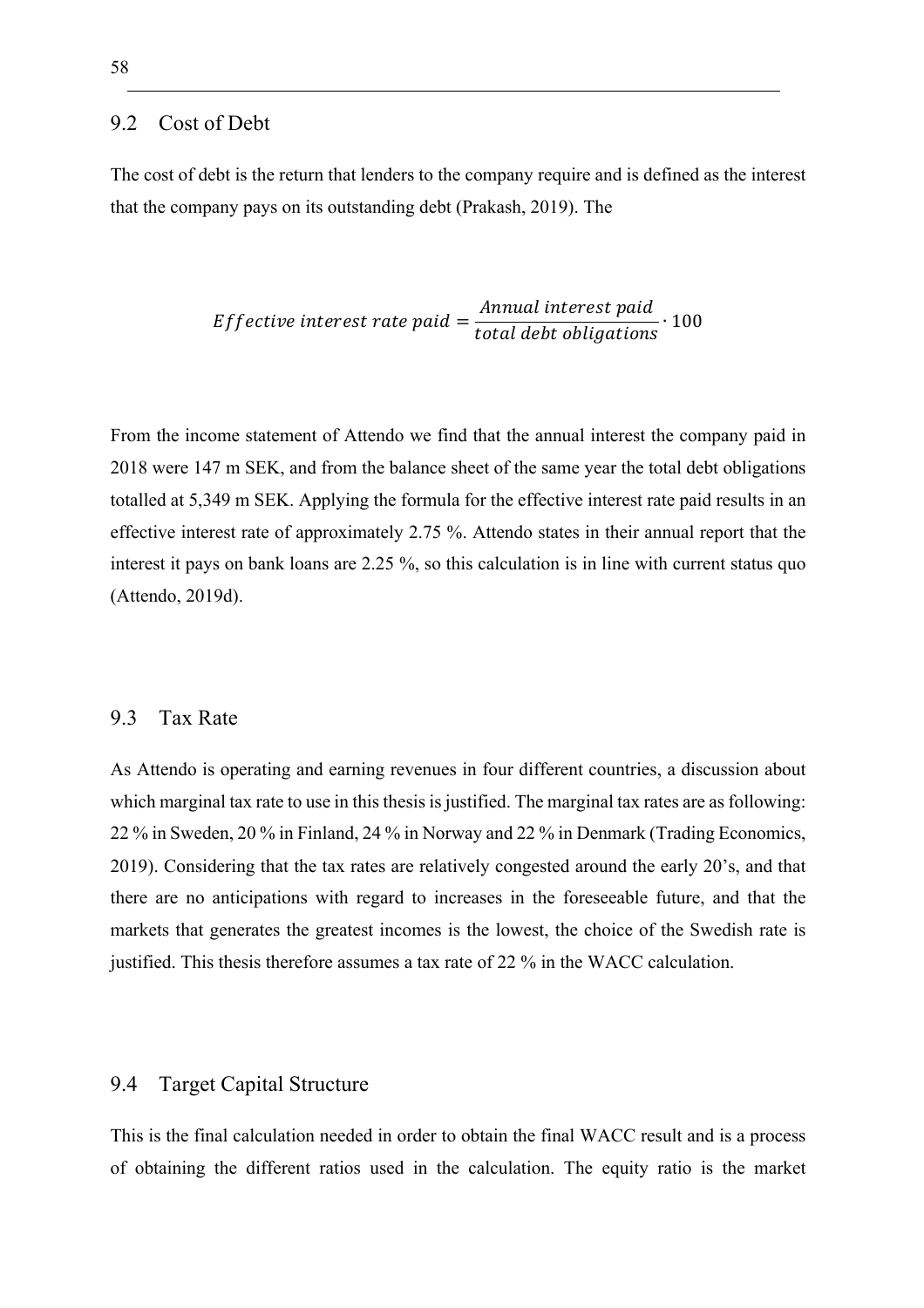capitalization of the company; current share price multiplied with the number of outstanding shares. The debt ratio is obtained when calculation the net debt of Attendo's debt today. Table 14 shows the results from these calculations and presents the ratios that will be used in the final WACC-calculation.

| In SEK m                  |         | In SEK, m and SEK m |        |
|---------------------------|---------|---------------------|--------|
| Total debt                | 7 5 5 1 | Share price*        | 49.36  |
| Cash and cash equivalents | 2896    | Outstanding shares  | 161    |
| Net debt                  | 4655    | Equity              | 7947   |
| Weight                    | $37 \%$ | Weight              | $63\%$ |

*Table 14: target capital structure weights. \* as of May 31, 2019*

## 9.5 Results

Table 15 below lists the results from the calculations of the cost of capital, both the calculations for obtaining the required return of equity through CAPM, and the actual WACC-rate using the cost of capital calculations conducted in this chapter.

| <b>Cost of Equity</b> |          | <b>WACC</b>         |          |
|-----------------------|----------|---------------------|----------|
| Risk-Free Rate        | $0.26\%$ | Cost of Equity      | 4.74%    |
| Market Premium        | $6.8\%$  | Cost of Debt        | $2.75\%$ |
| Beta                  | 0.685    | <b>Tax Rate</b>     | 22 %     |
|                       |          | Debt Ratio          | $36\%$   |
|                       |          | <b>Equity Ratio</b> | 63 %     |
|                       |          |                     |          |
| <b>CAPM</b>           | 4.74%    | <b>WACC</b>         | $3.2\%$  |

*Table 15: cost of capital calculation results*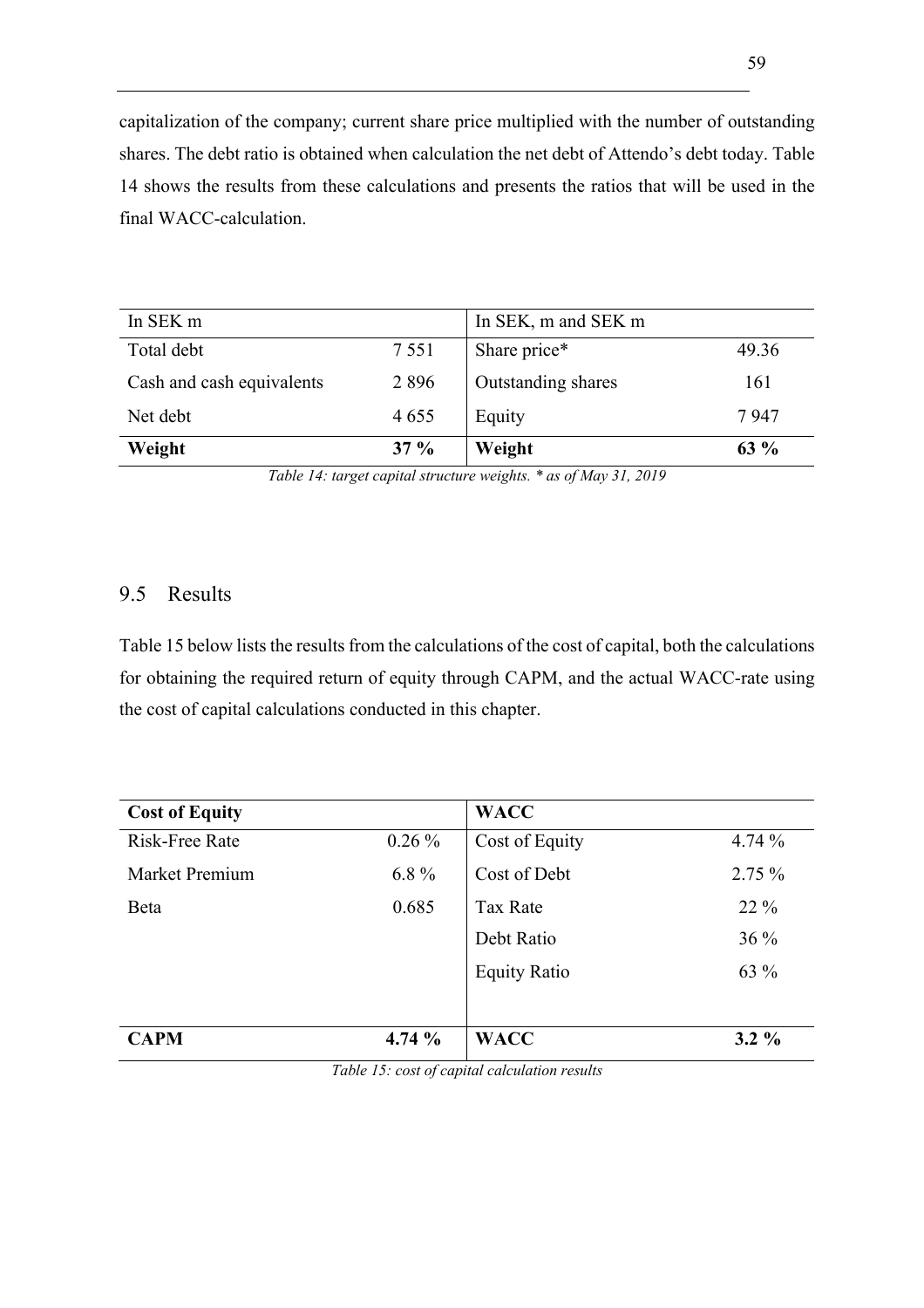## 10. Free Cash Flow to Firm Valuation

The previous sections of this thesis have presented a fundamental analysis of Attendo by firstly addressing the healthcare industry in the Nordics followed by a strategic analysis in an attempt to obtain reliable assumptions about predictions about drivers of the market Attendo operates in. The financial statement analysis alongside assessments of the strategic goals have been addressed in order to conduct predictions on future expected cash flows to the firm. The previous section obtained the discount rate that will be used in the DCF-valuation. This valuation-section will finalize the fundamental analysis by presenting Attendo's expected future cash flows and its final valuation using the DCF-method.

The free cash flows to firm for the period 2019 to 2028 is illustrated in tables 16 and 17. Appendix 2 shows the calculations in a complete consolidated income table. Attendo is expected to have increasing FCF to firm in all years during the period, but after 2025 the growth is expected to stabilize at around MSEK 1700, mostly because of the unpredictableness both politically and company-specific after the time period emerging after 2025. CapEx and change in NWC is also expected to stabilize around this time period.

| SEK <sub>m</sub>                                    | 2019E   | 2020E   | 2021E   | 2022E      | 2023E |
|-----------------------------------------------------|---------|---------|---------|------------|-------|
| EBIT                                                | 1 3 5 7 | 1 4 3 0 | 1 508   | 1589       | 1675  |
| Tax                                                 | 299     | 315     | 332     | 350        | 369   |
| Depreciation                                        | 412     | 467     | 529     | 597        | 672   |
| CapEx                                               | 250     | 275     | 300     | 325        | 350   |
| <b>ANWC</b>                                         | 125     | 150     | 175     | <b>200</b> | 225   |
| <b>FCF</b> to Firm                                  | 1 096   | 1 1 5 8 | 1 2 2 9 | 1311       | 1404  |
| Table 16: calculations of FCF to firm $2019 - 2023$ |         |         |         |            |       |

| SEK <sub>m</sub>                                     | 2024E | 2025E | 2026E | 2027E | 2028E |
|------------------------------------------------------|-------|-------|-------|-------|-------|
| <b>EBIT</b>                                          | 1767  | 1863  | 1845  | 1827  | 1808  |
| Tax                                                  | 389   | 410   | 406   | 402   | 398   |
| Depreciation                                         | 756   | 849   | 894   | 940   | 986   |
| CapEx                                                | 375   | 400   | 400   | 400   | 400   |
| ΔNWC                                                 | 250   | 275   | 275   | 275   | 275   |
| <b>FCF</b> to Firm                                   | 1 509 | 1627  | 1658  | 1689  | 1 721 |
| $Table 17: calculations of ECE to firm 2024$<br>2028 |       |       |       |       |       |

*Table 17: calculations of FCF to firm 2024 – 2028*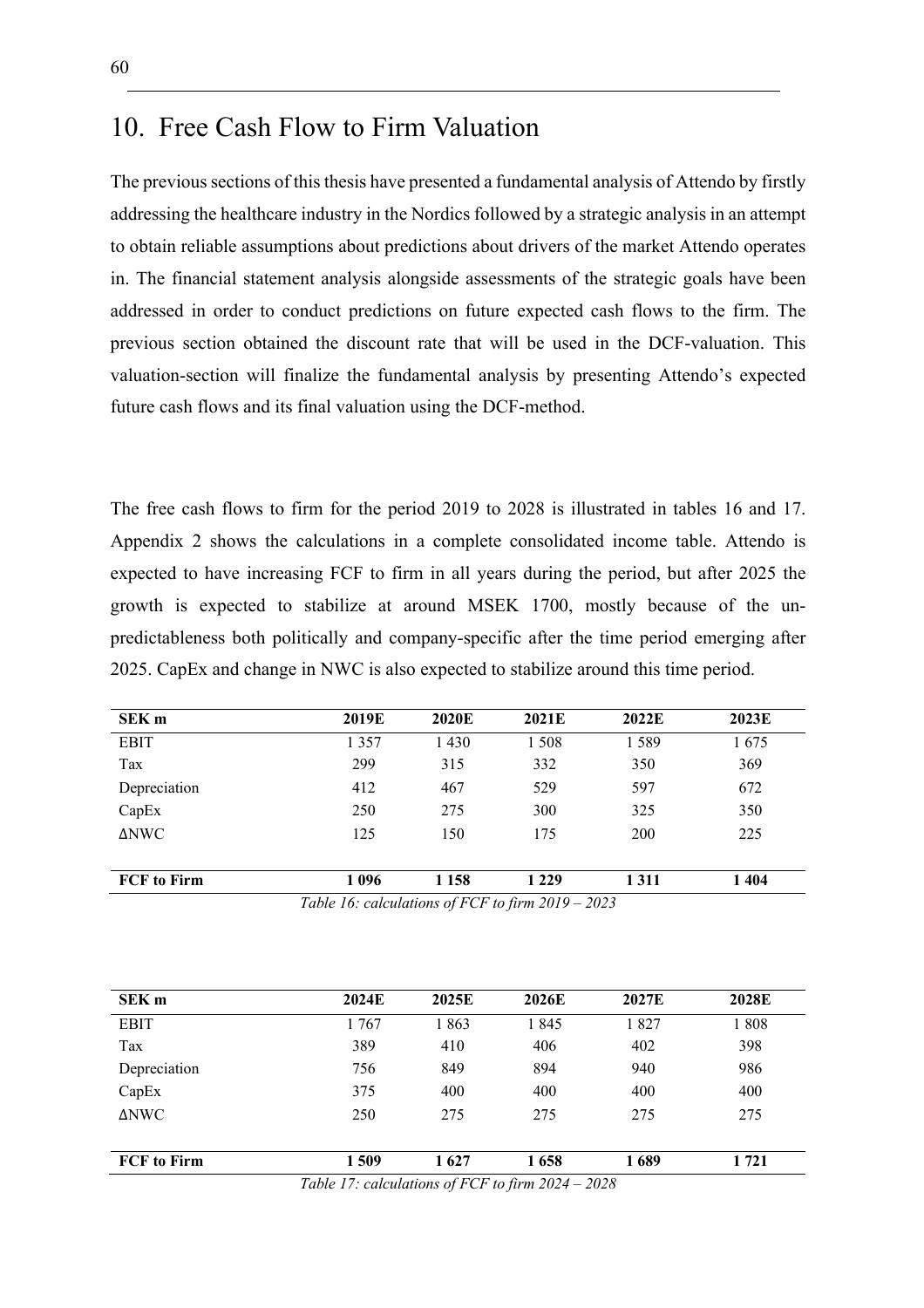As the future FCFs to the firm now are established, the next step in the valuation process is to calculate a present value of all future cash flows using WACC, and to estimate a terminal value. In the calculation of the terminal value the growth rate in perpetuity is estimated to be 2 %. With the WACC, the enterprise value is calculated to be MSEK 11.995. Table 18 shows the final valuation calculation of Attendo. This number represents the total of all future cash flows discounted using the WACC-rate. The net debt of the firm is subtracted to obtain the shareholder equity of Attendo, which is MSEK 7.340. The share price (in SEK) is then reached by dividing the shareholder equity value of the firm of the number of outstanding shares, which is 161 million.

| 2019E   | <b>2020E</b> | 2021E                          | 2022E | $\cdots$      | 2028E   |
|---------|--------------|--------------------------------|-------|---------------|---------|
| 1 0 9 6 | 1 1 5 8      | 1 2 2 9                        | 1311  | $\cdots$      | 1721    |
|         |              |                                |       | $\cdots$      | 146 285 |
| 0.969   | 0.939        | 0.910                          | 0.882 |               | 0.730   |
|         |              |                                |       |               |         |
| 11 995  |              |                                |       |               |         |
| 4655    |              |                                |       |               |         |
|         |              |                                |       |               |         |
| 7340    |              |                                |       |               |         |
| 161     |              |                                |       |               |         |
|         |              |                                |       |               |         |
| 46      |              |                                |       |               |         |
|         | __ _ _ _     | $\sim$<br>$\sim$ $\sim$ $\sim$ |       | $\sim$<br>. . |         |

*Table 18: calculation of enterprise value and share price*

This fundamental analysis of Attendo estimates a final share price of SEK 46 per share. At current date, May 31, 2019, this implies that Attendo is overvalued by SEK 4 in the market.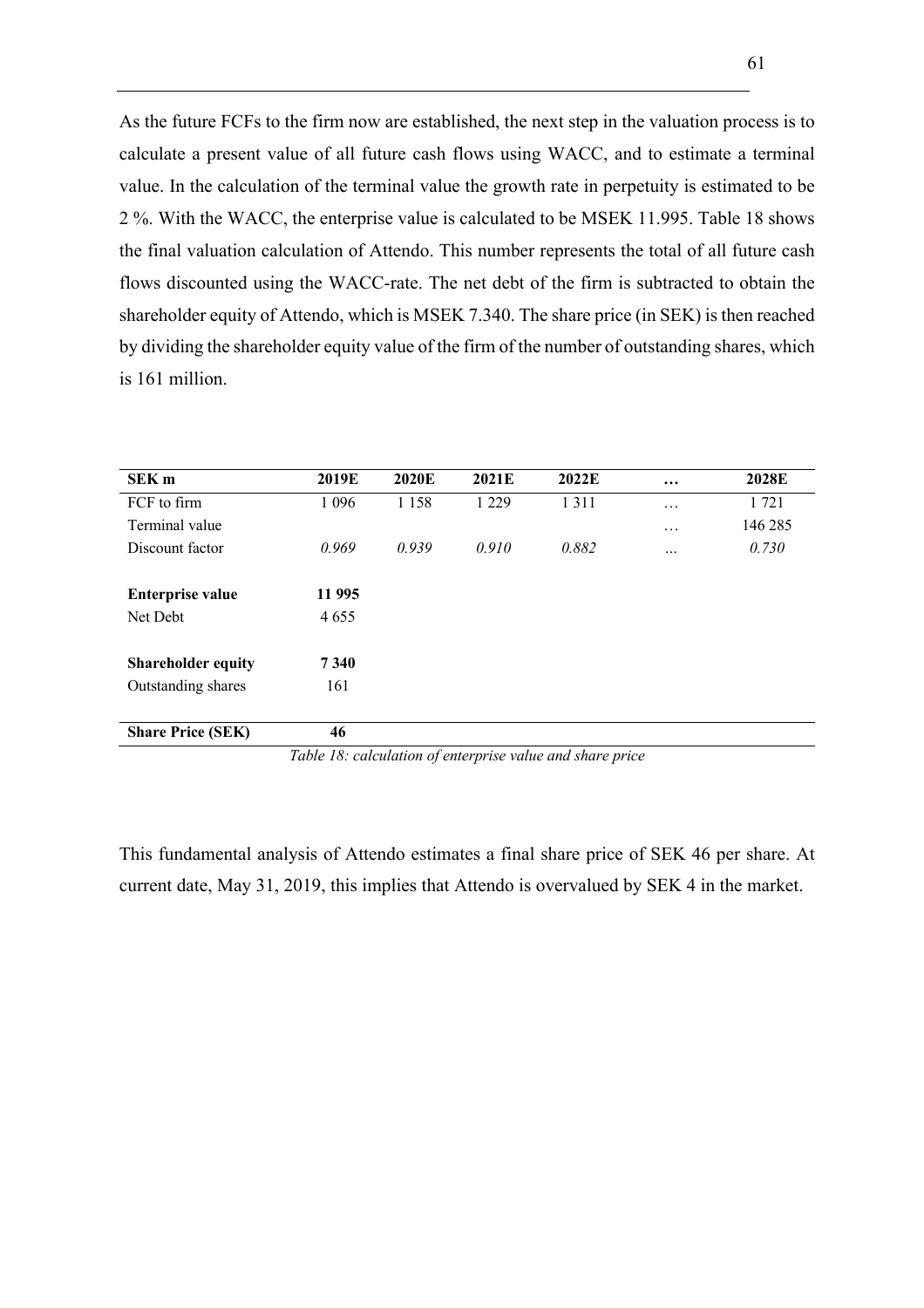## 11. The Market Based Approach

The fundamental analysis estimated the intrinsic value of Attendo based upon the discussed assumptions and forecasts in the previous sections of this thesis. The market-based valuation approach is conducted as a way of controlling, or examine, the results from the DCF-valuation. This valuation approach estimates the market value of Attendo by using industry multiples, which can also reveal why the stock is moving at levels beyond the intrinsic value. As this method is a comparable company valuation is it important that one uses standardized market prices for comparable firms. It can be an issue to find perfect suitable firms to compare against, even though they maybe define themselves as competitors.

The enterprise value divided by EBITDA multiple (EV/EBITDA) is a commonly used multiple that this thesis will use in this relative valuation. Finding suitable firms to compare Attendo to is not easy, and there are only two other Swedish (or even Nordic) firms that are listed and operates in the same care service healthcare industry; Ambea and Humana. As table 19 shows, the average multiple between the three firms is 16.023, and Attendo's price per share under this valuation is 64.5 SEK. A considerably higher result than in the DCF-valuation, and a result that would imply that the stock today is undervalued by 15 SEK. All figures for Ambea and Humana are retrieved from Yahoo Finance on May 31, 2019.

| In SEK B/M                | <b>Attendo</b> | Ambea  | Humana |  |
|---------------------------|----------------|--------|--------|--|
| Enterprise Value (EV)     | 18.84B         | 13.11B | 5.92B  |  |
| <b>EBITDA</b>             | 939.1M         | 794M   | 515M   |  |
| EV/EBITDA                 | 20.06          | 16,51  | 11.50  |  |
|                           |                |        |        |  |
| Average                   | 16.023         |        |        |  |
|                           |                |        |        |  |
| <b>Enterprise value</b>   | 15 047.5       |        |        |  |
| Net Debt                  | 4655           |        |        |  |
|                           |                |        |        |  |
| <b>Shareholder equity</b> | 10 392.5       |        |        |  |
| Outstanding shares        | 161            |        |        |  |
|                           | 64.5           |        |        |  |
| <b>Share Price (SEK)</b>  |                |        |        |  |

*Table 19: EV/EBITDA multiple valuation using comparable firms*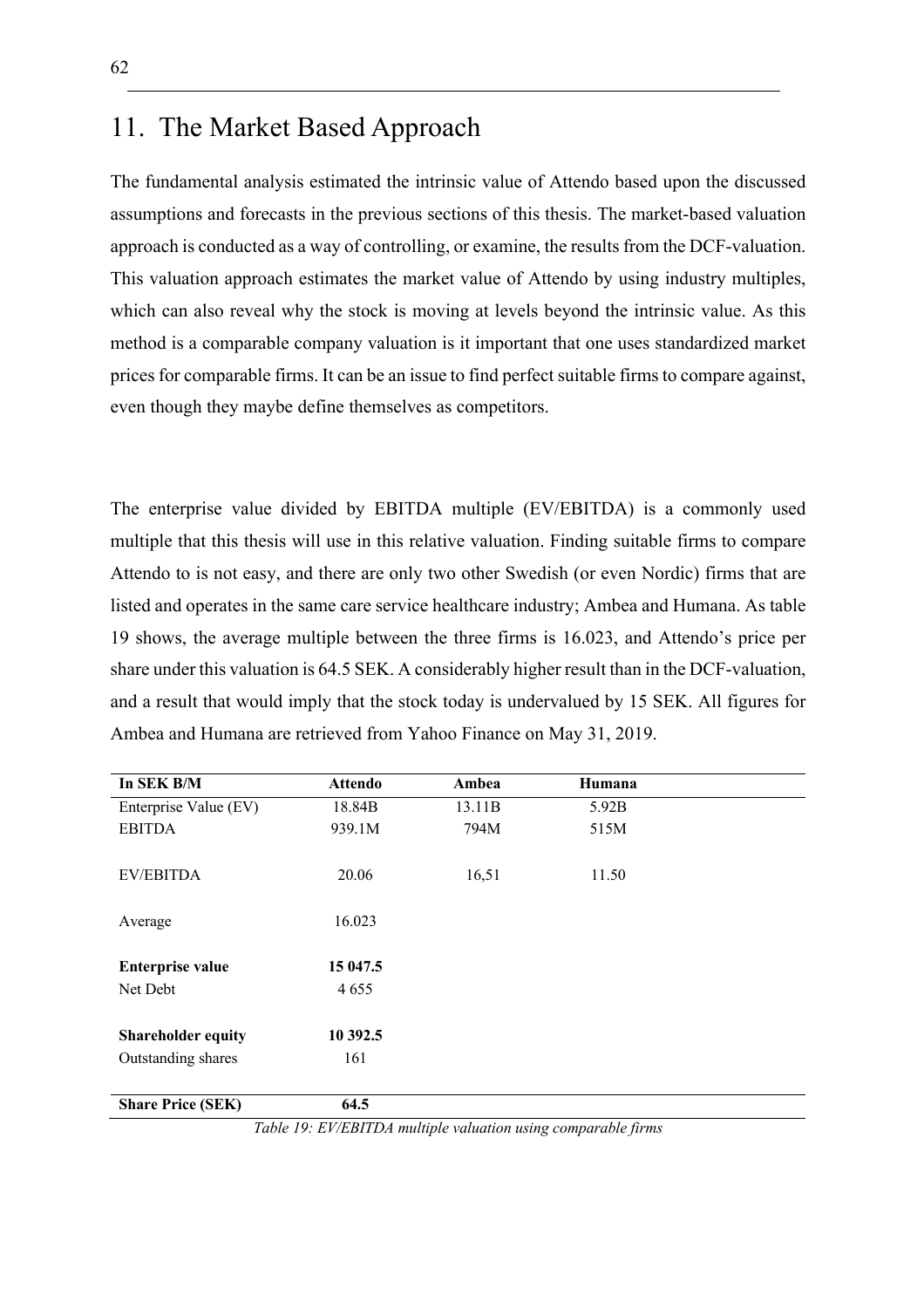The main weakness is the number of companies that the multiple is based upon. Three companies are not enough to base an industry multiple on. A second weakness is that it is only based on Swedish firms and no other Nordic companies. As Attendo is operating in all Nordic countries, the best multiple would be one that were based upon an average of a multiple of companies throughout the Nordic region. The prices of three firms does not necessarily reflect the market prices of the industry. Therefore, an industry (or sector) average is also tested for.

Table 20 shows how the EV/EBITDA multiple valuation changes when using the sector average of 10.70 presented by Damodaran instead of using comparable Swedish firms (Damodaran, 2019). The valuation changes from 64.5 SEK per share to 33.5 SEK per share, almost a reduction of 50 %. However, this multiple of 10.70 can neither be used without any concern, as it is computed on the basis of American firms that faces different market scenarios and business environments.

| <b>Attendo</b> |
|----------------|
| 18.84B         |
| 939.1M         |
| 10.70          |
| 10 048         |
| 4655           |
| 5 3 9 3        |
| 161            |
| 33.5           |
|                |

*Table 20: EV/EBITDA multiple valuation using sector average*

Both these versions of the relative valuation approach have weaknesses as discussed above. The sector average is probably overall more useful as it is based upon a wider number of healthcare companies, even though the quality decreases considering that it also contains companies in the general healthcare service sector. All things considered; the fundamental analysis valuation result of 46 SEK per share is considered as stronger than these relative valuations.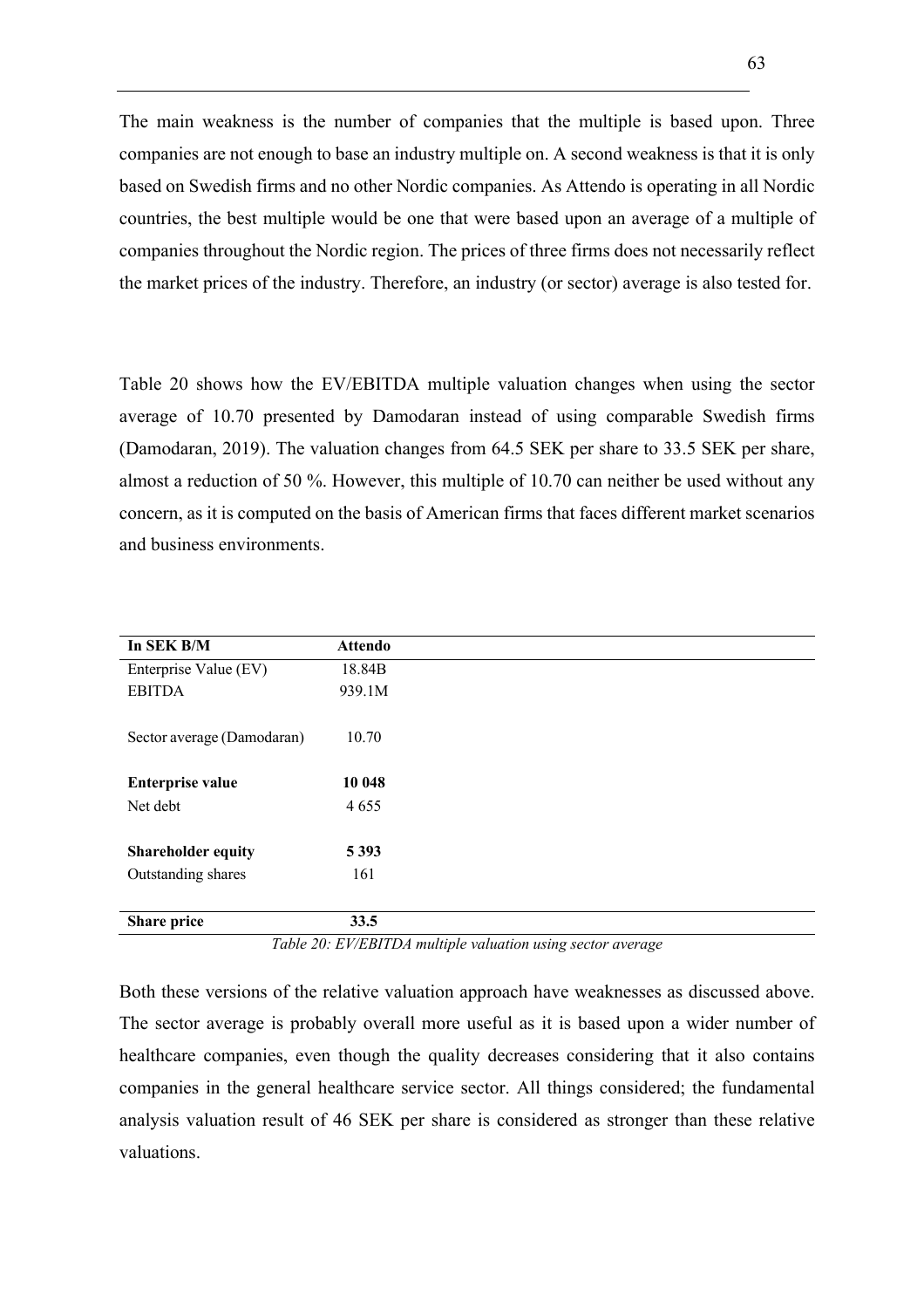## 12. Sensitivity Analysis

The fundamental analysis of Attendo in order to obtain the intrinsic value rested on several assumptions about the company and of the market, and that of the future performance of Attendo in this market. This section will conduct a sensitivity analysis were the objective is to discuss the impact these assumptions have on the share price estimated in the two previous sections. This thesis will conduct this impact with regards to how the share price will differ if the WACC rate changes.

## 12.1 Sensitivity

Table 21 shows how the calculated stock price of Attendo changes with different WACC rates used in the valuation. The observations reveal that the stock price can move quite considerably with different WACC rates, from 48 to 42 within a change of 1.40 percentage points. A lower rate will move the stock price upwards, while a higher rate will move it downwards. If the risk-free rate increases the WACC rate will also increase, which can contribute to pressing the stock price down. Although, the low rate in Sweden is likely to continue to stay relatively low in the foreseeable future.

| <b>WACC</b> rates | <b>Stock price (SEK)</b> |  |
|-------------------|--------------------------|--|
| $2.60\%$          | 48                       |  |
| 2.80 %            | 47                       |  |
| 3.00 %            | 46                       |  |
| $3.20 \%$         | 46                       |  |
| 3.40 %            | 45                       |  |
| 3.60 %            | 44                       |  |
| 3.80 $%$          | 43                       |  |
| 4.00 %            | 42                       |  |

*Table 21: stock price sensitivity to WACC*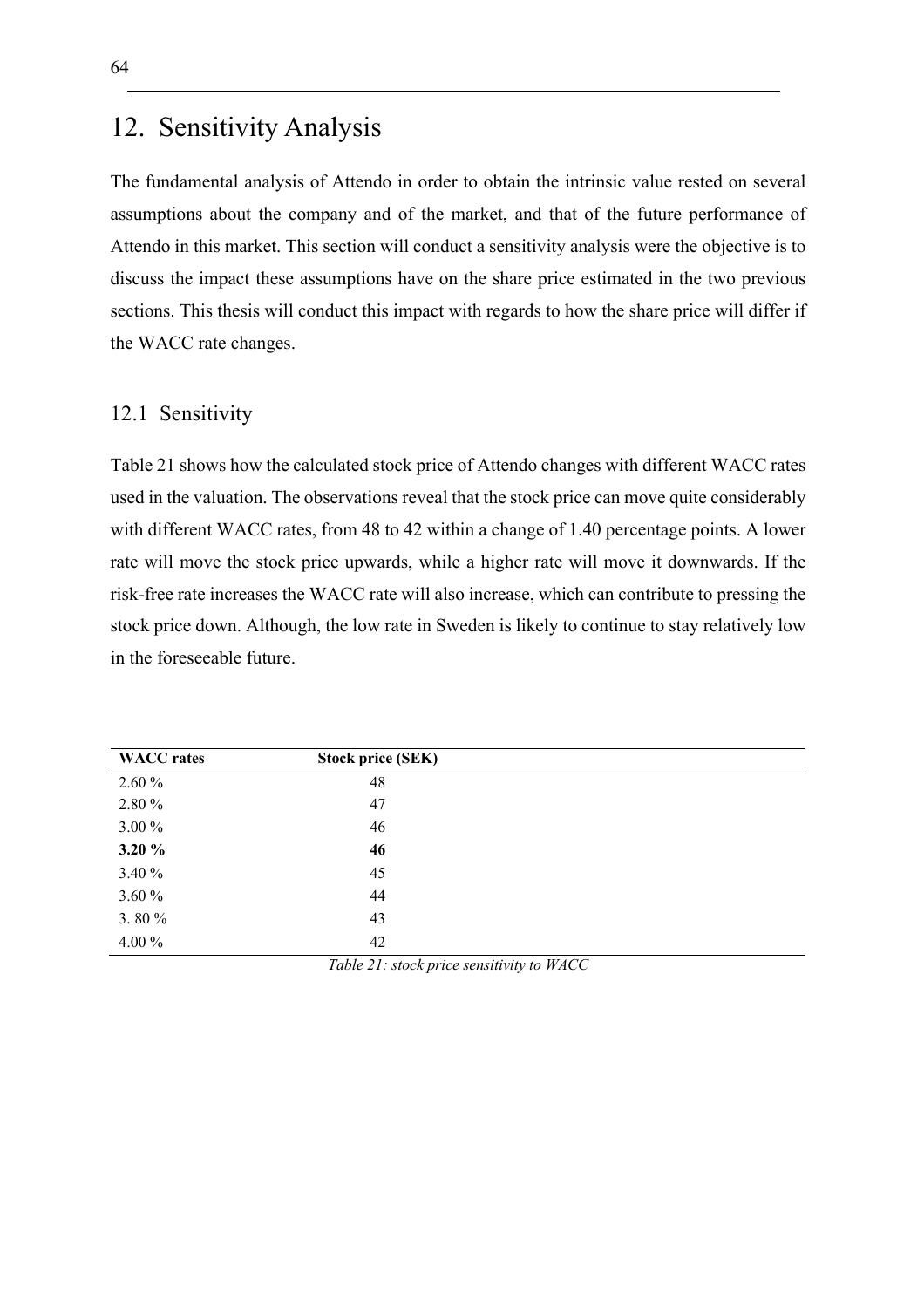### 12.2 Risk Factors

Even though changing rates or market conditions have the potential to cause Attendo's stock price to move down or up, the most significant potential for considerable long-term changes comes from the risk factors that exists in Attendo's environment. This section will address the most enduring risks identified both in the discussions about the industry in section 5 and in the strategic analysis in section 6, alongside other risk factors such as financial risk.

#### 12.2.1 Political risk

As discussed earlier, the political risks in this industry are severe. Ideologically driven elected politicians can in a relatively short period of time reverse years' work of privatization, even without considerations for the people and companies affected. This is often driven solely on ideological grounds, not necessarily on what is cheapest or what gives the best quality for the users of the services. The problem for private companies like Attendo is that this uncertainty will always be present, even in periods where political forces that has positively attitudes towards the private providers are in power. The next election can always yield a government that does not hold the same opinions as the former government. Although this fact is present in all democracies in the world, the situation in the Nordic region is special considering the welfare model that the state operates on.

Assumptions about future expected revenues are based on the assumption that the privatization agenda continues and that the overall market will expand with concern for private companies. If drastic political change comes about, the assumptions about future growth in revenues will be wrong and therefore the estimated enterprise value will be wrong. At present date, the market does not believe that such political developments are likely to occur, not even in Norway, as seen by how the market currently prices Attendo. The international diversification functions almost as a hedge towards political changes in a country; if sudden changes were to happen in one country, Attendo could always rely on continued revenues from another. A downside in this regard is that Sweden and Finland alone contribute about 94 % of revenues, making the potential damage from this happening in one of these countries much more significant than if it were to happen in Norway or Denmark. Even though the political risk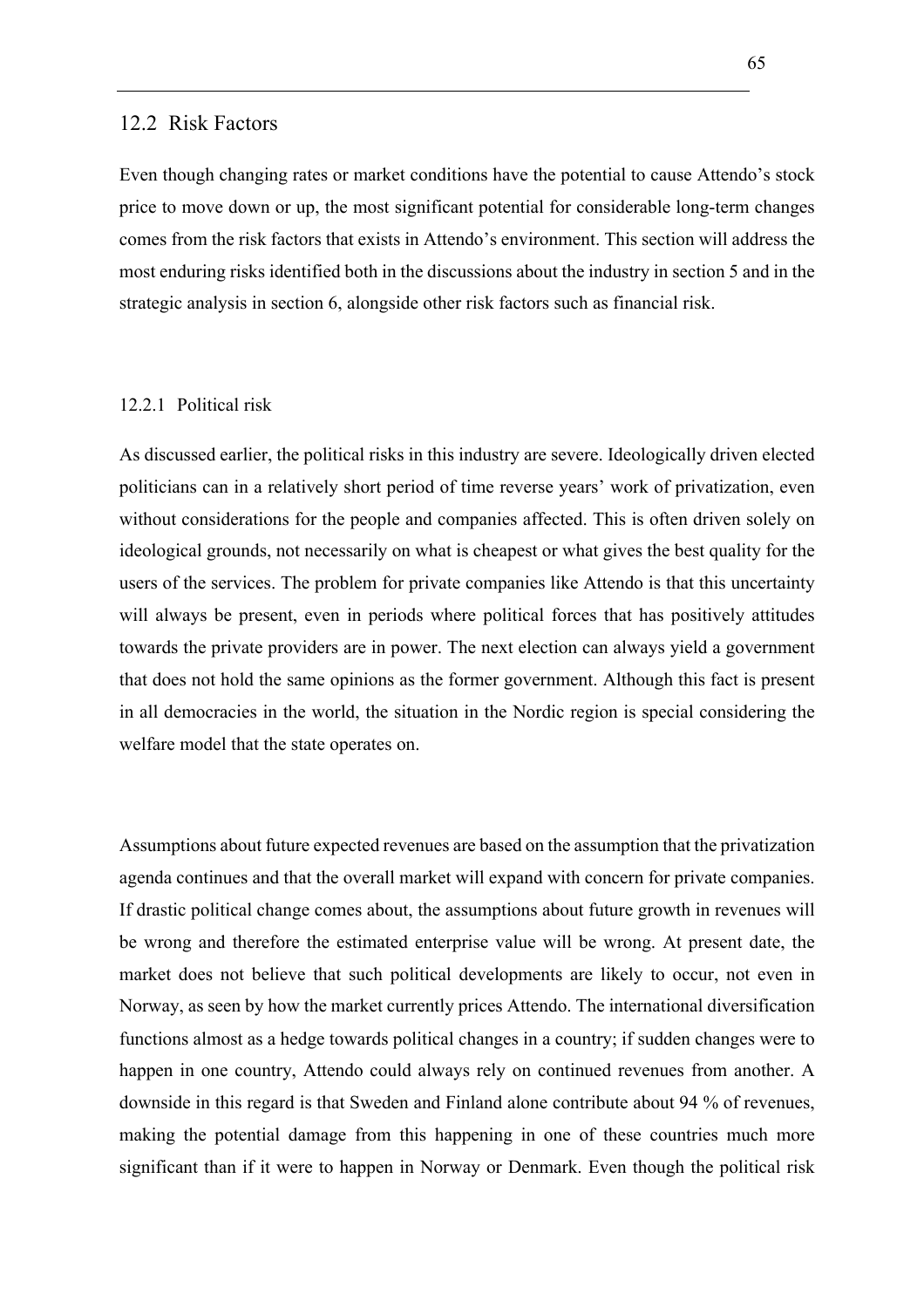described in this sub-section can cause serious issues concerning expected future cash flows, the at-the-moment assessment of this risk is still considered as unlikely to happen. The countries of the Nordic region are democracies were the rule of law applies, and changes are supposed to be considered thoroughly before implementation in order to create crucial predictability for companies and individuals.

#### 12.2.2 Operational risk

Operational risk is closely related to the political risk described in the previous sub-section, although it also incorporates the risk of human capital and acquisitions. There are risks involved with finding suitable professional employees to carry out the work in the different facilities, especially considering that Attendo's operations is labour-intensive. The risk of not finding any suitable acquisition targets will impact Attendo's growth, as this is a strategy for expansion. These risk factors are considered to be of smaller importance than the political risk Attendo, and its private competitors, faces.

#### 12.2.3 Financial risk

The company is also exposed to financial risk, which includes credit risk, interest rate risk and currency risk. Attendo has operations in four different countries with four different currencies which entails currency exchange risk. The most important exposure is the SEK/EUR, especially considering that expansion in Finland is in EUR. Attendo therefore has borrowed in EUR to hedge against this currency exposure. The exposures against NOK and DKK are less significant, considering that the revenues from these countries are relatively small. The interest rate risk is the risk that the rates on long-term borrowing will increase. This risk is not hedged for as the rates on Attendo's long-term loans are with variable rates, although the company has been involved in exchanges of swaps in the past. The credit risk of the company is the risk that outstanding receivables will not be paid. This risk is quite insignificant with regards to Attendo as many of their payors are local governments. The risk of the government not paying its invoices is considered to be small, given that they have a high degree of credit ratings.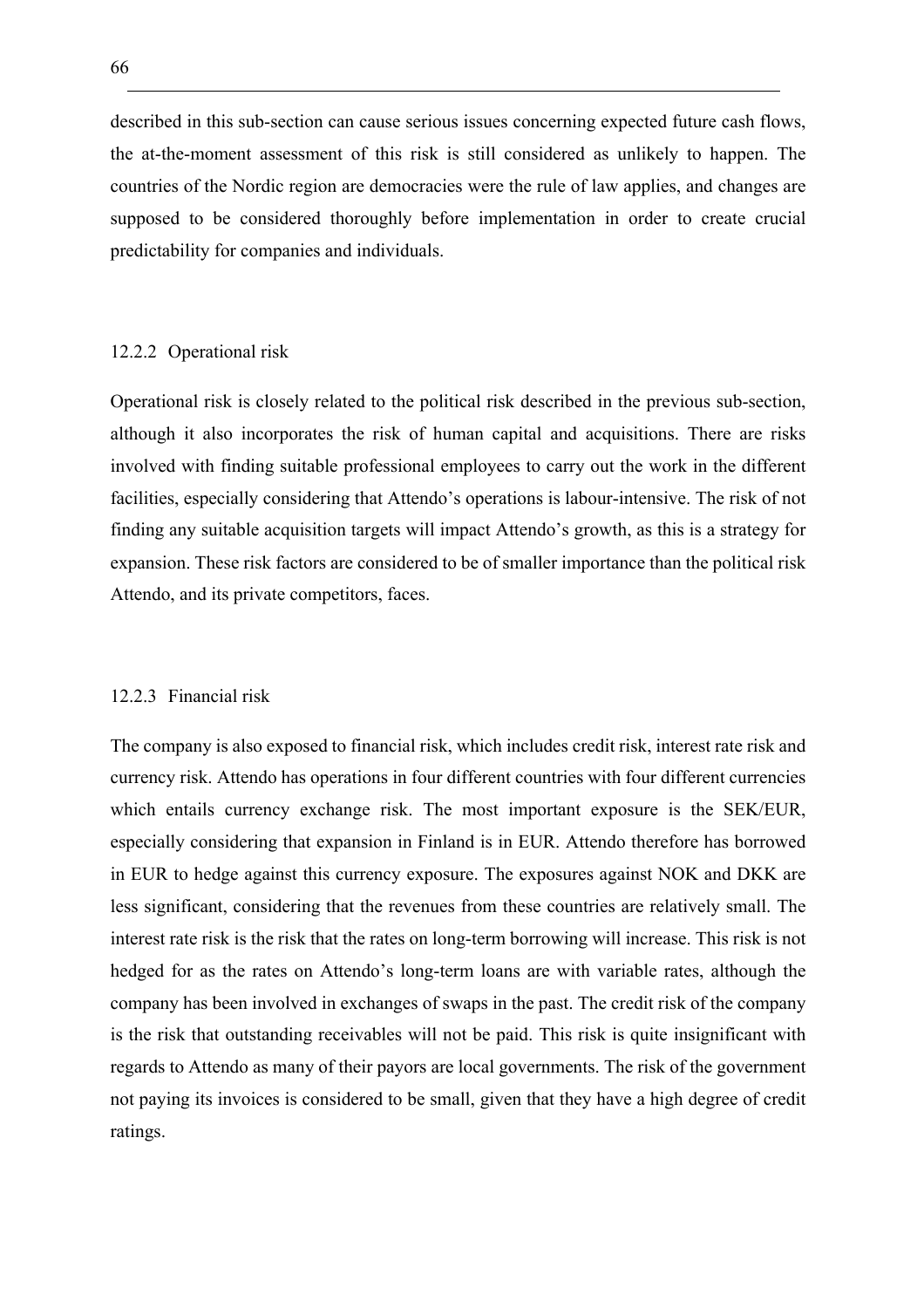## 13. Conclusion

The object of this thesis has been to estimate the intrinsic value and share price of Attendo AB through a discounted cash flow valuation using the weighted average cost of capital model. A relative valuation method has also been applied with the objective of evaluating the results from this with the results from the discount cash flow method. The valuation is based upon assumptions about expected future cash flows through assessments of the healthcare industry, a strategic analysis of the market and Attendo, and an analysis of the latest public financial statements. The goal behind these analyses was to create a foundation for the assumptions in the valuation, which were covered in the driver assumption section that followed. The estimated future cash flows for Attendo is based upon the findings from…

The healthcare industry for care services in the Nordic is experiencing significant growth, explained mainly by an ageing population and a privatization effort taking place. The market is still characterized by many small providers and a few large ones, creating an attractive for large operators like Attendo that has the means to fuel growth through the construction of new facilities and acquisitions. The withdrawal of public providers also creates significant possibilities for growth. Attendo's experience in an emerging industry in the Nordics places the company in an attractive strategic position for managing to create increasingly cash flows in the future.

All things considered, Attendo is a growing company in a growing market that is likely to create value in many years to come, although this fundamental analysis reveals that the stock price is currently overvalued by approximately SEK 4. This premium for buying equity in Attendo can be explained by investors seeking stocks with lower beta, or that the long-term potential is considered to be higher than this thesis has uncovered. Nevertheless, the stock price has fallen considerably since the beginning of 2019, from around 75 – 80 SEK per share to today's price of around 50. This development can support the findings of this thesis as it shows that the market's expectation about future value is declining from previously figures. All things considered, this thesis suggests that Attendo currently is overvalued in the market, as the final target price based on this fundamental analysis is SEK 46.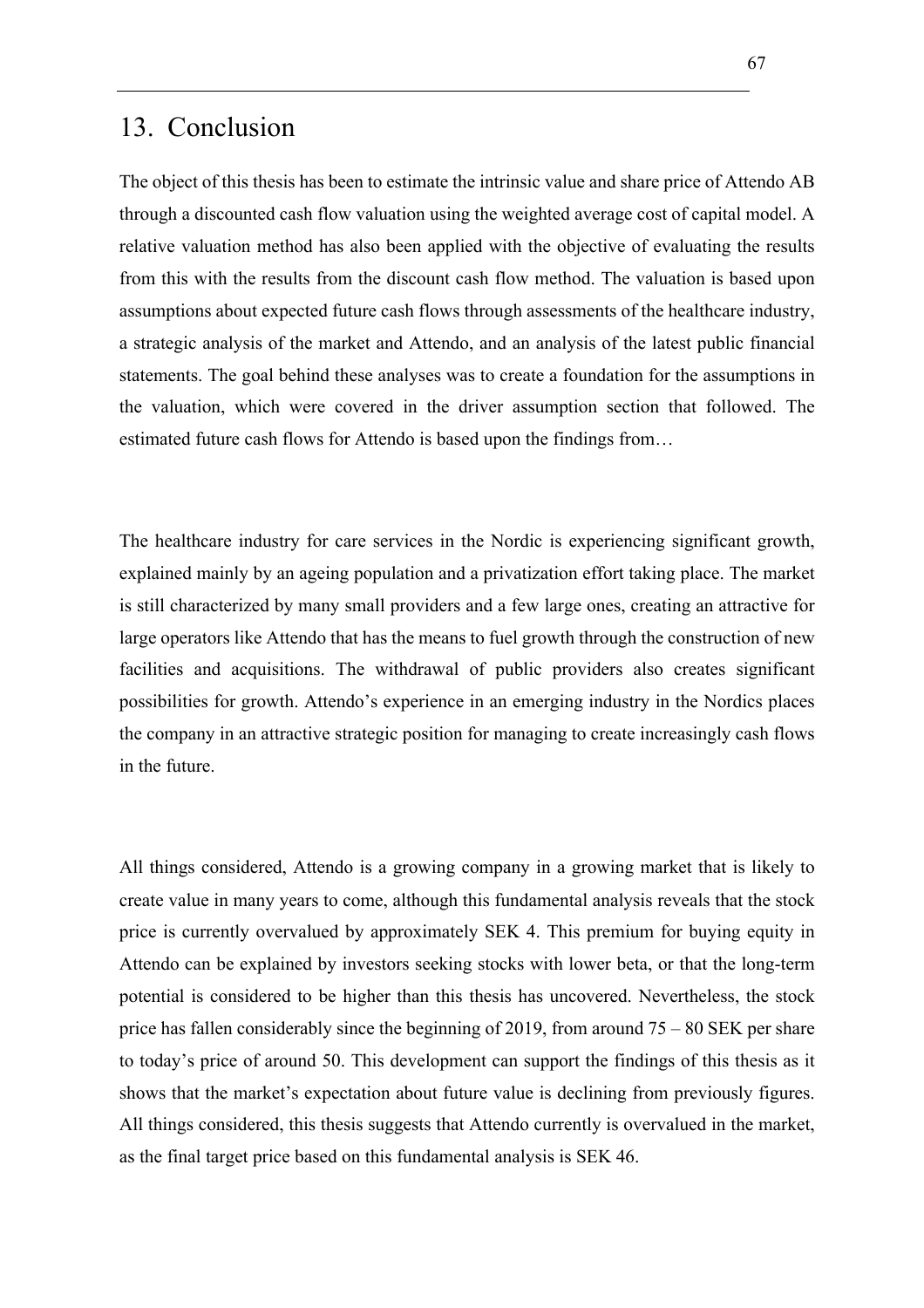# 14. References

- Amadeo, K. (2019). *What is Competitive Advantage? Three Strategies That Work.* The balance. Retrieved May 14, 2019, from https://www.thebalance.com/what-iscompetitive-advantage-3-strategies-that-work-3305828
- Attendo (2016). *Annual Report 2015. Care Your Way*. Attendo. Retrieved March 25, 2019, from https://www.attendo.com/investor-relations/financial-reports-and-presentations
- Attendo (2017). *Annual Report 2016.* Attendo. Retrieved March 25, 2019, from https://www.attendo.com/investor-relations/financial-reports-and-presentations
- Attendo (2018). *Annual Report 2017. We are investing in tomorrow's care*. Attendo. Retrieved March 25, 2019, from https://www.attendo.com/investorrelations/financial-reports-and-presentations
- Attendo (2019a). *Facts about Attendo. Attendo in brief.* Attendo. Retrieved March 25, 2019, from https://www.attendo.com/about-attendo/attendo-in-brief
- Attendo (2019b). *Annual Report 2018. We are investing in tomorrow's care*. Attendo. Retrieved March 25, 2019, from https://www.attendo.com/investorrelations/financial-reports-and-presentations
- Attendo (2019c). *Hammaslaakari.* Hammaslääkäriasemat. Retrieved March 25, 2019, from https://www.attendo.fi/hammaslaakari
- Attendo (2019d). *Attendo's year-end report 2018 – Strong growth in own operations affects margins*. Attendo. Retrieved May 20, 2019, from http://investors.attendo.com/en/pressreleases/attendo%27s-year-end-report-2018 strong-growth-in-own-operations-affects-margins-1659424
- Berge, J. (2018). *Forlenger ikke kontrakter: Byrådet bryter samarbeidet med to private Oslo-sykehjem*. Nettavisen. Retrieved May 14, 2019, from https://www.nettavisen.no/na24/byradet-bryter-samarbeidet-med-to-private-oslosykehjem/3423535931.html
- Carnegie (2015). *Attendo. Initial public offering of Attendo AB on Nasdaq Stockholm – SEK 4.8 billion*. Carnegie. Retrieved March 24, 2019, from https://www.carnegie.se/en/corporate-finance/Nyheter/attendo/
- Chappelow, J. (2019). *Porter's 5 Forces*. Investopedia. Retrieved May 14, 2019, from https://www.investopedia.com/terms/p/porter.asp
- Chen, J. (2008). *Discounted Cash Flow (DCF)*. Investopedia. Retrieved April 27, 2019, from https://www.investopedia.com/terms/d/dcf.asp
- Chen, J. (2017). *Unsystematic risk*. Investopedia. Retrieved May 5, 2019, from https://www.investopedia.com/terms/u/unsystematicrisk.asp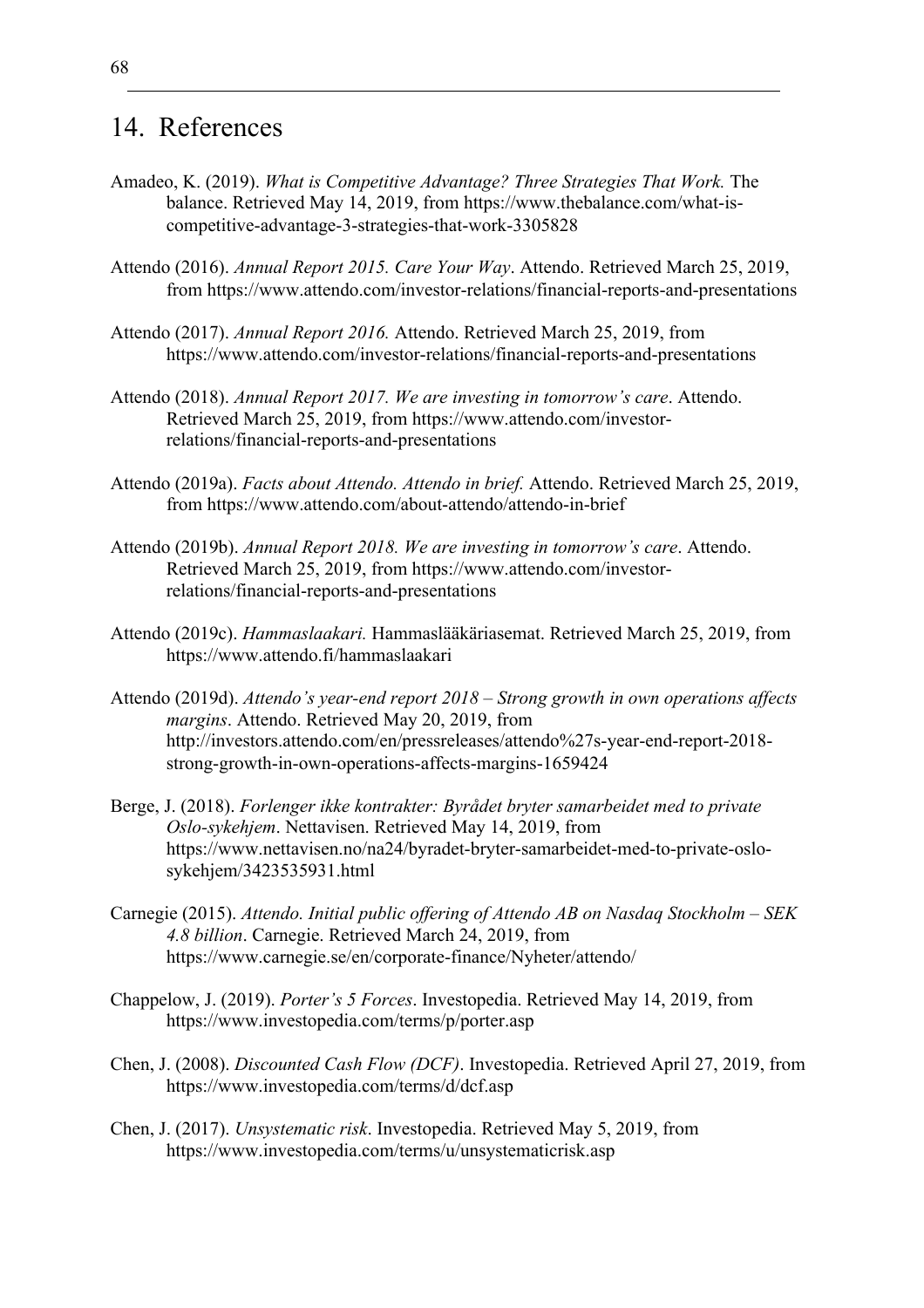- Chen, J. (2018). *Risk-Free Rate Of Return*. Investopedia. Retrieved May 5, 2019, from https://www.investopedia.com/terms/r/risk-freerate.asp
- CountryEconomy (2019). *Sovereigns Ratings List*. CountryEconomy. Retrieved May 5, 2019, from https://countryeconomy.com/ratings
- Damodaran, A. (2006). *Valuation Approaches and Metrics: A Survey of the Theory and Evidence.* New York University: Stern School of Business.
- Damodaran, A. (2012). *Discounted Cashflow Valuation: Equity and Firm Models*. New York University: Stern School of Business. Retrieved April 28, 2019, from http://people.stern.nyu.edu/adamodar/pdfiles/ovhds/dam2ed/dcfveg.pdf
- Damodaran, A. (2019). *Enterprise Value Multiples by Sector (US)*. NYU Stern. Retrieved May 30, 2019, from http://pages.stern.nyu.edu/~adamodar/New\_Home\_Page/datafile/vebitda.html
- Doksheim, M. (2018). *Hva er privatisering?* Civita. Retrieved May 1, 2019, from https://www.civita.no/politisk-ordbok/hva-er-privatisering
- Dovemark et al (2018). *Deregulation, privatisation and marketisation of Nordic comprehensive education: social changes reflected in schooling*. Journal Education *Inquiry*. Retrieved May 1, 2019, from https://www.tandfonline.com/doi/full/10.1080/20004508.2018.1429768
- Dälken, F. (2014). *Are Porter's Five Competitive Forces still Applicable? A Critial Examination concerning the Relevance for Today's Business*. University of Twente. Retrieved May 14, 2019, from https://pdfs.semanticscholar.org/063f/be50003c29c81150bae86d4229ce38602a8f.pdf
- ECB (2019). *Monetary policy in the euro area*. European Central Bank. Retrieved April 1, 2019, from https://www.ecb.europa.eu/press/key/date/2019/html/ecb.sp190327~2b454e4326.en. html
- Eggers, W. D. (1993). *II. Advantages of Privatization*. Mackinac Center for Public Policy. Retrieved May 4, 2019, from https://www.mackinac.org/7294
- Export (2019). *Finland – Healthcare*. Export. Retrieved May 30, 2019, from https://www.export.gov/article?id=Finland-Healthcare
- Fontinelle, A. (2018). *Systematic risk*. Investopedia. Retrieved May 5, 2019, from https://www.investopedia.com/terms/s/systematicrisk.asp
- Furhmann, R. (2019). *Extraordinary Items vs. Nonreccuring Items: What's the Difference?* Investopedia. Retrieved May 20, 2019, from https://www.investopedia.com/articles/investing/042413/financial-statementextraordinary-vs-nonrecurring-items.asp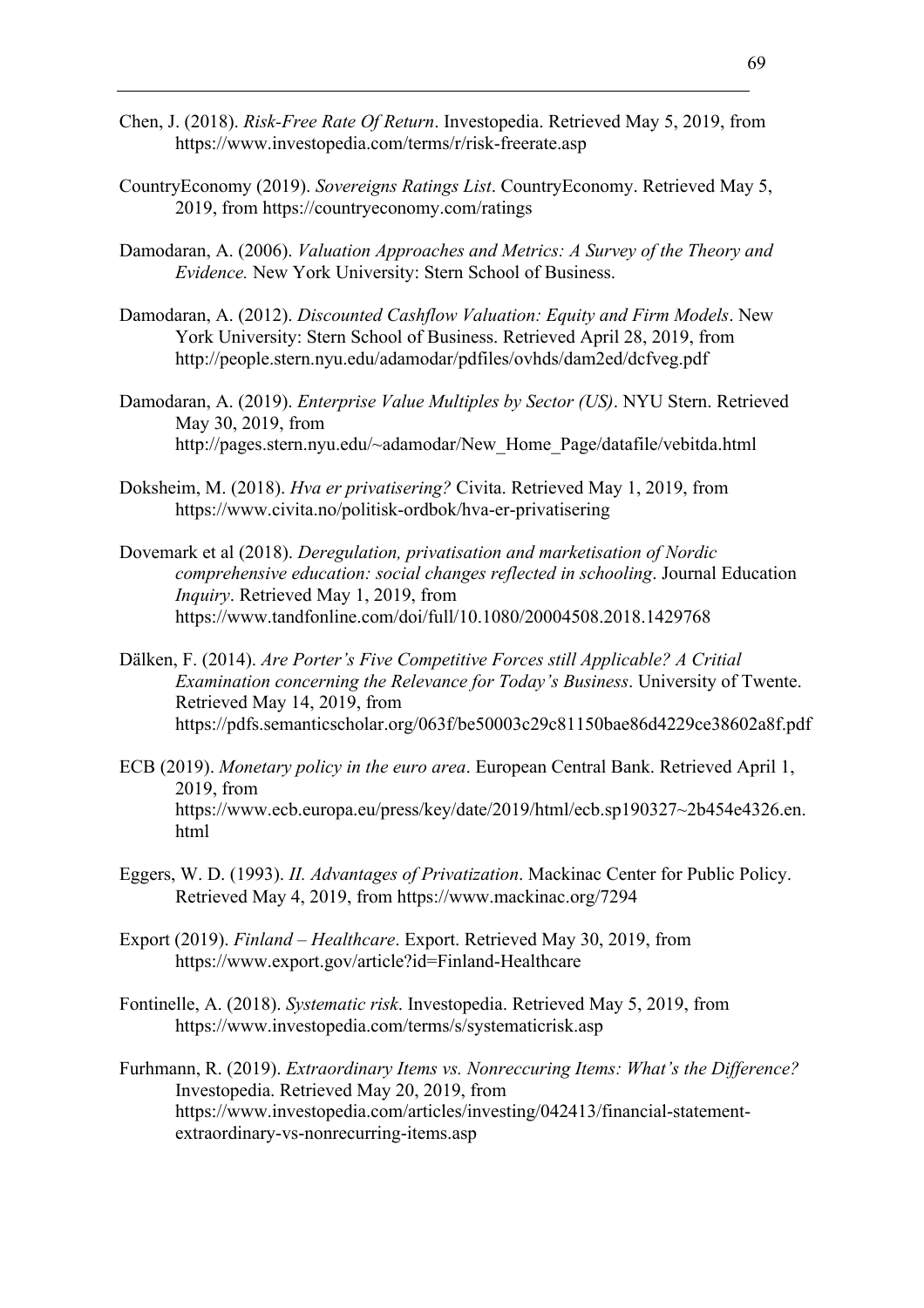- Genet, N. et al (2012). *Home Care across Europe. Current structure and future challenges*. European Observatory on Health Systems and Policies. Retrieved May 30, 2019, from http://www.euro.who.int/\_data/assets/pdf\_file/0008/181799/e96757.pdf
- Giddy, I. (2008). *WACC Tutorial. The Weighted Average Cost of Capital*. New York University: Stern School of Business. Retrieved March 28, 2019, from http://pages.stern.nyu.edu/~igiddy/articles/wacc\_tutorial.pdf
- Goedhart, M., Koller, T., & Wessels, D. (2005). *The right role for multiples in valuation*. McKinsey & Company. Retrieved April 10, 2019, from https://www.mckinsey.com/business-functions/strategy-and-corporate-finance/ourinsights/the-right-role-for-multiples-in-valuation
- Goodman, J. B. & Loveman, G. W. (1991). *Does Privatization Serve the Public Interest?* Harvard Business Review. Retrieved May 4, 2019, from https://hbr.org/1991/11/does-privatization-serve-the-public-interest
- Grant, M. (2019). *Strength, Weakness, Opportunity, and Threat (SWOT) Analysis*. Investopedia. Retrieved May 14, 2019, from https://www.investopedia.com/terms/s/swot.asp
- Grant, M. & Nickolas, S. (2019). *The Formula for Calculating Beta*. Investopedia. Retrieved May 9, 2015, from https://www.investopedia.com/ask/answers/070615/whatformula-calculating-beta.asp
- Hayes, A. (2019). *Barriers to Entry*. Investopdia. Retrieved May 14, 2019, from https://www.investopedia.com/terms/b/barrierstoentry.asp
- HealthManagement (2010). *Overview of the Healthcare Systems in the Nordic countries*. HealthManagement, Volume 4 – Issue 1, 2010. Retrieved April 7, 2019, from https://healthmanagement.org/c/it/issuearticle/overview-of-the-healthcare-systemsin-the-nordic-countries
- Henriksen, H. E. (2018). *Danish Healthcare after the public sector reform in 2007*. Healthcare DENMARK. Retrieved April 27, 2019, from https://event.dnd.no/ehelse/wp-content/uploads/sites/12/2018/04/Danish-Healthcareafter-the-public-sector-reform-in-2007-Hans-Erik-Henriksen.pdf
- Infront Analytics (2019). *Attendo AB – levered/unlevered beta of Attendo AB*. Infront Analytics. Retrieved May 9, 2019, from https://www.infrontanalytics.com/fe-EN/40382SS/Attendo-AB/beta
- Karatzas, I. & Shreve S. E. (1998). *Contingent Claim Valuation in a Complete Market*. In: Methods of Mathematical Finance. Applications of Mathematics (Stochastic Modelling and Applied Probability), vol 39. Springer, New York, NY.
- Kenton, W. (2018). *Relative Valuation Model*. *Investing – financial analysis.* Investopedia. Retrieved April 7, 2019, from https://www.investopedia.com/terms/r/relativevaluation-model.asp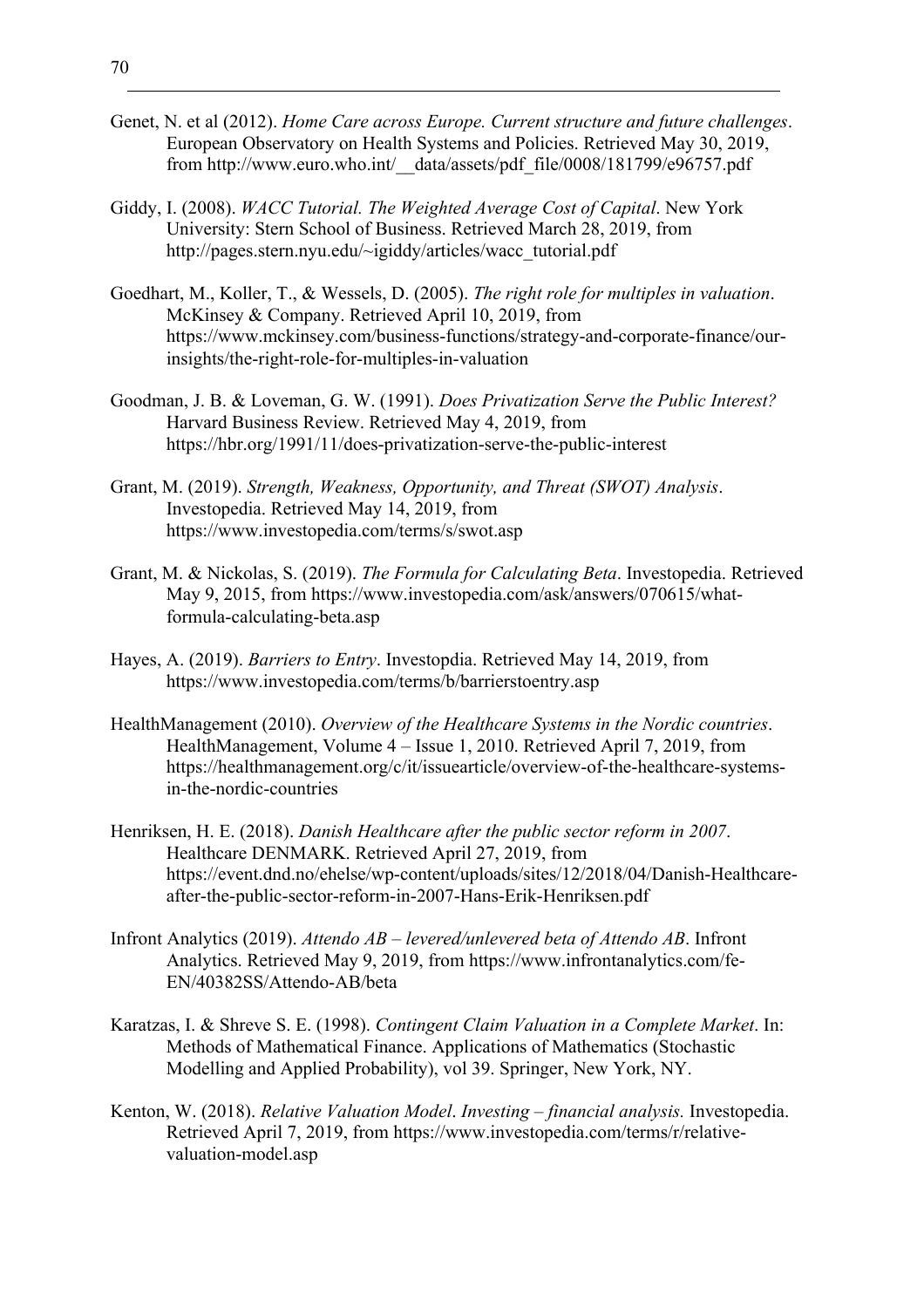- Kenton, W. (2019). *Beta definition*. Investopedia. Retrieved May 5, 2019, from https://www.investopedia.com/terms/b/beta.asp
- Kopp, C. (2019). *Business model*. Investopedia. Retrieved May 14, 2019, from https://www.investopedia.com/terms/b/businessmodel.asp
- Laskar, M. E. (2013). *Summary of Social Contract Theory by Hobbes, Locke and Rousseau*. SSRN Electronic Journal. Retrieved April 28, 2019, from https://www.researchgate.net/publication/261181816 Summary of Social Contract Theory by Hobbes Locke and Rousseau
- Lee, I. (2004). *Valuation: Discounted Cash Flow (DCF) Model*. Lecture Notes. University of California. Retrieved March 27, 2019, from http://users.design.ucla.edu/~ianlee/Content/Research/Files/dcf.pdf
- Magnussen, J., Vrangbæk, K., & Saltman, R. B. (2009). *Nordic Health Care Systems. Recent Reforms and Current Policy Challenges*. European Observatory on Health Systems and Policies. New York, NY: McGraw-Hill.
- Malkiel, B. G. (1989). *Efficient Market Hypothesis*. In: Eatwell J., Milgate, M., Newman P. (eds) Finance. The New Palgrave. Palgrave Macmillan, London.
- McClure, B. (2007). *Discounted Cash Flow Analysis*. Investopedia. Retrieved March 27, 2019, from http://i.investopedia.com/inv/pdf/tutorials/dcf.pdf
- MedlinePlus (2019). *Nursing Homes.* U.S. National Library of Medicine. Retrieved May 13, 2019, from https://medlineplus.gov/nursinghomes.html
- Molinuevo, D. & Anderson, R. (2017). *Care homes for older Europeans: Public, for-profit and non-profit providers*. Eurofound. Retrieved May 14, 2019, from https://www.eurofound.europa.eu/sites/default/files/ef\_publication/field\_ef\_documen t/ef1723en.pdf
- Møller Pedersen, K., Bech, M. & Vrangbæk, K. (2011). *The Danish Health Care System: An analysis of the Strengths, Weaknesses, Opportunities and Threats: The Consensus Report*. Copenhagen Consensus Center. Retrieved April 28, 2019, from https://www.copenhagenconsensus.com/sites/default/files/ConsensusReportDanishH ealth\_final.pdf
- Nasdaq (2019). *ATT, Attendo, (SE0007666110).* Nasdaq Omx Nordic. Retrieved March 25, 2019, from http://www.nasdaqomxnordic.com/aktier/microsite?Instrument=SSE115956&name= Attendo&ISIN=SE0007666110
- Nordic Statistics (2018). *Nordic Statistics 2018*. Nordic Council of Ministers. Retrieved May 1, 2019, from http://norden.divaportal.org/smash/get/diva2:1257993/FULLTEXT01.pdf
- Pettinger, T. (2019). *Perfect competition*. Economics Help. Retrieved May 14, 2019, from https://www.economicshelp.org/microessays/markets/perfect-competition/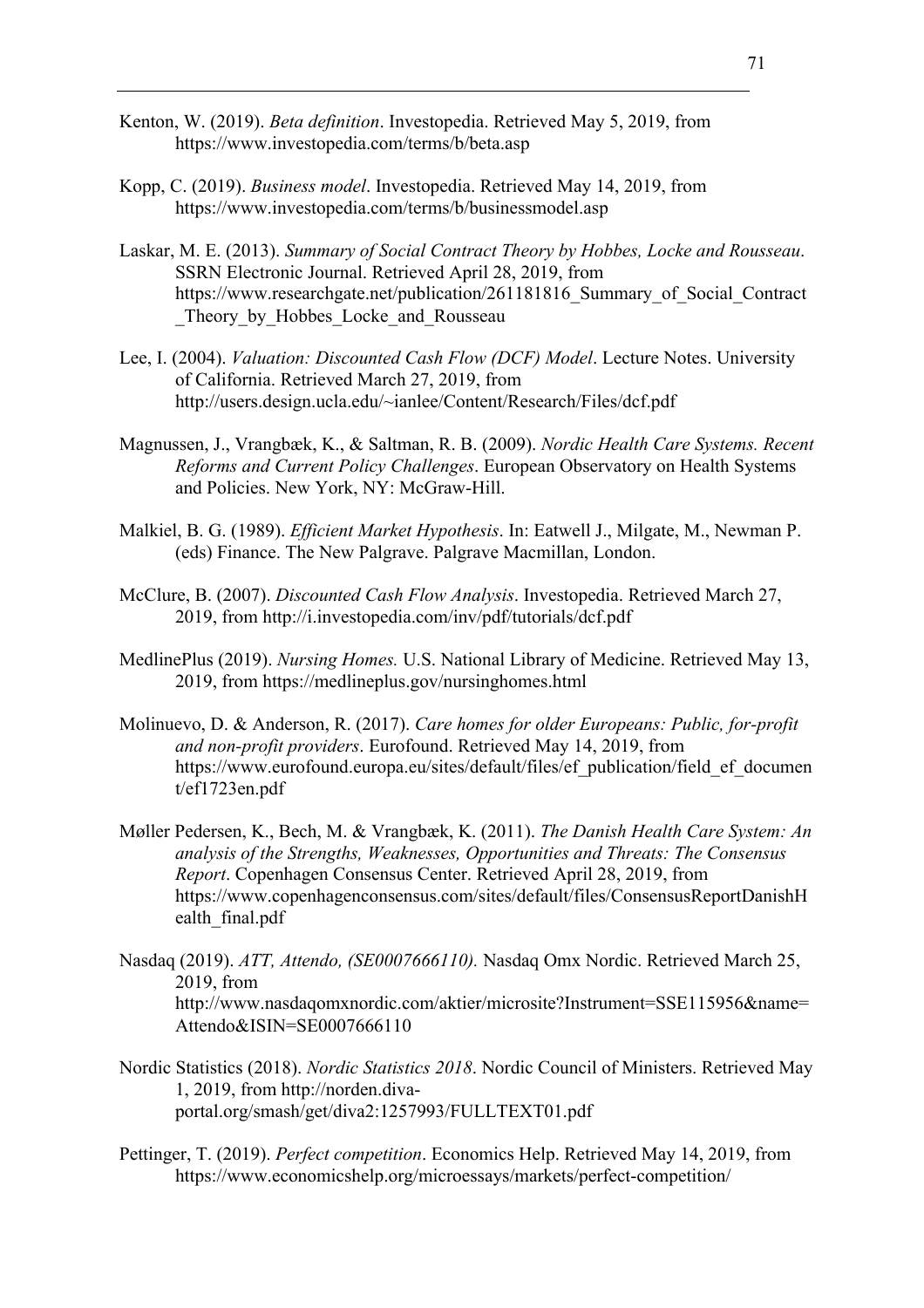- Pitta, D. (2004). *Value Chains in Health Care*. Journal of Consumer Marketing. Retrieved April 25, 2019, from https://www.researchgate.net/publication/240258159 Value chains in health care
- Policonomics (2017). *Structure, conduct, performance paradigm*. Policonomics. Retrieved May 14, 2019, from https://policonomics.com/structure-conduct-performanceparadigm/
- Politico (2019). *Sweden – National Parliament voting intention*. Politico. Retrieved April 28, 2019, from https://www.politico.eu/2019-european-elections/sweden/
- Porter, M. E. (2008). *What is strategy?* Harvard Business Review. Retrieved May 14, 2019, from https://s3.amazonaws.com/academia.edu.documents/32580687/HBR\_on\_Strategy.pd p?AWSAccessKeyId=AKIAIWOWYYGZ2Y53UL3A&Expires=1558887173&Sign Signa=s1aNtlPw7beQuMTrJetiVkmwPL8%3D&response-contentdisposition=inline%3B%20filename%3DHBR\_on\_Strategy.pdf#page=25
- Prakash, P. (2019). *Cost of Debt: What It Is and How to Calculate*. Fundera. Retrieved May 20, 2019, from https://www.fundera.com/blog/cost-of-debt
- PwC (2019). *Riskpremiestudien 2019: Ökning av marknadsriskpremien på den svenska aktiemarknaden.* PwC. Retrieved May 20, 2019, from https://www.pwc.se/sv/corporate-finance/riskpremiestudien.html
- Regjeringen (2018). *Political platform – the Jeløya-platform*. Regjeringen. Retrieved May 1, 2019, from https://www.regjeringen.no/en/dokumenter/political-platform/id2585544/
- Sawhney, C. (2016). *Relative Valuation*. Corporate Professionals. Retrieved April 7, 2019, from http://www.corporatevaluations.in/pdf/Relative Valuatio VC Circle 31.8.16.pdf
- Sawyer, B. & Claxton, G. (2019). *How do health expenditures vary across the population?* Peterson-Kaiser Health System Tracker. Retrieved May 1, 2019, from https://www.healthsystemtracker.org/chart-collection/health-expenditures-varyacross-population/#item-start
- Schmidt, R. (2013). *What You Should Know About the Discount Rate*. Property Metrics. Retrieved March 27, 2019, from https://www.propertymetrics.com/blog/2013/09/27/npv-discount-rate/
- SEB (2019). *SEB: Nordic Outlook: Central bank U-turn is re-energising tired growth*. SEB. Retrieved May 8, 2019, from https://sebgroup.com/press/press-releases/2019/sebnordic-outlook-central-bank-u-turn-is-re-energising-tired-growth
- Smirnov, Y. (2018). *Capital Asset Pricing Model – CAPM*. FinancialManagementPro. Retrieved May 5, 2019, from http://financialmanagementpro.com/capital-assetpricing-model-capm/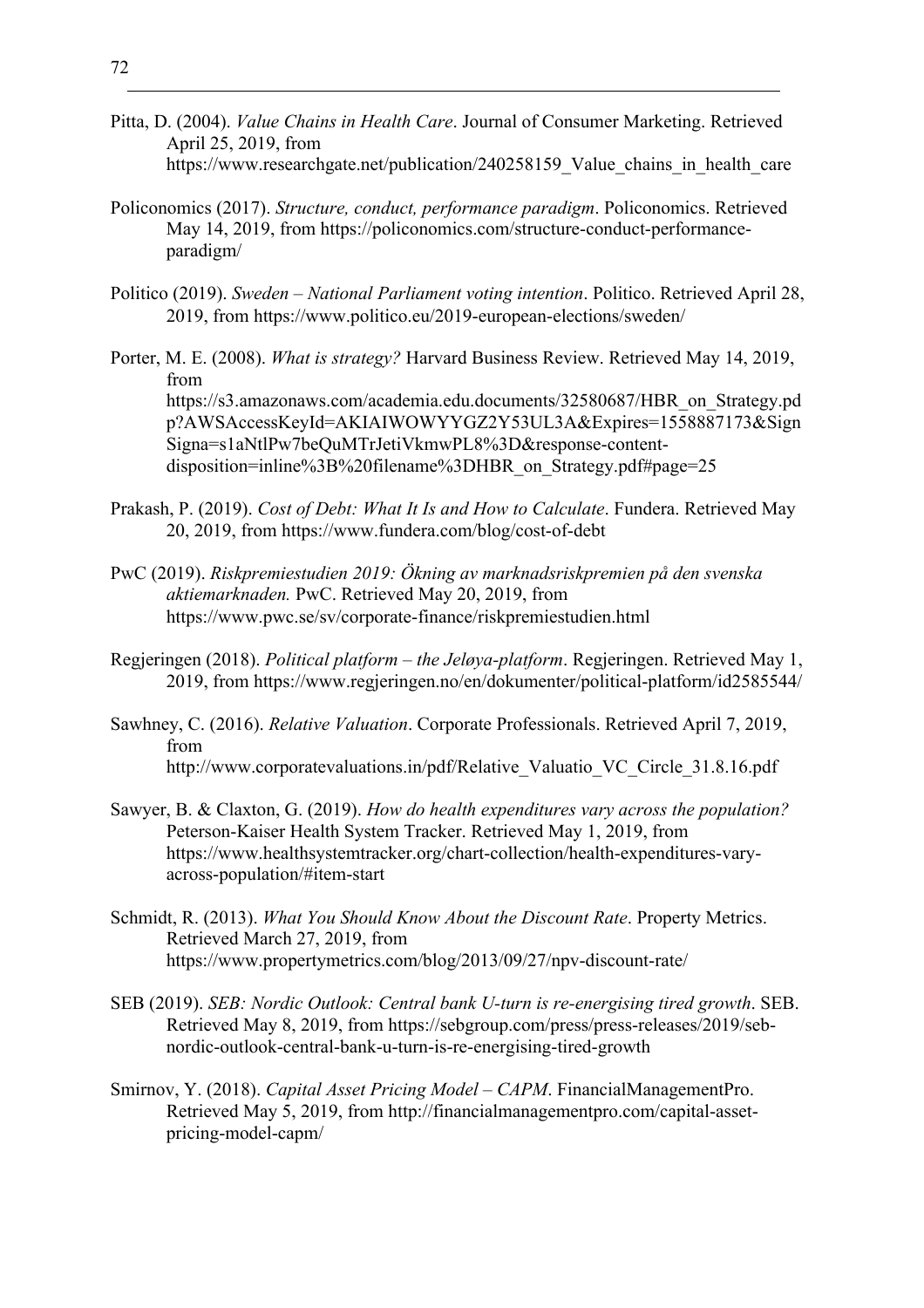- Spekter (2019). *Hva mener partiene?* Arbeidsgiverforeningen Spekter. Retrieved May 1, 2019, from http://www.spekter.no/Fakta/Fakta/Hva-kan-vi-vente-oss-etter-valget/
- Statistisk Sentralbyrå (2017). *Population by country, sex and age. Nordic countries. 1 January 2017. Number and per cent.* Statistisk Sentralbyrå. Retrieved May 1, 2019, from https://www.ssb.no/314743/population-by-country-sex-and-age.nordiccountries.1-january-2017.number-and-per-cent-sy-63(1)
- Stomper, A. (2009). *Lecture Notes. Valuation*. Massachusetts Institute of Technology. Retrieved March 27, 2019, from http://web.mit.edu/astomper/www/univie/valuation/notes.pdf
- Stuckey, J. (2008). *Enduring Ideas: The SCP Framework*. McKinsey & Company. Retrieved May 15, 2019, from https://www.mckinsey.com/business-functions/strategy-andcorporate-finance/our-insights/enduring-ideas-the-scp-framework
- Svallfors, S. & Tyllström, A. (2017). *Lobbying for Profits: Private Companies and the Privatization of the Welfare State in Sweden*. Institute for Futures Studies. Retrieved May 4, 2019, from https://www.iffs.se/media/22171/2017\_1.pdf
- Szebehely, M. (2018). *Nordic eldercare in the time of privatization: Experiences from Sweden*. Stockholm University. Retrieved May 1, 2019, from https://www.jyu.fi/hytk/fi/laitokset/yfi/en/research/projects/agecare/szebehely\_privati sation helsinki 2018.pdf
- Tarver, E. (2019). *How Is a Company's Share Price Determined?* Investopedia. Retrieved March 25, 2019, from https://www.investopedia.com/ask/answers/061615/howcompanys-share-price-determined.asp
- Trading Economics (2019). *List of Countries by Corporate Tax Rate, Europe*. Retrieved April 15, 2019, from https://tradingeconomics.com/country-list/corporate-taxrate?continent=europe
- United Nations (2015). *World Population Ageing*. Economic & Social Affairs. The United Nations. Retrieved May 20, 2019, from https://www.un.org/en/development/desa/population/publications/pdf/ageing/WPA20 15\_Report.pdf
- Wilkinson, J. (2013). *Adjusted Present Value (APV)*. The Strategic CFO. Retrieved April 17, 2019, from https://strategiccfo.com/adjusted-present-value-apv/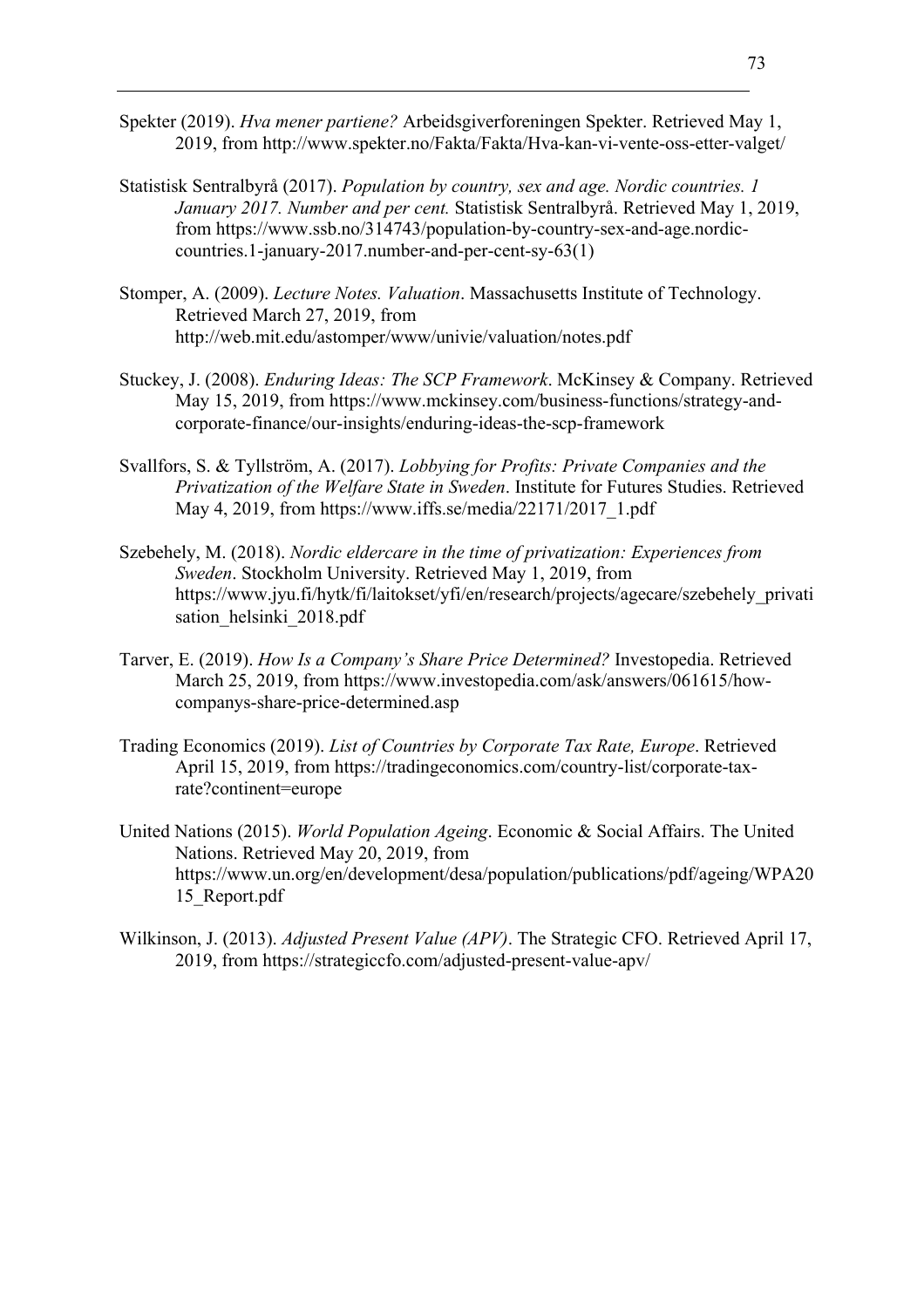## 15. Appendix

## 15.1 Appendix 1

| Sales growth, SEK m | Sweden   | Finland | <b>Norway</b> | <b>Denmark</b> | <b>Total</b> |
|---------------------|----------|---------|---------------|----------------|--------------|
| 2019E               |          |         |               |                |              |
| Own ope.            | 4 3 3 8  | 4 8 2 2 | 146           | 187            | 9493         |
| Outsourcing         | 1781     | 180     | 286           | 37             | 2 2 8 5      |
| <b>Total</b>        | 6 1 1 9  | 5 0 0 2 | 432           | 223            | 11 777       |
| 2020E               |          |         |               |                |              |
| Own ope.            | 4 707    | 5 2 3 2 | 148           | 202            | 10 289       |
| Outsourcing         | 1826     | 185     | 293           | 39             | 2 3 4 3      |
| <b>Total</b>        | 6 5 3 3  | 5416    | 441           | 241            | 12 631       |
| 2021E               |          |         |               |                |              |
| Own ope.            | 5 107    | 5676    | 149           | 220            | 11 152       |
| Outsourcing         | 1872     | 190     | 300           | 41             | 2 4 0 2      |
| <b>Total</b>        | 6978     | 5 8 6 6 | 450           | 260            | 13 554       |
| 2022E               |          |         |               |                |              |
| Own ope.            | 5 5 4 1  | 6 1 5 9 | 151           | 238            | 12 089       |
| Outsourcing         | 1918     | 194     | 308           | 43             | 2 4 6 3      |
| <b>Total</b>        | 7459     | 6 3 5 3 | 459           | 281            | 14 5 52      |
| 2023E               |          |         |               |                |              |
| Own ope.            | 6 0 1 2  | 6 6 8 2 | 152           | 259            | 13 10 5      |
| Outsourcing         | 1966     | 199     | 316           | 45             | 2 5 2 6      |
| <b>Total</b>        | 7978     | 6881    | 468           | 303            | 15 631       |
| 2024E               |          |         |               |                |              |
| Own ope.            | 6 5 23   | 7 2 5 0 | 154           | 281            | 14 207       |
| Outsourcing         | 2016     | 204     | 324           | 47             | 2 5 9 0      |
| <b>Total</b>        | 8 5 3 8  | 7454    | 477           | 328            | 16797        |
| 2025E               |          |         |               |                |              |
| Own ope.            | 7077     | 7867    | 155           | 304            | 15 403       |
| Outsourcing         | 2 0 6 6  | 209     | 332           | 49             | 2656         |
| <b>Total</b>        | 9 1 4 3  | 8 0 7 6 | 487           | 354            | 18 060       |
| 2026E               |          |         |               |                |              |
| Own ope.            | 7 1 4 8  | 7945    | 157           | 308            | 15 557       |
| Outsourcing         | 2 0 8 7  | 211     | 335           | 50             | 2683         |
| <b>Total</b>        | 9 2 3 4  | 8 1 5 6 | 492           | 357            | 18 240       |
| 2027E               |          |         |               |                |              |
| Own ope.            | 7219     | 8 0 25  | 159           | 311            | 15 7 13      |
| Outsourcing         | $2\;107$ | 213     | 338           | 50             | 2 709        |
| <b>Total</b>        | 9 3 2 7  | 8 2 3 8 | 497           | 361            | 18 4 22      |
| 2028E               |          |         |               |                |              |
| Own ope.            | 7 2 9 1  | 8 1 0 5 | 160           | 314            | 15 870       |
| Outsourcing         | 2 1 2 9  | 216     | 342           | 51             | 2 7 3 7      |
| <b>Total</b>        | 9 4 20   | 8 3 2 0 | 502           | 364            | 18 607       |